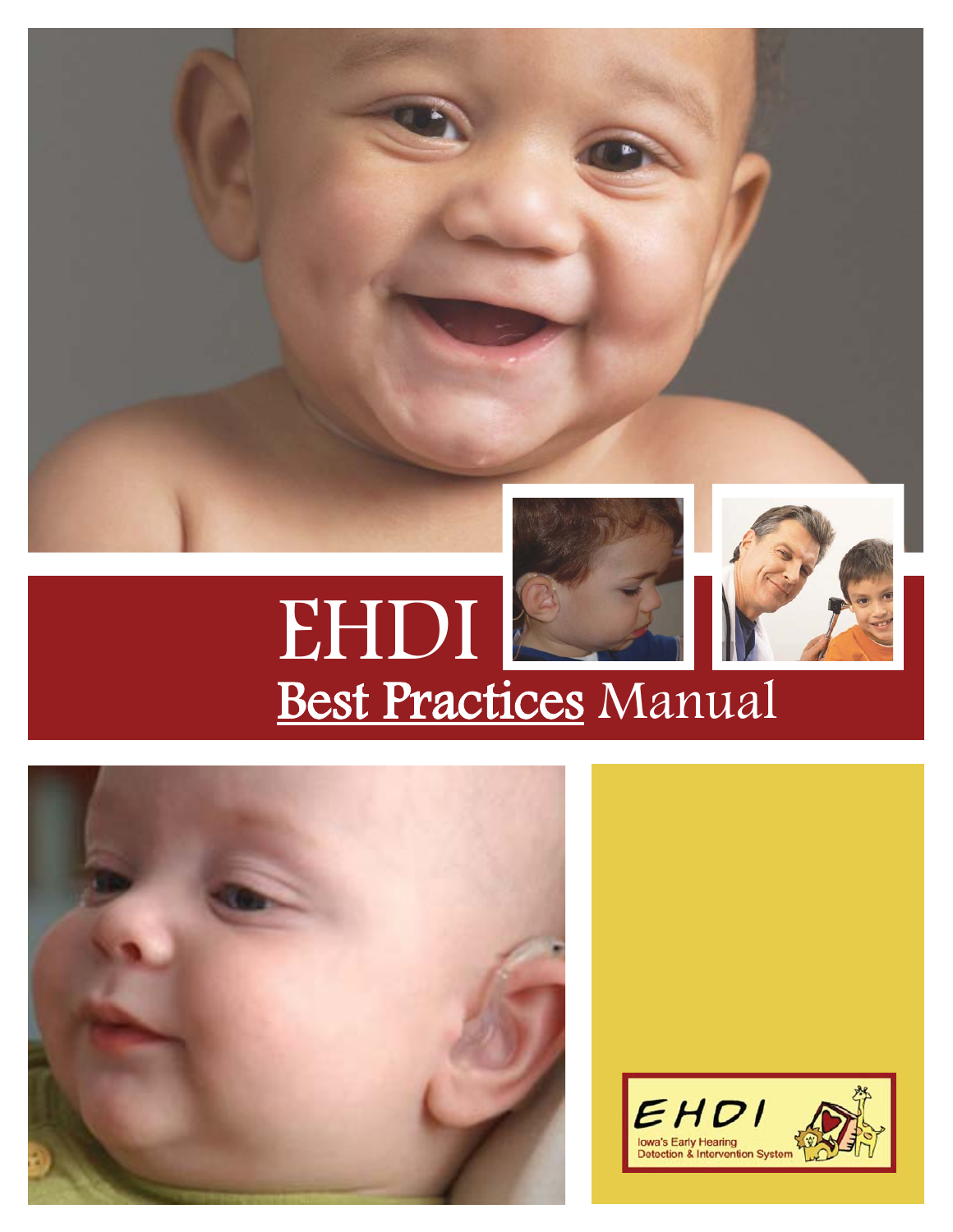### **Introduction**

**Purpose** Each year, approximately 12,000 babies are born in the United States with permanent hearing loss. With two to three of every 1,000 newborns having a hearing loss, it is the most frequently occurring birth defect. Additionally, another two to three per 1,000 children will acquire a hearing loss after birth.

> Screening and assessment are very important, even for families who have no history of hearing problems. In fact, most babies born with hearing loss are born to parents with normal hearing. If identification does not happen until after six months of age, the child's language skills at age three will be far behind those of a child with normal hearing.<sup>1</sup> Families look to physicians, audiologists, and other health care providers to learn more about screening, assessment, intervention and resources available for their child and family.

The purpose of the Iowa EHDI Best Practices Manual is to advance the development of a comprehensive statewide early hearing detection and intervention (EHDI) system in Iowa. This manual will assist hospitals, birth centers, Area Education Agencies (AEAs), health care providers and private practice audiologists in developing programs and written protocols for newborn hearing screening, follow up and intervention. The manual is based upon best practices within early hearing detection and intervention programs and Iowa EHDI law and rules.

The EHDI program would also like to take this opportunity to let you know we appreciate the work you do to assure infants and children with hearing loss are identified as early as possible and receive ongoing support. Your efforts to assist children who are Deaf or hard-of-hearing and their families will minimize delays in speech, language, cognitive development (thinking) and social and emotional development for years to come!

Iowa Early Hearing Detection and Intervention Program Iowa EHDI Advisory Committee

**Acknowledgements**  Special thanks to the following individuals for their time and expertise in the development and review of this manual: Emily Andrews, Pediatric Audiologist, Center for Disabilities and Development, University of Iowa Children's Hospital Margaret Christiansen, Audiologist, Audiology Consultants Valorie Caputo, Educational Audiologist, Green Valley Area Education Agency Marsha Gunderson, Audiology Consultant, Iowa Department of Education

<sup>1</sup>Yoshinaga-Itano, C., Sedey, AL, Coulter, DK, and Mehl, AL. (1998). Language of early- and later-identified children with hearing loss. Pediatrics, 102, 1161-71.

<u>.</u>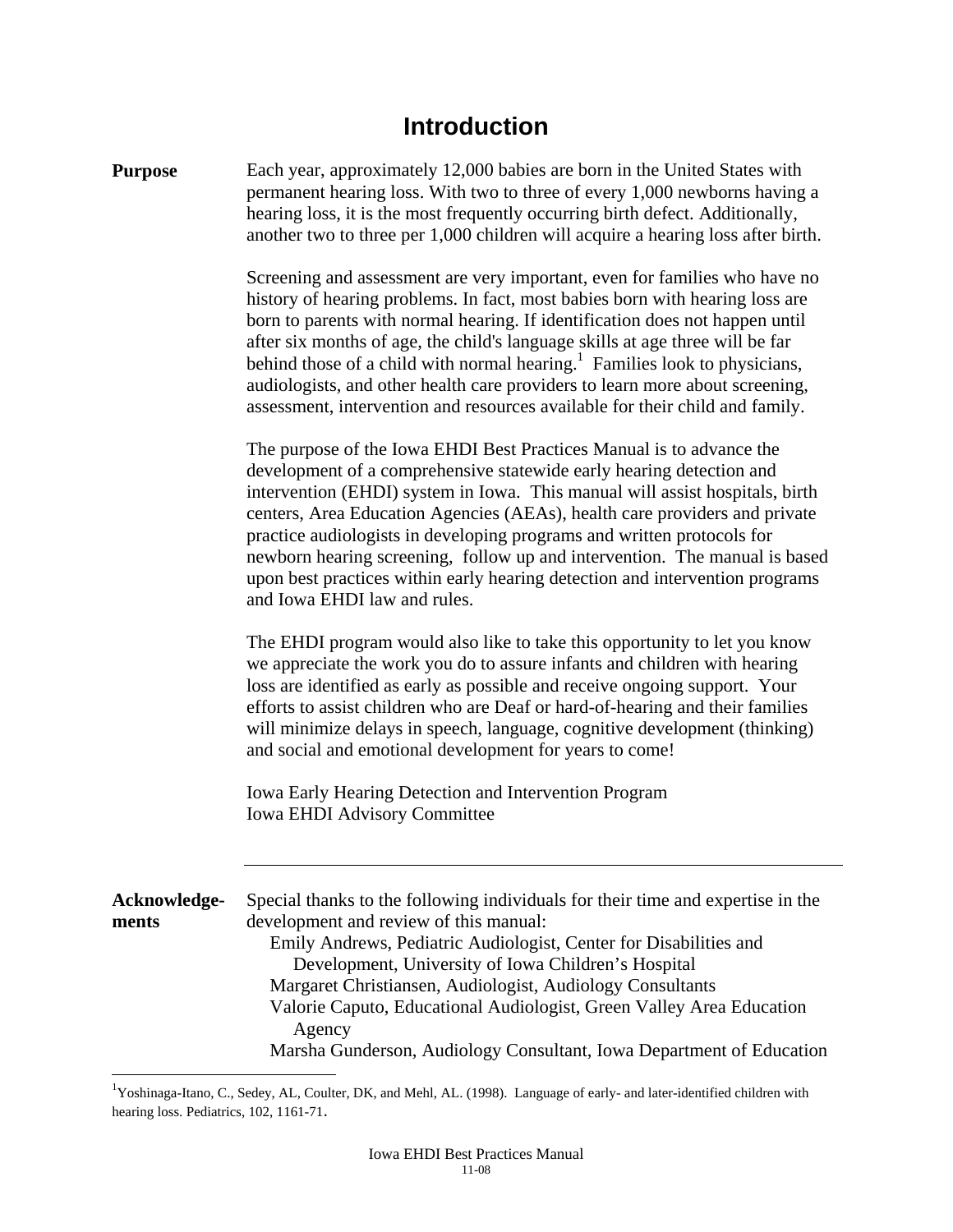Diana Hanson, Pediatric Audiologist, Iowa Methodist Medical Center Lenore Holte, Professor of Audiology, Centers for Disabilities and

Development, University of Iowa Children's Hospital

Angie Jenkins, Audiologist, Physicians Clinic of Iowa ENT

 Erin Kongshaug, EHDI Follow-Up Coordinator, Child Health Specialty Clinics

Joan Marttila, Audiologist, Mississippi Bend Area Education Agency

 Deb Moon Davis, Educational Audiologist, Heartland Area Education Agency

 Tammy O'Hollearn, State EHDI Coordinator, Iowa Department of Public Health

 Nick Salmon, Audiologist Technical Assistant, Center for Disabilities and Development, University of Iowa Children's Hospital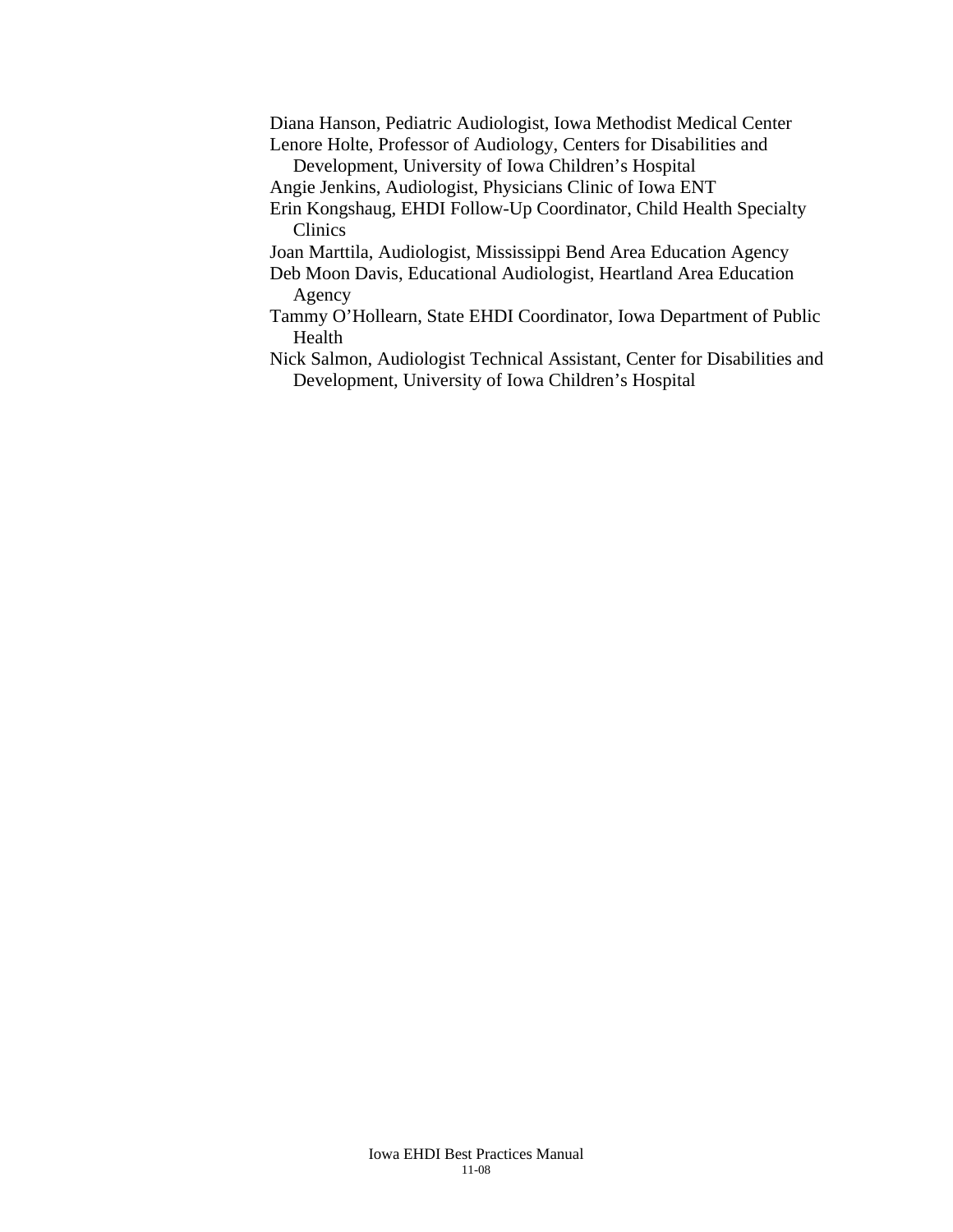# **Table of Contents**

| <b>EHDI Advisory Committee</b>                                                     |
|------------------------------------------------------------------------------------|
| <b>EHDI</b> law and rules                                                          |
|                                                                                    |
| Overview                                                                           |
| Program goals                                                                      |
|                                                                                    |
| Policy                                                                             |
| Background                                                                         |
| State responsibilities                                                             |
| <b>Birthing hospitals</b>                                                          |
| <b>Birth centers</b>                                                               |
| Outpatient screen provider                                                         |
| Audiologist                                                                        |
| Primary care provider                                                              |
| Chapter Two – Qualifications and Training of Newborn Hearing Screening Personnel 7 |
| Policy                                                                             |
| Background                                                                         |
| Newborn hearing screening personnel                                                |
| Qualifications                                                                     |
| Training program                                                                   |
| Supervised practice/individual observation                                         |
|                                                                                    |
| Policy                                                                             |
| Background                                                                         |
| Equipment                                                                          |
| <b>Otoacoustic Emissions</b>                                                       |
| Automated auditory brainstem response                                              |
| Screening parameters - DPOAE                                                       |
| Screening parameters - TEOAE                                                       |
| Screening parameters - AABR                                                        |
| When to stop screening                                                             |
| Stop criteria for Well Baby Nursery                                                |
| Stop criteria for NICU                                                             |
| Stop criteria for outpatient screen<br>Tips for screening                          |
|                                                                                    |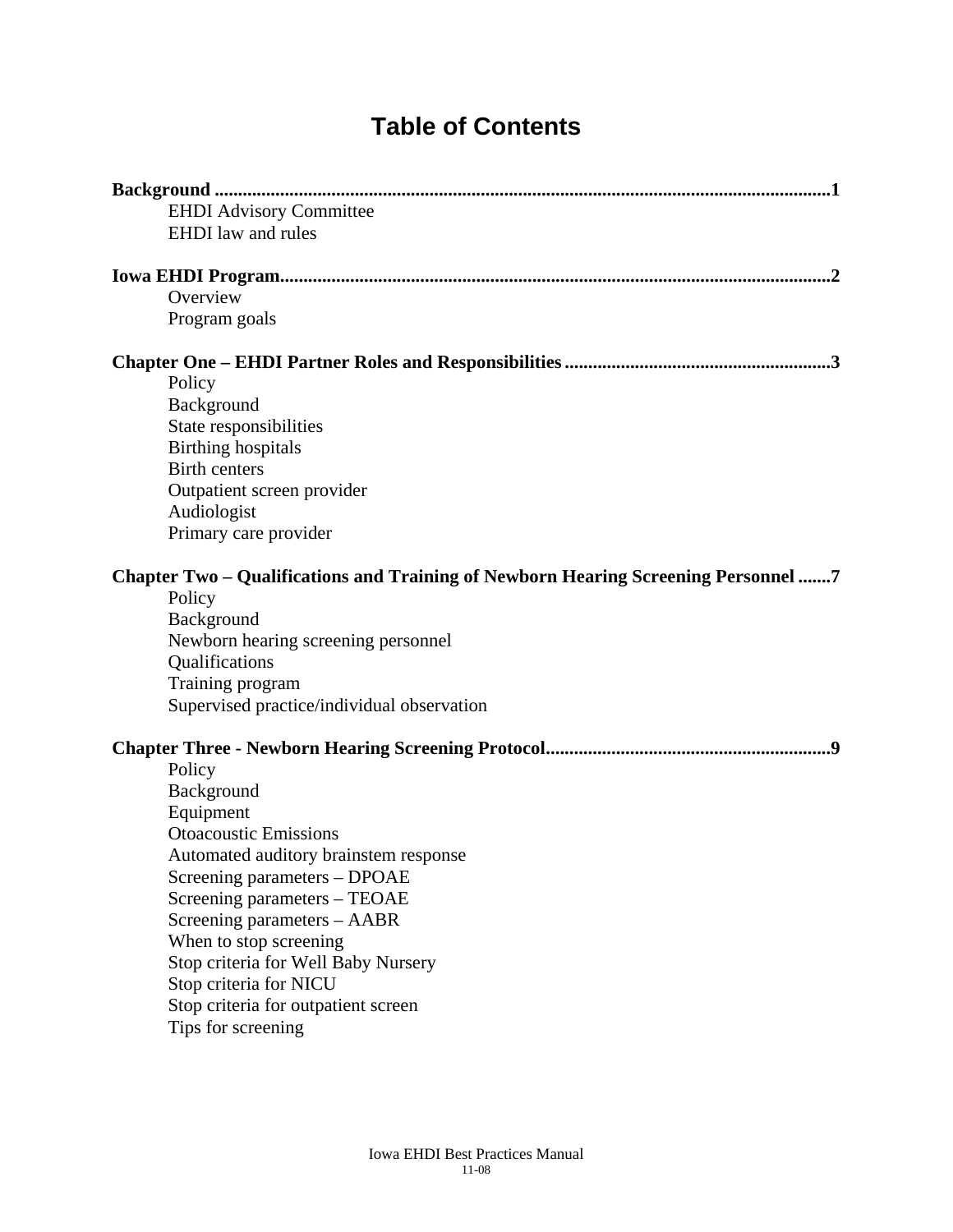| Chapter Four – Communication with Parents and Primary Care Providers14<br>Policy |
|----------------------------------------------------------------------------------|
| Background                                                                       |
| Communication with parents/guardians                                             |
| Communication with primary care provider/medical home                            |
|                                                                                  |
| Policy                                                                           |
| Background<br>Birthing facilities policies and procedures                        |
| Quality assurance of data reporting                                              |
| Tools to measure quality screening and reporting                                 |
| Reducing the number of children "lost to follow-up"                              |
|                                                                                  |
| Policy                                                                           |
| Background                                                                       |
| Re-screens and follow-up screening                                               |
| Audiological assessments, birth to six months of age                             |
| Audiological assessments, six to 36 months of age                                |
| Audiologist reporting requirements                                               |
| .21<br>Policy                                                                    |
| Background                                                                       |
| <b>Personnel Qualifications</b>                                                  |
| Candidacy                                                                        |
| Pre-selection                                                                    |
| Verification                                                                     |
| <b>Parent Orientation</b>                                                        |
| Validation                                                                       |
| Follow-Up and Monitoring                                                         |
| .26<br>Policy                                                                    |
| Background                                                                       |
| Access to Statewide EHDI Data Management System                                  |
| <b>Referral Process</b>                                                          |
| EA pre service coordination activities                                           |
| When a family does not respond                                                   |
| EA reporting referral outcomes                                                   |
| EHDI program follow-up                                                           |
| Follow-up status                                                                 |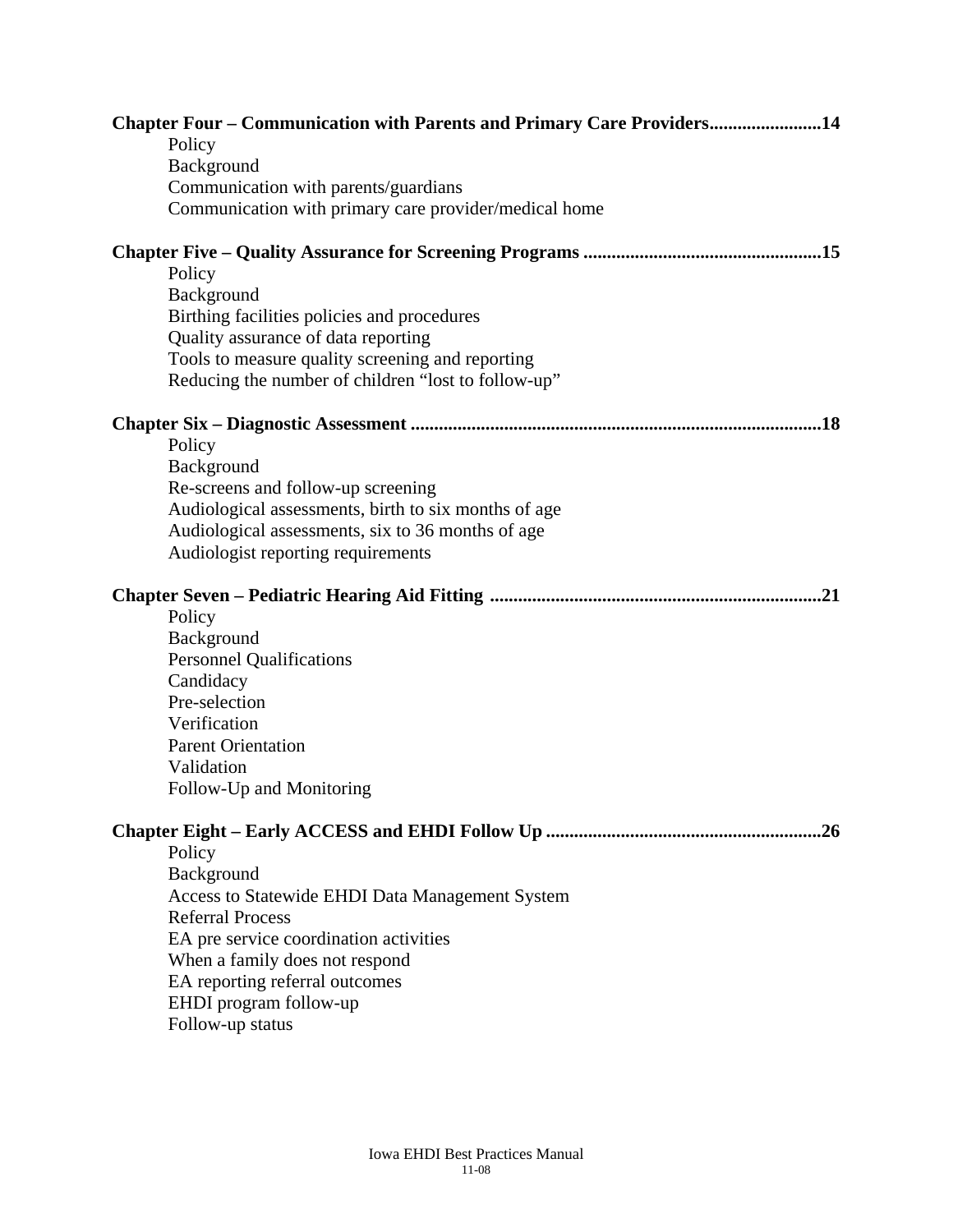| .29<br>Policy                                                   |
|-----------------------------------------------------------------|
| <b>Background</b>                                               |
| Hospital/AEA/private audiologists/health care provider protocol |
| Risk factors follow-up procedures                               |
| <b>Chapter Ten – Family Support</b><br>31                       |
| Policy                                                          |
| <b>Background</b>                                               |
| Guide by Your Side program                                      |
| GBYS parent guides                                              |
| GBYS Deaf or hard-of-hearing guides                             |
| Role of GBYS guides                                             |
| Referral form for GBYS                                          |
| Other family support                                            |

### **Appendices**

| <b>Appendix B</b> – Early Hearing Detection and Intervention Administrative Rules35 |  |
|-------------------------------------------------------------------------------------|--|
| <b>Appendix C</b> - Risk Factors Associated with Childhood Hearing Loss41           |  |
|                                                                                     |  |
|                                                                                     |  |
|                                                                                     |  |
| <b>Appendix G</b> -Pediatric Audiologic Diagnostic Assessment Protocol50            |  |
|                                                                                     |  |
|                                                                                     |  |
|                                                                                     |  |
|                                                                                     |  |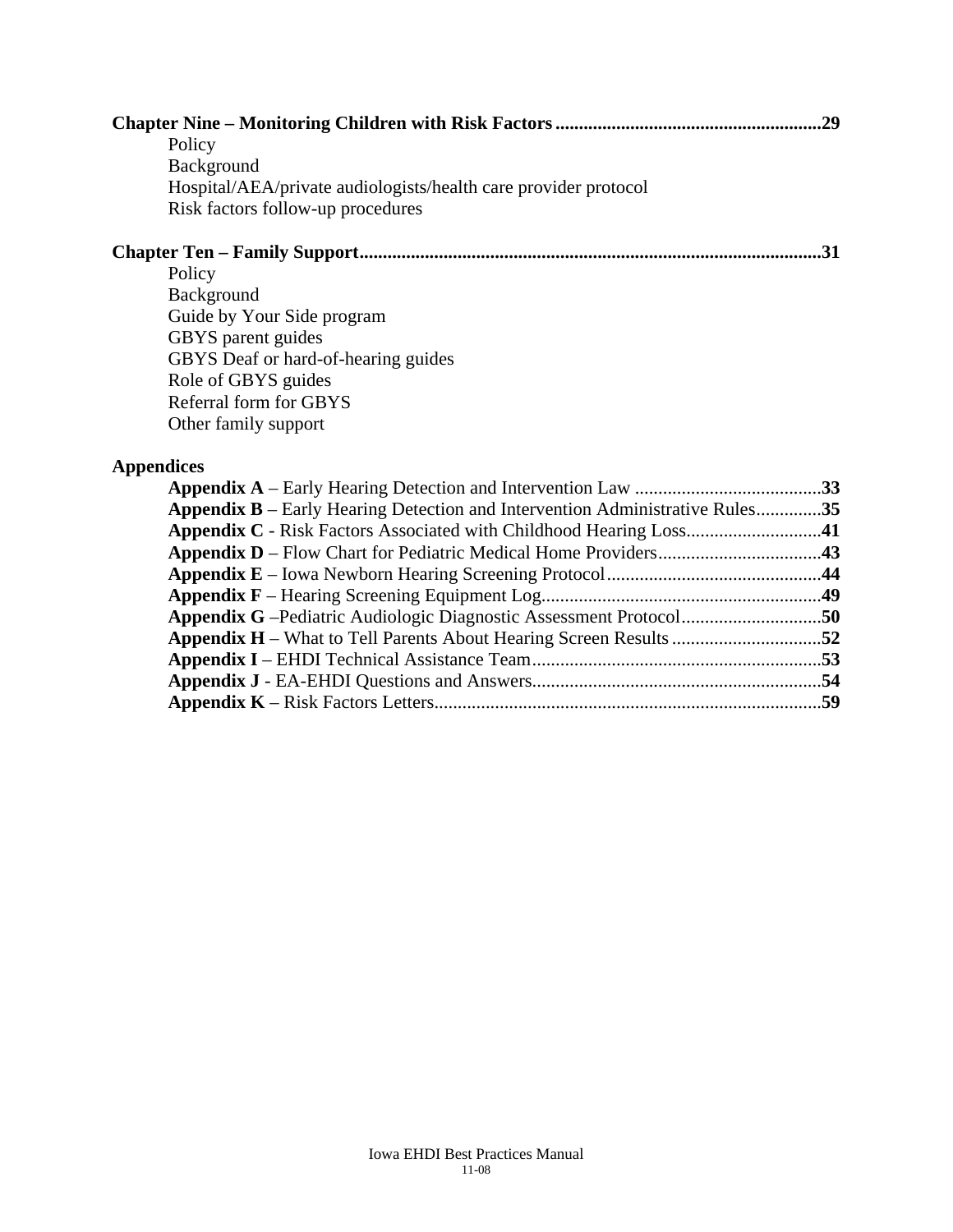### **Background**

**EHDI Advisory Committee**  In 1992, a grassroots group of professionals and consumers created the Iowa Newborn Audiology Committee. They believed that Iowa infants and toddlers with hearing loss were not being identified as early as possible. Late identification resulted in missed opportunities for language input during the critical period for language learning. The group approached the Iowa Department of Public Health (IDPH) in 1994 for assistance in developing a uniform, statewide identification and intervention program for very young children with hearing loss. Early on, Iowa established a Newborn Hearing Screening Advisory Committee which is now known as Iowa Early Hearing Detection and Intervention Advisory Committee. The committee has representation from different facets of the health care community including the Iowa Hospital Association, private practice audiologists, pediatricians, family practice physicians, and otolaryngologists. The committee also includes representation from the Deaf community, parents of children with hearing loss, advocates, Early ACCESS (IDEA, Part C), Department of Education, Iowa School for the Deaf, Area Education Agencies, and other stakeholders who are affected by or involved with newborn hearing screening. The committee was designed to build partnerships and advise the EHDI staff as the Iowa Department of Public Health moved toward establishing and implementing project goals. The committee has been and continues to be an integral part of the EHDI system. **EHDI Law and Rules**  In 2003, the Iowa legislature passed a new law to require that all babies born in Iowa on or after January 1, 2004, have a hearing screening prior to hospital discharge. The requirements also apply to children who are born at a location other than a birthing hospital or birth center. The law further requires that the results of all screenings, re-screenings, and diagnostic assessments for children under the age of three be reported to IDPH. The law and administrative rules outline specific requirements for hospitals, birth centers, Area Education Agencies, private practice audiologists and health care professionals who undertake primary pediatric responsibility of newborns delivered in the hospital setting. See Appendix A

for EHDI.

for a copy of the law and Appendix B for a copy of the administrative rules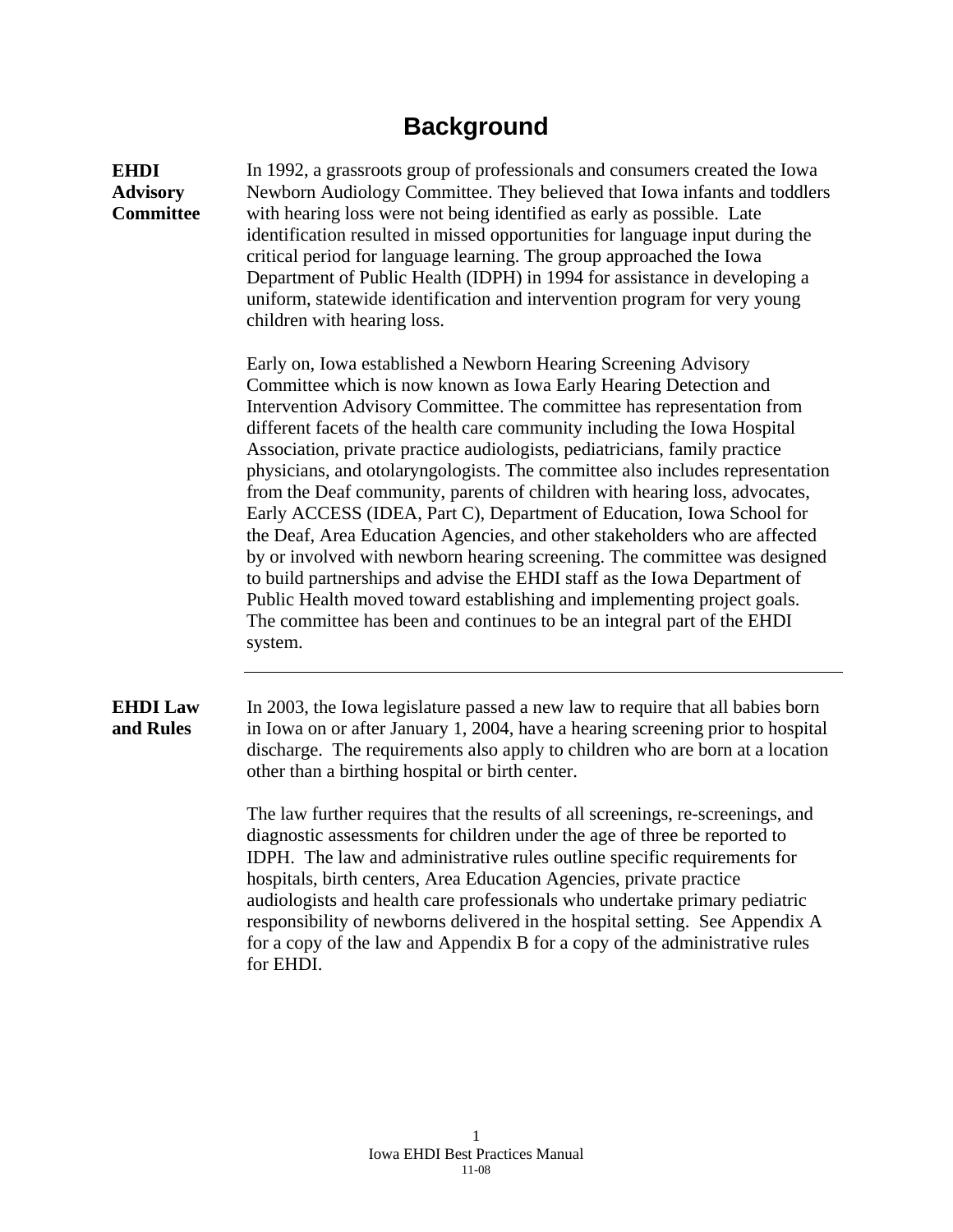# **Iowa EHDI Program**

| <b>Overview</b>  | Iowa's EHDI program is a collaborative effort of two projects, one funded by<br>the Centers for Disease Control and Prevention (CDC) and one funded by the<br>Health Resources and Services Administration (HRSA). The two projects<br>work together seamlessly to achieve a comprehensive and coordinated<br>statewide EHDI system. They are co-located at the IDPH Bureau of Family<br>Health, Iowa's Title V program for maternal and child health. |
|------------------|--------------------------------------------------------------------------------------------------------------------------------------------------------------------------------------------------------------------------------------------------------------------------------------------------------------------------------------------------------------------------------------------------------------------------------------------------------|
|                  | The CDC project is administered by the Iowa Department of Public Health<br>(IDPH). In Iowa, IDPH is designated as the agency responsible for collection<br>of hearing screening and diagnostic assessment information under the<br>Universal Newborn Hearing Screening legislation.                                                                                                                                                                    |
|                  | The HRSA project is administered by Child Health Specialty Clinics (CHSC),<br>Iowa's Title V program for children with special health care needs. The<br>CHSC EHDI project focuses on assuring that all infants and toddlers that are<br>Deaf or hard-of-hearing receive timely and appropriate follow-up services.<br>The CHSC EHDI project also provides family support.                                                                             |
| Program<br>Goals | Each grant has numerous goals associated with programming, however the<br>three primary goals that guide the state EHDI program are:                                                                                                                                                                                                                                                                                                                   |
| 1 Month          | All infants will be <b>screened</b> for hearing loss before 1 month of age,<br>preferably before hospital discharge.                                                                                                                                                                                                                                                                                                                                   |
| 3 Months         | All infants who do not pass the screening will have a diagnostic<br>audiologic evaluation before 3 months of age.                                                                                                                                                                                                                                                                                                                                      |
| <b>6 Months</b>  | All infants identified with hearing loss receive appropriate early<br>$\bullet$<br>intervention services before 6 months of age.                                                                                                                                                                                                                                                                                                                       |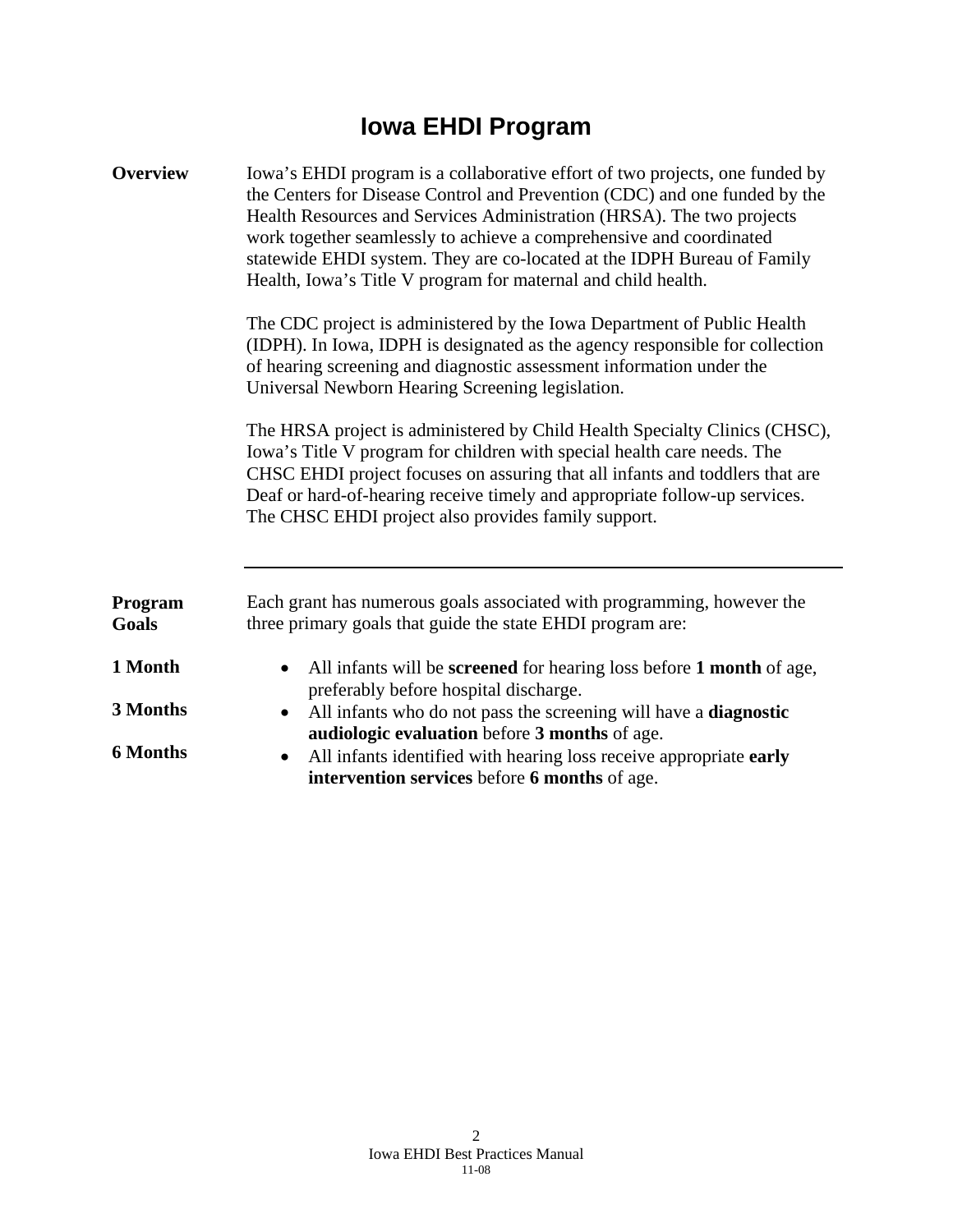# **Chapter One**

# **EHDI Partner Roles and Responsibilities**

| <b>Policy</b>                           | Each facility and/or entity providing hearing screening and diagnostic<br>assessment services to children under the age of three is responsible for<br>reporting results to the IDPH as required by law.                                                                                                                                                                                                                                                                                                                                                                                                                                                                                                                                                                                                                                                                                                                                                                                                                                                                                                                                                                                                                                                                                |
|-----------------------------------------|-----------------------------------------------------------------------------------------------------------------------------------------------------------------------------------------------------------------------------------------------------------------------------------------------------------------------------------------------------------------------------------------------------------------------------------------------------------------------------------------------------------------------------------------------------------------------------------------------------------------------------------------------------------------------------------------------------------------------------------------------------------------------------------------------------------------------------------------------------------------------------------------------------------------------------------------------------------------------------------------------------------------------------------------------------------------------------------------------------------------------------------------------------------------------------------------------------------------------------------------------------------------------------------------|
| <b>Background</b>                       | It is essential for all partners to fulfill their responsibilities within the EHDI<br>law and/or protocols developed by the state EHDI system to assure children<br>with hearing loss are identified and entered into early intervention services in<br>a timely manner.                                                                                                                                                                                                                                                                                                                                                                                                                                                                                                                                                                                                                                                                                                                                                                                                                                                                                                                                                                                                                |
| <b>State</b><br><b>Responsibilities</b> | <b>Iowa Department of Public Health and Child Health Specialty Clinics</b><br>oversee the state early hearing detection and intervention system including:<br>management of surveillance system<br>oversight of reporting requirements<br>$\bullet$<br>audiological technical assistance<br>follow-up and referral<br>family support referral                                                                                                                                                                                                                                                                                                                                                                                                                                                                                                                                                                                                                                                                                                                                                                                                                                                                                                                                           |
| <b>Birthing</b><br><b>Hospitals</b>     | Reference: 641 IAC 35(135.131) - Appendix B<br>Each birthing hospital shall:<br>Designate an employee of the hospital to be responsible for the<br>newborn hearing screening program in that institution<br>Provide hearing screening for the newborn prior to discharge, except<br>in the following circumstances:<br>The newborn is transferred for acute care prior to completion<br>$\circ$<br>of the hearing screening. In this situation, the birth hospital<br>must notify the receiving hospital of the status of the hearing<br>screening. The receiving facility shall then be responsible for<br>completion of the newborn hearing screening prior to<br>discharge of the newborn from the nursery.<br>The newborn is born with a condition that is incompatible with<br>life. If child dies, mark child as deceased in data management<br>system.<br>Ensure newborn hearing screening is performed by an audiologist,<br>audiology assistant, audiometrist, registered nurse, licensed physician,<br>or other person for whom newborn hearing screening is within the<br>person's scope of practice.<br>Report newborn hearing screening results to the parent or guardian in<br>written form.<br>Report newborn hearing screening results to the child's primary care<br>3 |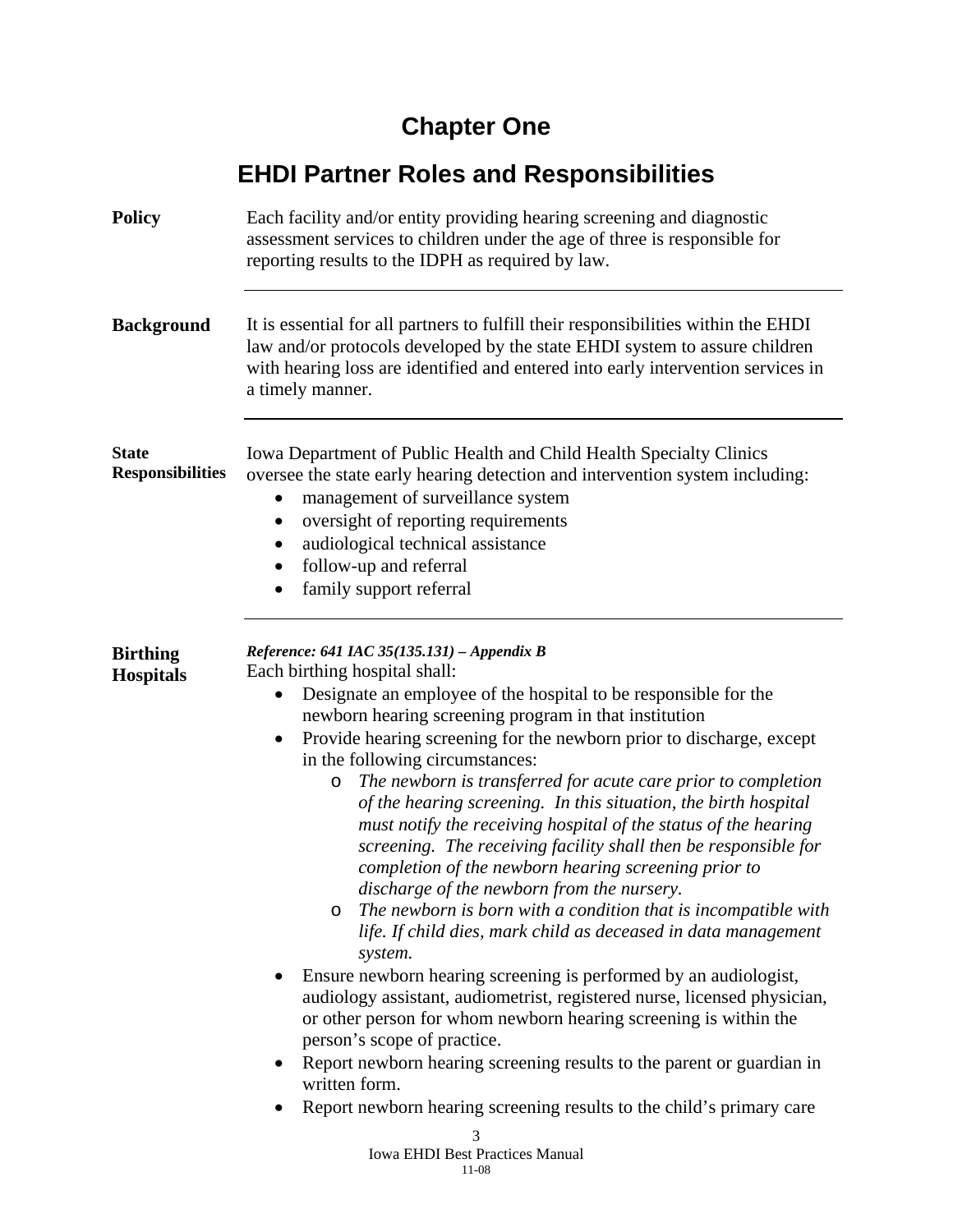physician.

|                                                | Assist family in scheduling any needed follow up appointments for<br>hearing re-screen or high risk monitoring and connect family to a<br>primary care provider/medical home if they are not already connected.<br>If the baby does not pass an automated auditory brainstem<br>$\circ$<br>response (AABR) birth screen, the child needs a re-screen at<br>a location that uses AABR. It is not recommended to re-<br>screen with otoacoustic emissions $(OAE)$ in this situation.<br>Report newborn hearing screening results to the department in a<br>manner prescribed in 641 IAC 3.8(135.131).<br>Report newborn hearing screening results to the department within six<br>days of birth, including refusals, deceased, and transfers.                                                                                                                                                                                                                                                                                                                                                                                                                                                                                                          |
|------------------------------------------------|------------------------------------------------------------------------------------------------------------------------------------------------------------------------------------------------------------------------------------------------------------------------------------------------------------------------------------------------------------------------------------------------------------------------------------------------------------------------------------------------------------------------------------------------------------------------------------------------------------------------------------------------------------------------------------------------------------------------------------------------------------------------------------------------------------------------------------------------------------------------------------------------------------------------------------------------------------------------------------------------------------------------------------------------------------------------------------------------------------------------------------------------------------------------------------------------------------------------------------------------------|
| <b>Birth Centers</b>                           | Reference: 641 IAC 3.6(135.131)-Appendix B<br>Each birth center shall:<br>Designate an employee of the birth center to be responsible for the<br>newborn hearing screening program in that institution.<br>Refer every newborn delivered in the birth center to an audiologist,<br>physician, or hospital for a newborn hearing screening.<br>Arrange an appointment for the newborn hearing screening and report<br>to the parent the appointment time, date, and location prior to the<br>infant's discharge.<br>The facility to which the newborn is referred for screening shall<br>complete the screening within 30 days of the newborn's discharge<br>from the birth center, unless the parent fails to attend the appointment.<br>If the parent fails to attend the appointment, the facility shall<br>document such failure in the medical or educational record and shall<br>report such failure to the Iowa Department of Public Health (IDPH).<br>The person who completes the newborn hearing screening shall report<br>screening results to the parent in written form.<br>The person who completes the newborn hearing screening shall report<br>screening results to the IDPH in the manner prescribed in 641 IAC<br>$3.8(135.131)$ . |
| <b>Outpatient</b><br><b>Screen</b><br>Provider | Babies referred from a birth center:<br>The facility to which the newborn is referred for screening shall<br>complete the screening within 30 days of the newborn's discharge<br>from the birth center, unless the parent fails to attend the appointment.<br>If the parent fails to attend the appointment, the facility shall<br>document such failure in the medical or educational record and shall<br>report such failure to the IDPH.<br>The person who completes the newborn hearing screening shall report<br>٠<br>screening results to the parent in written form.<br>The person who completes the newborn hearing screening shall report<br>4                                                                                                                                                                                                                                                                                                                                                                                                                                                                                                                                                                                              |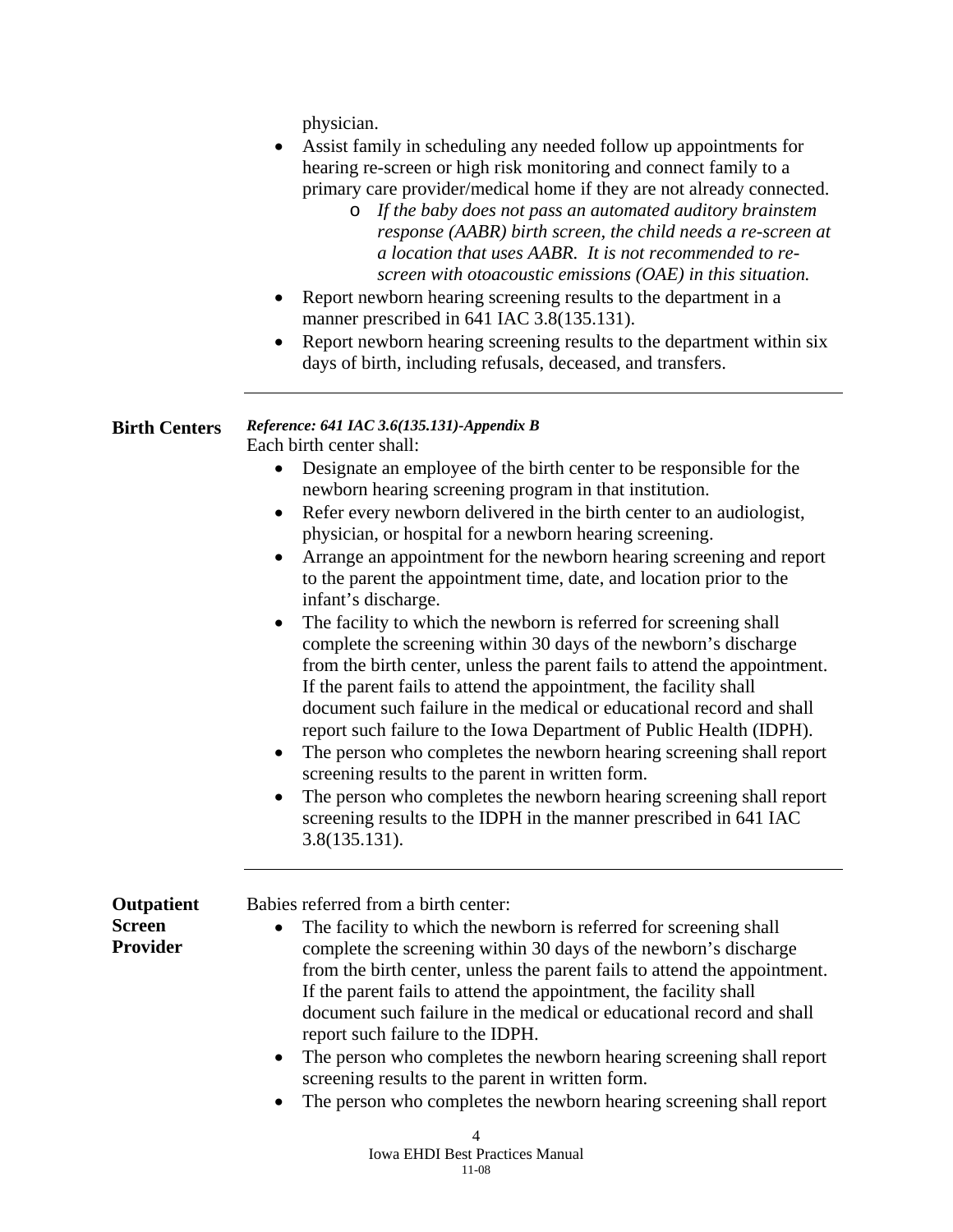screening results to the department in the manner prescribed in 3.8(135.131).

The following should occur for babies that require a hearing re-screen:

- Both ears should be retested, even if the baby referred in just one ear.
- If a baby does not pass an AABR for their birth screen, they should not be re-screened with OAE alone, the baby should be re-screened with AABR. For a list of providers, please visit the EHDI Web site at www.idph.state.ia.us/iaehdi. Click on the "Professionals" tab to locate provider lists.
- If one or both ears refer on the re-screen using OAE or AABR, the baby should be referred to a pediatric audiologist for diagnostic testing. **DO NOT CONTINUE TO SCREEN**.

**screens and/or**  Any audiologist providing newborn hearing screen, re-screen, or diagnostic audiologic assessment to a child under three years of age shall report all of the following information relating to each child's screening, re-screen or diagnostic assessment to the department utilizing the department's designated reporting system within six working days of the screen or assessment.

The name and date of birth of the child.

**Any** 

**audiologist conducting hearing** 

**diagnostic assessments** 

- The name, address, and telephone number, if available, of the mother of the child. If the mother is not the person designated as legally responsible for the child's care, the name, address, and telephone number of the parent, as defined in 641 IAC 3.1(135.131), shall be reported.
- The name of the primary care provider for the child.
- Known risk factors (i.e. syndrome, family history of hearing loss, prenatal infections, ototoxic medications [see Appendix C]).
- The results of any hearing screening performed, either **"pass"** or **"refer"** for each ear separately.
- The results of any re-screening performed either **"pass"** or **"refer" for each ear separately.**

The results of any diagnostic assessment performed on children under three years of age as described in Chapter 6 of this manual should include the following and be reported to the department utilizing the department's designated reporting system within six working days of the assessment:

- If an assessment results in a diagnosis of normal hearing for both ears, this shall be reported.
- Any diagnosis of hearing loss shall also be reported except for transient conductive hearing loss lasting for less than 90 days in the professional judgment of the practitioner.
- Results of assessment by each ear.
- Reported results shall also include a statement of the severity (mild,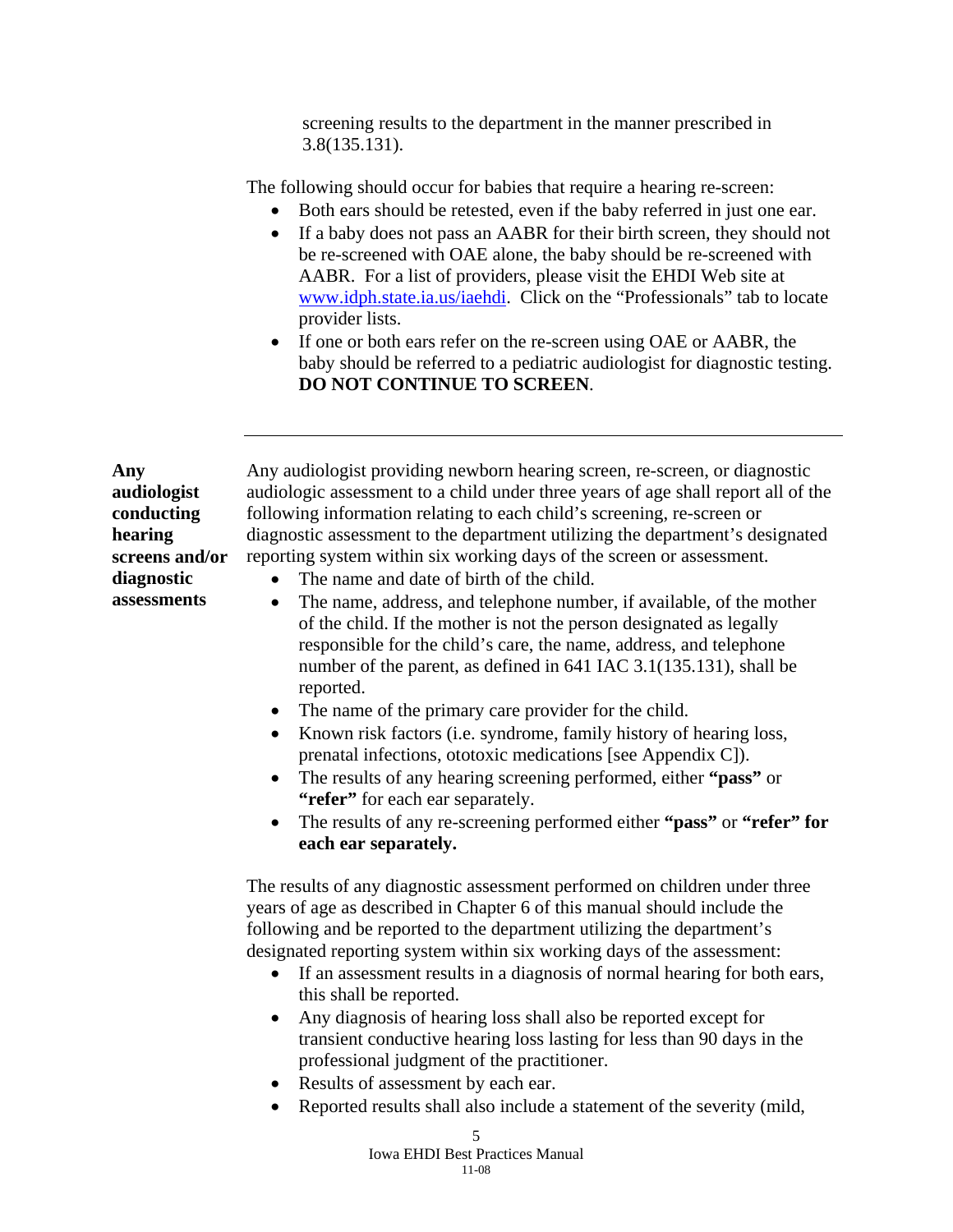moderate, moderately severe, severe, profound, or undetermined) and type (sensorineural, conductive, mixed, or undetermined) of hearing loss.

- Report child's risk factors for hearing loss.
- Report amplification fitting date and technology used.
- Report recommendations for future follow up.

| Reference: 641 IAC 3.7(135.131) - Appendix B<br>The role of the primary care provider is to assure that each baby under their<br>case has access to:<br>Newborn hearing screening before $1$ month of age, preferably before<br>$\bullet$                                                                                                                                                                                                                                                                                                                                                                                                                                                                                                                                                                                                                                                                                                                                                                                                                                                                                                                                                                                                                                                                                                                                                                                                    |
|----------------------------------------------------------------------------------------------------------------------------------------------------------------------------------------------------------------------------------------------------------------------------------------------------------------------------------------------------------------------------------------------------------------------------------------------------------------------------------------------------------------------------------------------------------------------------------------------------------------------------------------------------------------------------------------------------------------------------------------------------------------------------------------------------------------------------------------------------------------------------------------------------------------------------------------------------------------------------------------------------------------------------------------------------------------------------------------------------------------------------------------------------------------------------------------------------------------------------------------------------------------------------------------------------------------------------------------------------------------------------------------------------------------------------------------------|
| hospital discharge. If a newborn is delivered in a location other than a<br>birthing hospital or birth center, the primary care provider shall:<br>Refer the newborn to an audiologist, physician, or hospital for<br>$\circ$<br>completion of the newborn hearing screening within three<br>months of the newborn's birth.<br>o Arrange an appointment for the newborn hearing screening<br>and report to the parent the appointment time, date, and<br>location.<br>Diagnostic audiological evaluation before $\frac{3}{2}$ months of age, if the baby<br>٠<br>does not pass the initial hearing screen.<br>Medical evaluation to determine the etiology of the hearing loss and<br>$\bullet$<br>assess for associated conditions.<br>Early intervention services and hearing aids before $6$ months of age, if<br>the baby is diagnosed with sensorineural, permanent conductive,<br>mixed hearing loss or auditory neuropathy.<br>For all infants, regular surveillance of developmental milestones,<br>auditory skills, parental concerns, and middle ear status should be<br>performed. Infants should have an objective standardized screening of<br>global development with a validated assessment tool at nine, 18, 24,<br>and 30 months of age or any time parents and/or professionals have a<br>concern. Infants not passing the speech-language portion of the<br>screening or for whom there is a concern regarding hearing or |
| language should be referred for a speech-language and audiological<br>evaluation.<br>See Appendix D for a flowchart which outlines the guidelines for<br>medical home providers to follow when guiding a family through the<br>EHDI process.                                                                                                                                                                                                                                                                                                                                                                                                                                                                                                                                                                                                                                                                                                                                                                                                                                                                                                                                                                                                                                                                                                                                                                                                 |
|                                                                                                                                                                                                                                                                                                                                                                                                                                                                                                                                                                                                                                                                                                                                                                                                                                                                                                                                                                                                                                                                                                                                                                                                                                                                                                                                                                                                                                              |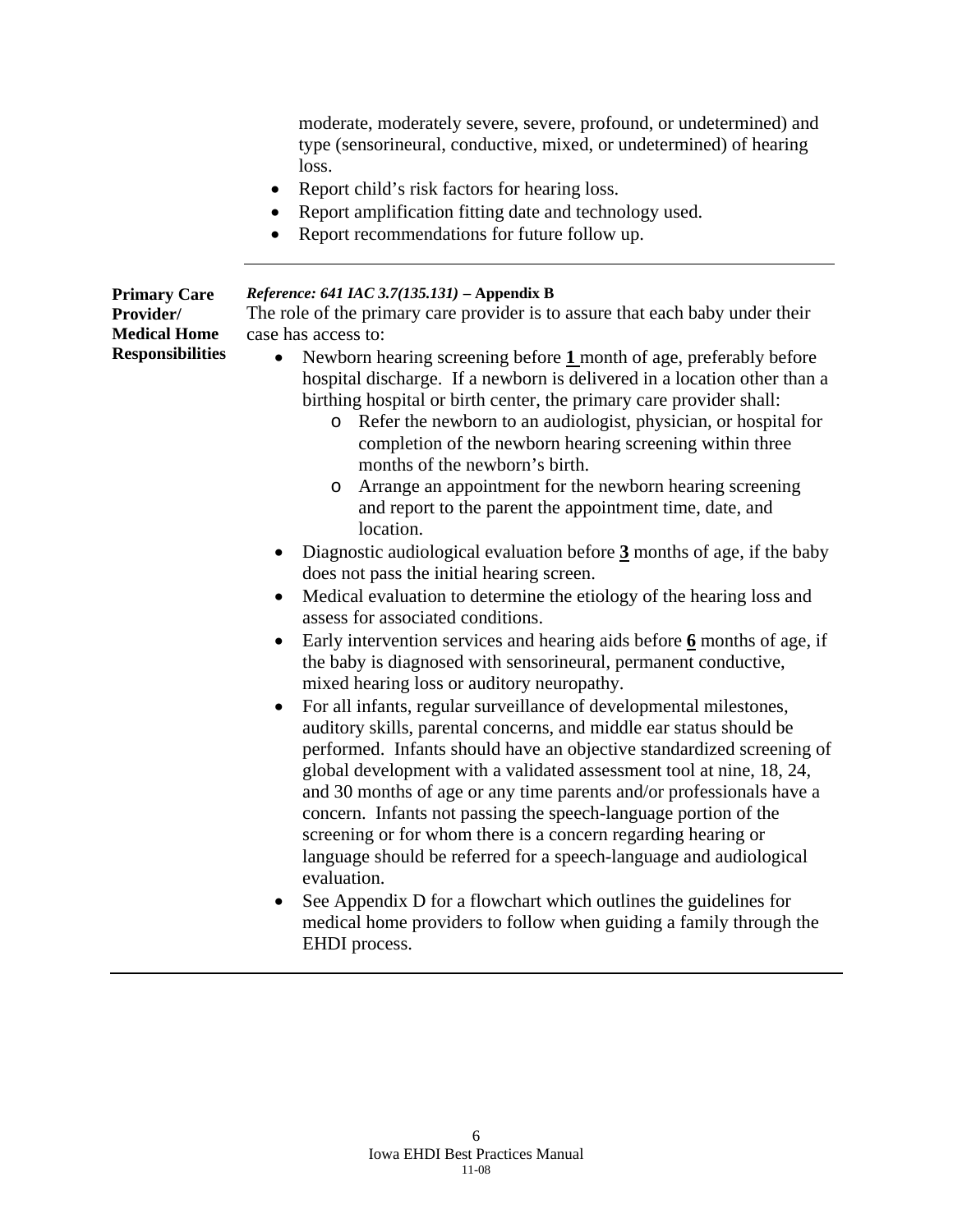# **Chapter Two**

# **Qualifications and Training of Newborn Hearing Screening Personnel**

| <b>Policy</b>                                                            | All qualified newborn hearing screening personnel shall complete the<br>competency criteria outlined below.                                                                                                                                                                                                                                                                                                                                                                                                             |
|--------------------------------------------------------------------------|-------------------------------------------------------------------------------------------------------------------------------------------------------------------------------------------------------------------------------------------------------------------------------------------------------------------------------------------------------------------------------------------------------------------------------------------------------------------------------------------------------------------------|
| <b>Background</b>                                                        | A wide variety of personnel including nurses, audiologists, and technicians<br>perform newborn hearing screens in Iowa. It is essential that all screeners<br>have an understanding of newborn hearing screening, the need for follow-up<br>and demonstrate competency to complete their duties.                                                                                                                                                                                                                        |
| <b>Newborn</b><br><b>Hearing</b><br><b>Screening</b><br><b>Personnel</b> | Newborn hearing screening shall be performed by one of the following<br>personnel:<br>Audiologist<br>$\bullet$<br>Audiology assistant<br>Audiometrist<br>Registered nurse<br>Licensed physician<br>$\bullet$<br>Other person for whom newborn hearing screening is within the<br>$\bullet$<br>person's scope of practice (i.e. LPNs).                                                                                                                                                                                   |
| Qualifications                                                           | Each person who screens the hearing of newborns and infants shall meet the<br>following criteria:<br>be 18 years of age or older<br>have a high school diploma or its equivalent<br>be current with immunizations and meet all health and safety<br>requirements required by the facility and<br>complete required training as specified in the following section<br>$\bullet$<br>(Training Program)                                                                                                                    |
| <b>Training</b><br>Program                                               | A training program for the hearing screening personnel at each facility shall<br>be established under the direction of the staff audiologist, state consulting<br>audiologist, or physician responsible for overseeing the medical aspects of the<br>facility. The training program shall include:<br>knowledge of the technology used for screening: AABR and/or OAE<br>operation and care of the screening equipment<br>$\bullet$<br>anatomy and physiology of the ear<br>nature of the responses being measured<br>7 |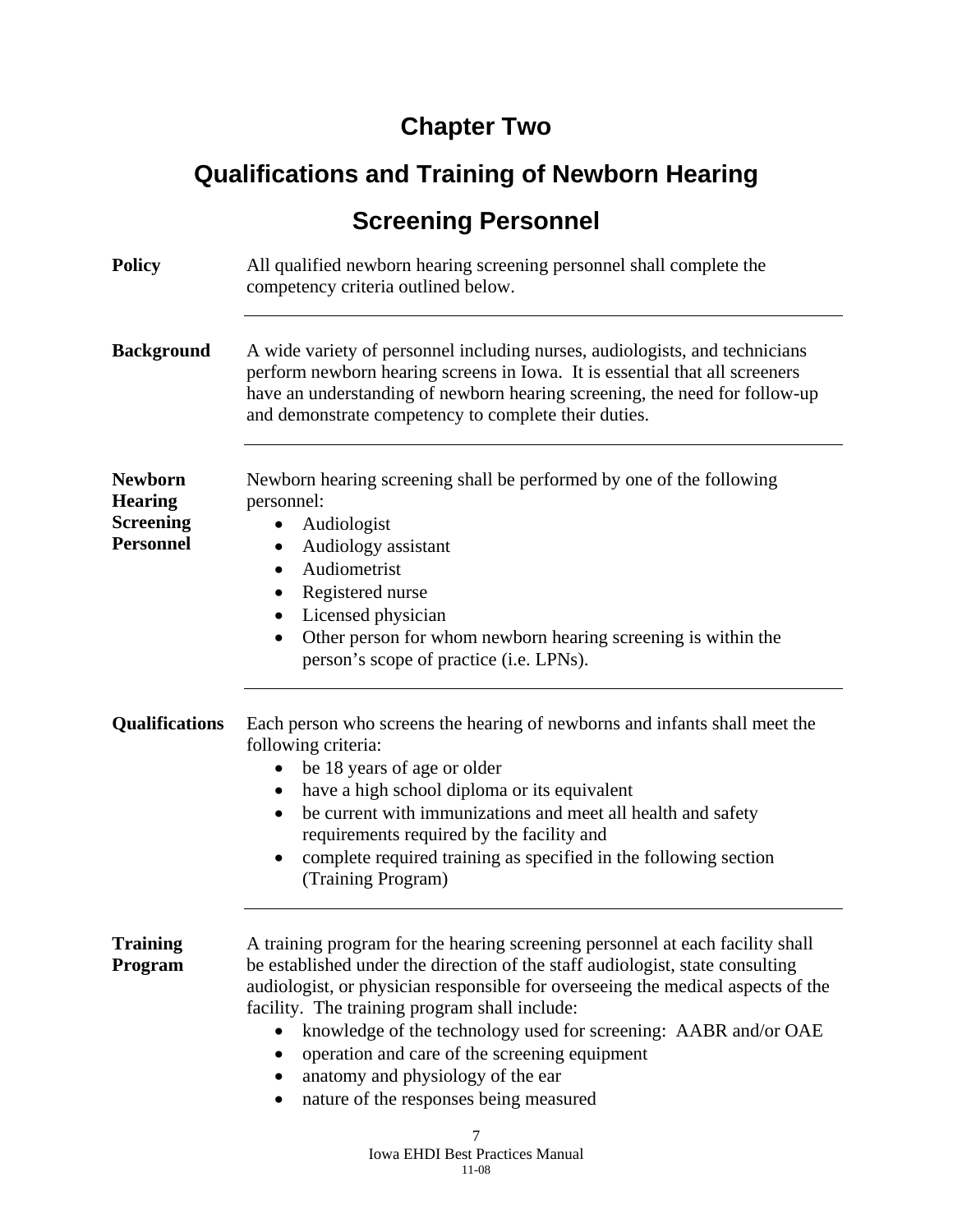- patient and non-patient factors that influence responses
- hearing screening procedures, including documentation of results
- importance of documenting high-risk factors
- follow up for infants who are missed, refer, or have a high-risk factor(s)
- confidentiality requirements for sharing information
- communication skills necessary to provide accurate and appropriate information to the parent(s) and/or guardian(s)
- safety and infection control procedures, including universal precautions for blood-borne pathogens and tuberculosis, according to the medical care facility's guidelines
- medical care facility's emergency procedures
- supervised practice and individual observation outlined in the following section (Supervised Practice and Individual Observation)

**Supervised Practice and Individual Observation** 

Supervised practice, observation and assessment should be used to determine the ability of personnel to perform duties associated with hearing screening. Hearing screening personnel shall demonstrate the following abilities:

- working independently, accurately and consistently
- following the precise sequence of instructions contained in the hearing screening protocol

Ongoing assessment of proficiency should be conducted through individual observation by the assigned state EHDI audiologist for that facility or the facility EHDI coordinator.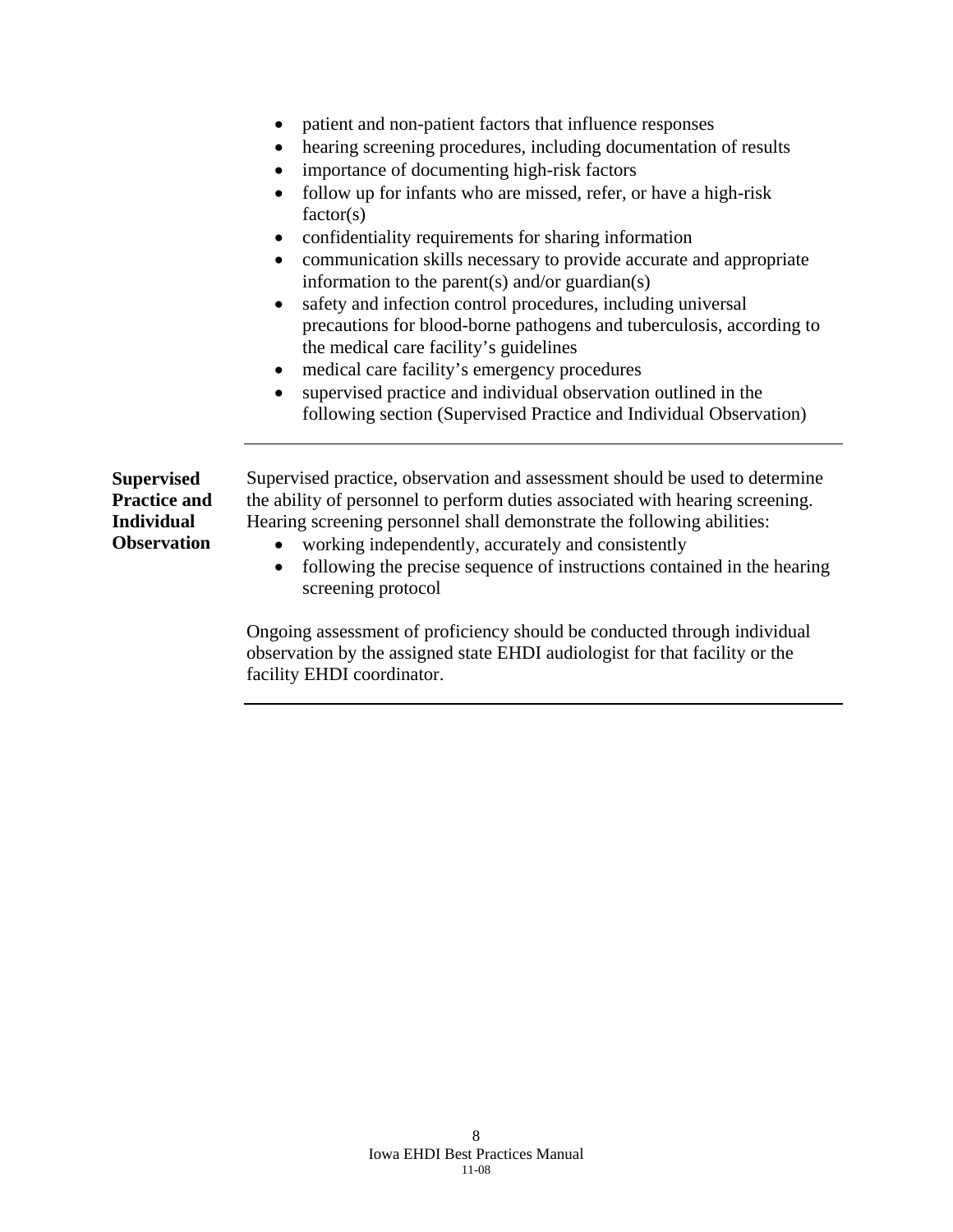# **Chapter Three**

# **Newborn Hearing Screening Protocol**

*A copy of the following protocol can be found in Appendix E should you decide to post the protocol.* 

| <b>Policy</b>     | All newborns and infants born in Iowa, except those born with a condition<br>that is incompatible with life, shall be screened for hearing loss to aid in the<br>identification of infants with permanent hearing loss.                                                                                                                                                                                                                                                                                                                        |
|-------------------|------------------------------------------------------------------------------------------------------------------------------------------------------------------------------------------------------------------------------------------------------------------------------------------------------------------------------------------------------------------------------------------------------------------------------------------------------------------------------------------------------------------------------------------------|
| <b>Background</b> | It has long been recognized that unidentified hearing loss at birth can<br>adversely affect speech and language development as well as academic<br>achievement and social-emotional development. <sup>2</sup>                                                                                                                                                                                                                                                                                                                                  |
| Equipment         | All newborns and infants born in Iowa, except those born with a condition<br>that is incompatible with life, shall be screened for hearing loss using at least<br>one of the following procedures:<br>1. Automated auditory brainstem response (AABR), or<br>2. Evoked otoacoustic emissions (OAE)<br>Equipment shall be calibrated in accordance with manufacturer's<br>recommendation and a log sheet will be kept documenting the dates of<br>calibration, repair, or replacement of parts. See example log documentation<br>in Appendix F. |

Disposable components of equipment shall not be reused.

#### *The state EHDI program will not recommend or endorse a particular brand of equipment; however, the following technologies are acceptable. AABR is the only acceptable screening in the NICU.*

- **Otoacoustic Emissions**  A miniature earphone and microphone are placed in the ear. Sounds are played and a response is measured. If the ear reacts, a response can be measured in the ear canal by the microphone. When a baby has a hearing loss, no response can be measured on the OAE test. The two types of OAE screening are:
	- 1. Transient Evoked Otoacoustic Emissions (TEOAE) Sounds emitted in response to an acoustic stimulus of very short duration; usually clicks but can be tone-bursts.

 $\overline{a}$ 

<sup>&</sup>lt;sup>2</sup> Joint Committee on Infant Hearing. (2007). Year 2007 Position Statement: Principles and Guidelines for Early Hearing Detection and Intervention Programs. *American Academy of Pediatrics.* 120: 898-921. http://pediatrics.aappublications.org/cgi/content/full/120/4/898.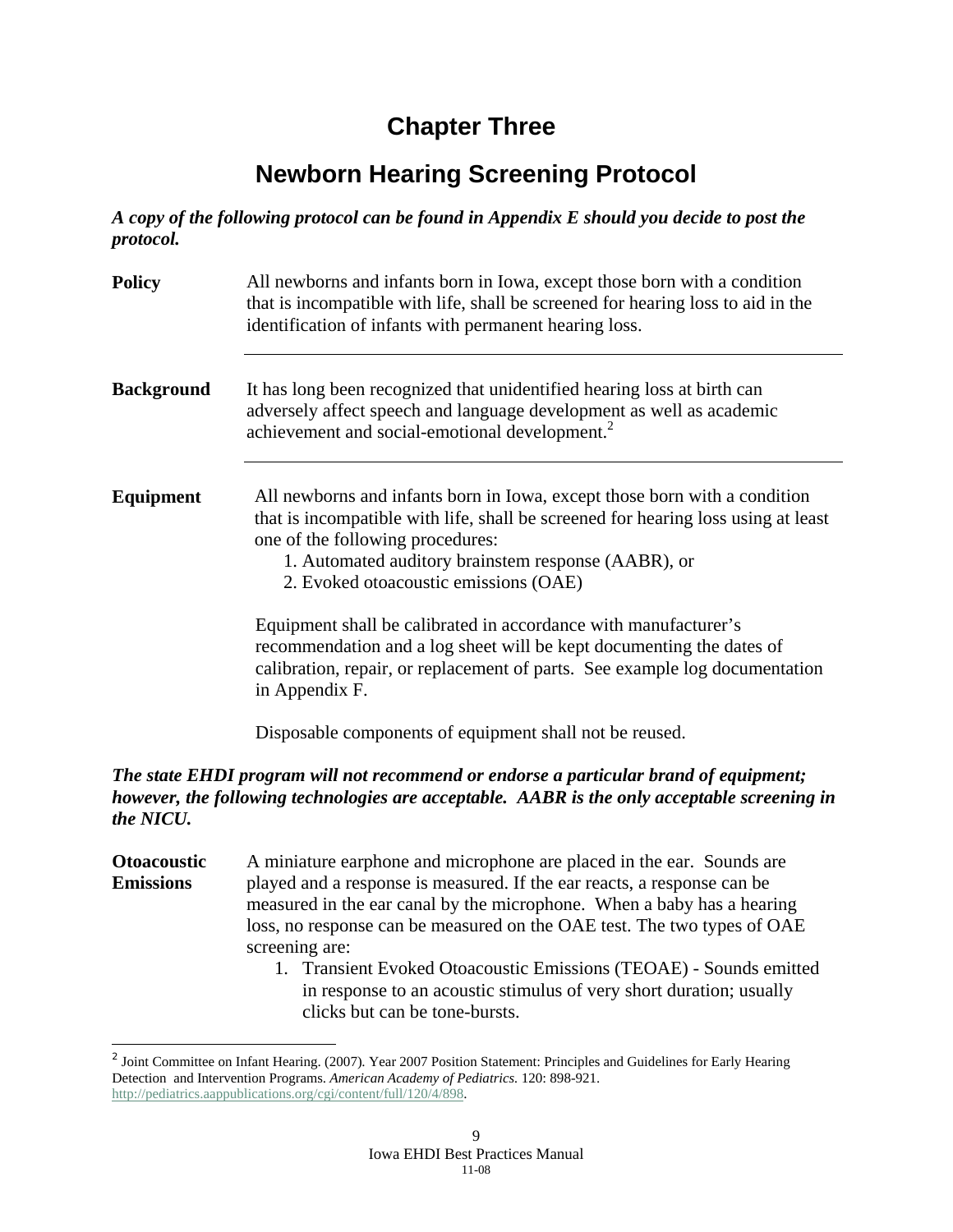|                                                                                          | 2. Distortion Product Otoacoustic Emissions (DPOAE) - Sounds emitted<br>in response to two simultaneous tones of different frequencies.                                                                                                                                                                                                                              |
|------------------------------------------------------------------------------------------|----------------------------------------------------------------------------------------------------------------------------------------------------------------------------------------------------------------------------------------------------------------------------------------------------------------------------------------------------------------------|
| <b>Automated</b><br>auditory<br>brainstem<br>response<br>(AABR)                          | Sounds are played to the baby's ears after band-aid like electrodes are placed<br>on the baby's head to detect responses. This screening measures how the<br>hearing nerve responds to sounds and can identify babies who have a hearing<br>loss.                                                                                                                    |
| <b>Screening</b>                                                                         | <b>DPOAE</b>                                                                                                                                                                                                                                                                                                                                                         |
| <b>Parameters</b><br>and Pass<br><b>Criteria</b> for<br><b>DPOAE</b>                     | <b>Collection parameters</b><br>Stimulus type: Two primary pure tones, response measured at 2f1-f2 for each<br>stimulus tone pair<br>Stimulus intensity: L1 65 dB SPL, L2 55 dB SPL<br>Frequency ratio $(f2/f1)$ : 1.22                                                                                                                                              |
|                                                                                          | F2 Frequency region: 2-5 kHz                                                                                                                                                                                                                                                                                                                                         |
|                                                                                          | Pass criteria<br>Response presence can be determined by examining response level or by<br>examining the response level relative to the noise floor (SNR) (ASHA 2004).<br>SNR should be at least 6 dB, with a minimum response level of $-5$ to $-8$ dB<br>SPL and an acceptably low noise floor (-4 dB SPL or less) at a minimum of<br>three of four F2 frequencies. |
| <b>Screening</b><br><b>Parameters</b><br>and Pass<br><b>Criteria</b> for<br><b>TEOAE</b> | <b>TEOAE</b><br><b>Collection parameters</b><br>Stimulus type: click<br>Click rate: 50-80 per second<br>Stimulus intensity: 78-82 dB SPL<br>Frequency region: 1-5 kHz                                                                                                                                                                                                |
|                                                                                          | Pass criteria<br>Common clinical practice defines presence of a response as a SNR of at least<br>6 dB, or an overall minimum amplitude (wideband) response of 6 dB, with a<br>reproducibility of 50 percent or greater.                                                                                                                                              |
| <b>Screening</b><br><b>Parameters</b><br>for AABR                                        | <b>AABR</b><br><b>Stimulus Parameters</b><br>Stimulus type: 0.1 msec click<br>Intensity: 35 dB HL                                                                                                                                                                                                                                                                    |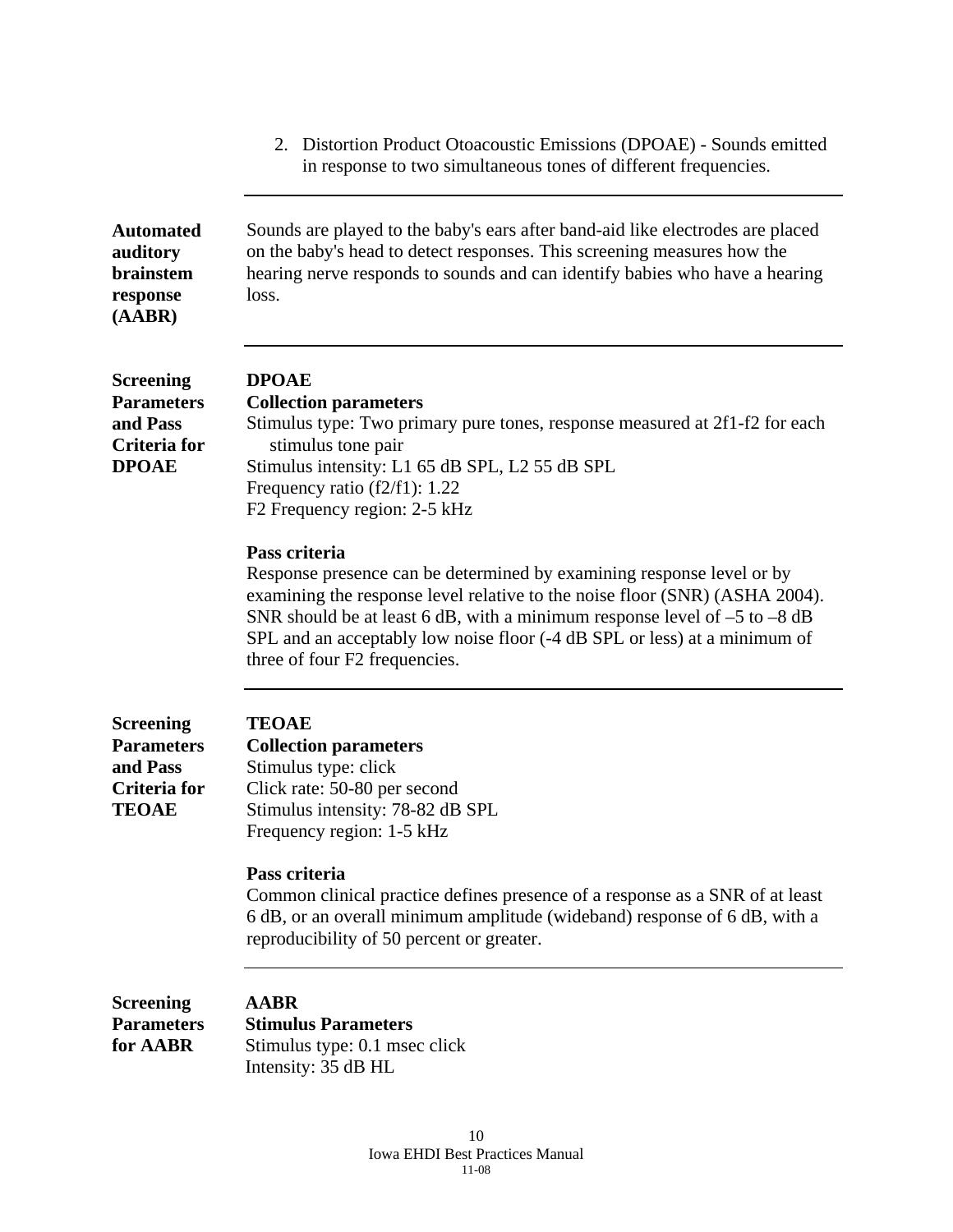| Many factors influence the outcome of a hearing screen, such as:<br>technology used<br>skill of the screener<br>$\bullet$<br>state of the baby<br>$\bullet$<br>noise level in the room<br>age at which the infant is screened<br>hearing sensitivity of the baby                                                                                                                                                                                                     |
|----------------------------------------------------------------------------------------------------------------------------------------------------------------------------------------------------------------------------------------------------------------------------------------------------------------------------------------------------------------------------------------------------------------------------------------------------------------------|
| To reduce the refer rate at the time of discharge, babies who refer on the first<br>screen are often screened again. While this is a viable means of reducing the<br>false positive rate (referring babies with normal hearing), excessive re-<br>screening can increase the false negative rate (passing babies with actual<br>hearing loss).                                                                                                                       |
| No guidelines are currently available that address the number of times a<br>hearing screen should be repeated on a baby before hospital discharge or at<br>outpatient follow-up. Because birthing debris in the ear canal is the primary<br>cause of false positive results, the preferable age of initial screening is 24<br>hours of age in the well-baby nursery, and at least five days of age in the<br>NICU. Ear canal massage between screens is recommended. |
| The following guidelines can be used until published data are available.                                                                                                                                                                                                                                                                                                                                                                                             |
| Assuming that screening conditions are adequate (quiet baby, quiet room,<br>acceptable probe fit):                                                                                                                                                                                                                                                                                                                                                                   |
| <b>OAE</b> screening in the well-baby nursery - Two screening sessions<br>$\bullet$<br>of no more than three screens per ear are recommended, for a total of<br>six screens per ear. The screening sessions should be conducted<br>several hours apart.                                                                                                                                                                                                              |
| <b>AABR</b> screening in the well-baby nursery – No more than two<br>screens per ear are recommended. The screens should be conducted<br>several hours apart.                                                                                                                                                                                                                                                                                                        |
| Assuming that screening conditions are adequate (quiet baby with little or no<br>muscle movement, quiet room, acceptable electrode impedance and<br>headphone placement):<br>OAE screening is not recommended in the NICU, the<br>$\bullet$<br>recommended screening equipment is AABR.                                                                                                                                                                              |
|                                                                                                                                                                                                                                                                                                                                                                                                                                                                      |

#### Iowa EHDI Best Practices Manual 11-08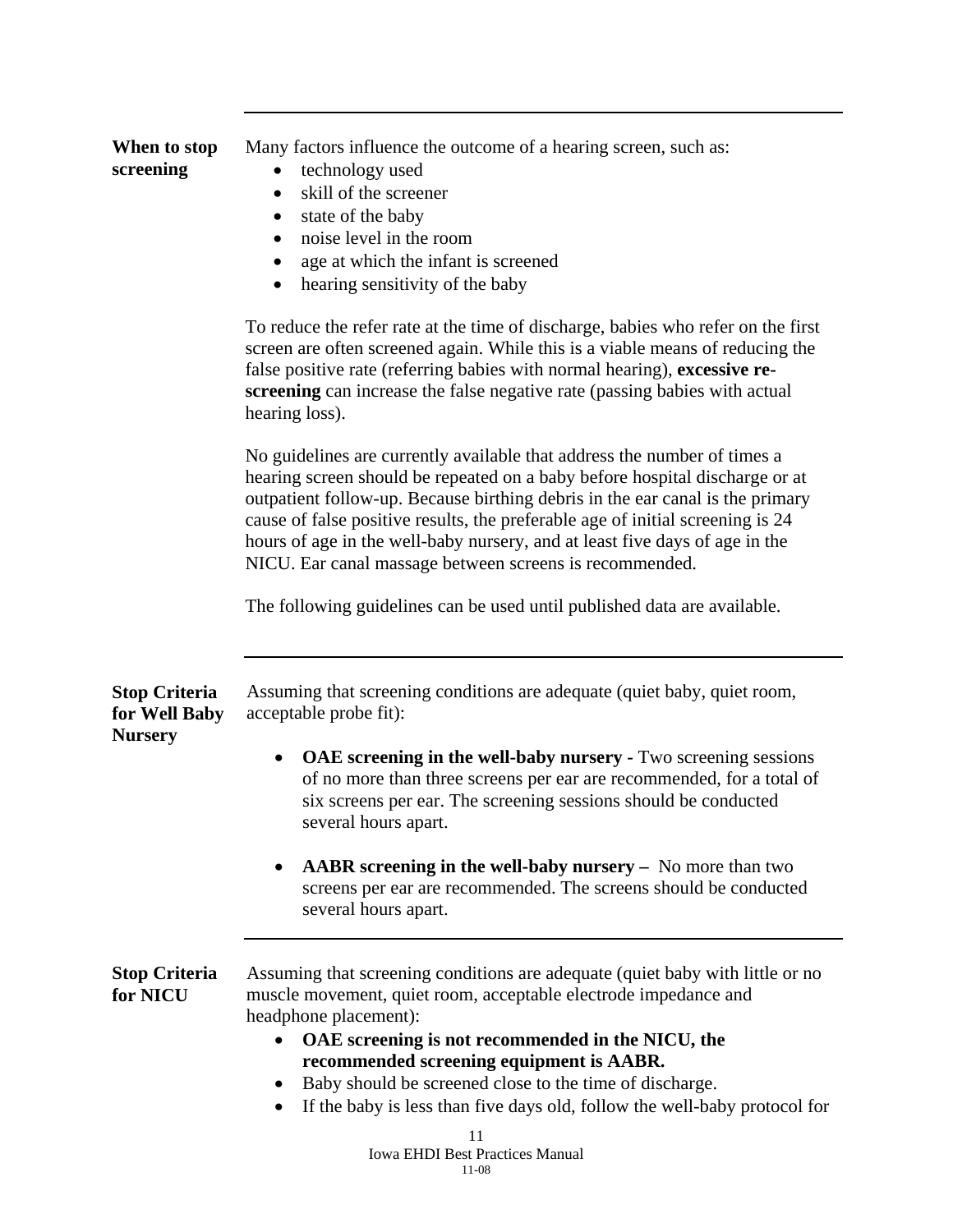AABR.

• If the baby is at least five days of age, recommended stopping criterion is one screen per ear.

**Stopping Criteria for**  Assuming that the babies are at least five days of age, and screening conditions are adequate:

#### **OAEs**

**Outpatient Screening** 

- Three screenings per ear.
- If baby passes on the third attempt, the screen should be immediately repeated. If the pass result cannot be replicated, the result should be recorded as "refer."
- Proceed to AABR, if available.
- *A baby who refers on an AABR in the NICU, should not be rescreened with OAE alone. AABR re-screening is required if AABR was used to screen the baby. If both types of screens are utilized, record both sets of results in the statewide EHDI data management system.*
- Scheduling a second outpatient OAE re-screen is not recommended.
- Proceed to a comprehensive evaluation following *Recommended Guidelines for Pediatric Audiologic Assessment – Appendix G*.

#### **AABR**

- One screen per ear.
- Scheduling a second outpatient screening AABR is not recommended.
- Proceed to a comprehensive evaluation following *Recommended Guidelines for Pediatric Audiologic Assessment – Appendix G*.

**Tips for Screening** 

**Here are some practical tips to make OAE infant hearing screening go as smoothly as possible and to lower refer rates.** 

- **Find a quiet room in which to screen.** Noisy heating and cooling systems, people talking, telephones ringing, and crying babies can make testing unnecessarily challenging. Avoid waking neonates during a ride down the hall, if possible. Sometimes an empty patient room is sufficient.
- **The screening room should be in close proximity to the nursery.**  Have cleaning supplies, extra tips, etc., readily available. It may be helpful to dim the lights.
- **Wait until the baby is at least 24 hours old, if possible.** Birthing debris clogging the ear canal can result in a higher number of referrals. The longer you wait, the greater your chances are for a successful screen.
- **Screen while the baby is asleep.** It is possible to screen a baby when it's awake, but this may slow down the screen time and increase your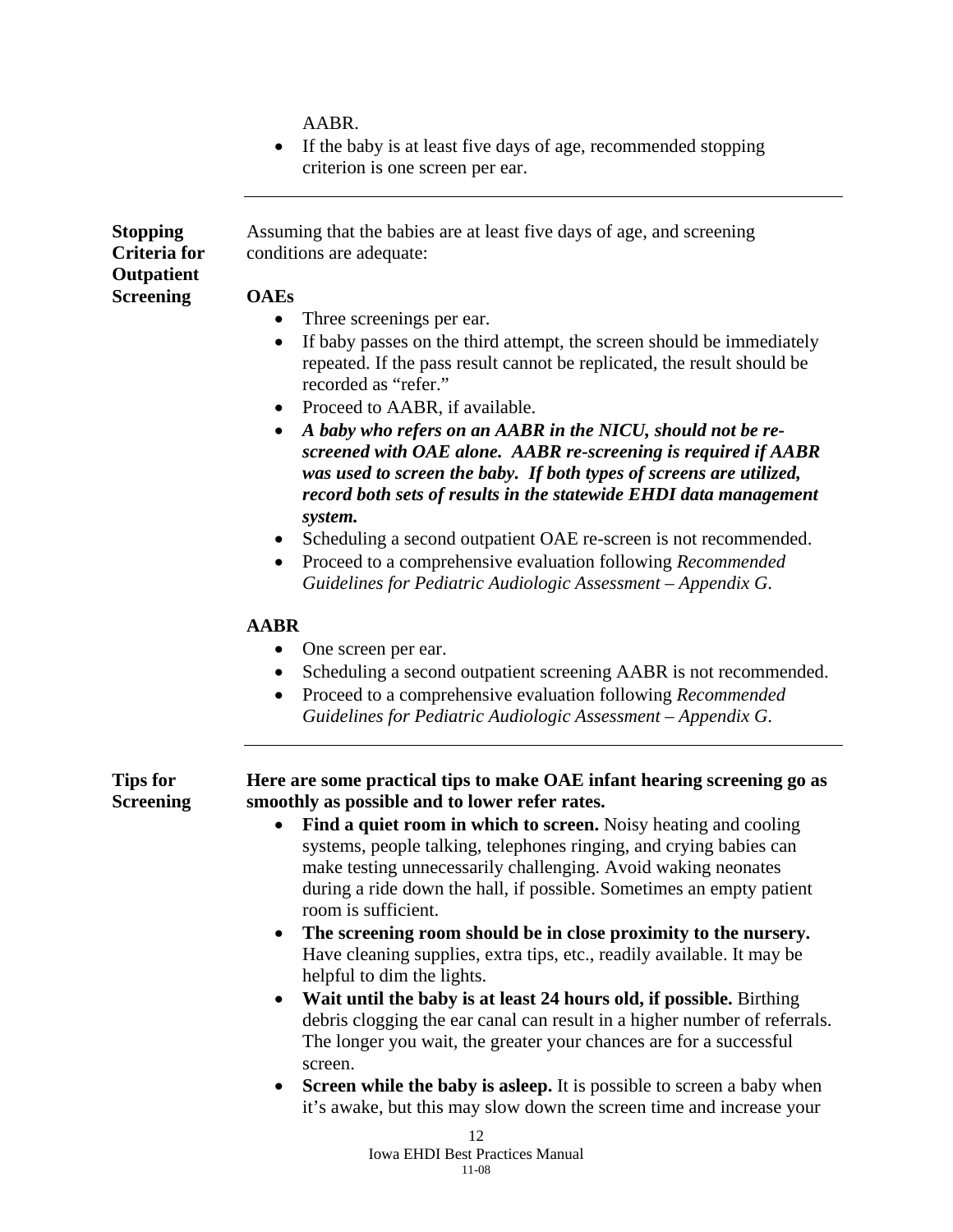frustration level. If a baby is breathing rapidly in an alert state and is actively sucking on a pacifier, the baby's internal noise level can be louder than the emission you're trying to measure. This will result in a technical fail.

- **Swaddle the babies snugly on their sides.** You may wish to place a rolled towel along the back for support.
- **Place the probe tip deeply and firmly into the baby's ear canal.** A deep, snug probe fit often is the key to obtaining a good screen. Pull back on the ear with one hand, while inserting the probe with the other hand. Comfort the baby by putting pressure on the shoulder after placing the probe into the ear canal.
- **Massage the ear if you suspect significant birthing debris in the ear canal.** Move your index finger in a circular motion just in front of the ear canal. (Think of it as a zip-lock baggy stuck together with peanut butter and you're pulling it apart.)
- **If your first screening session is not successful, try again before the baby goes home.**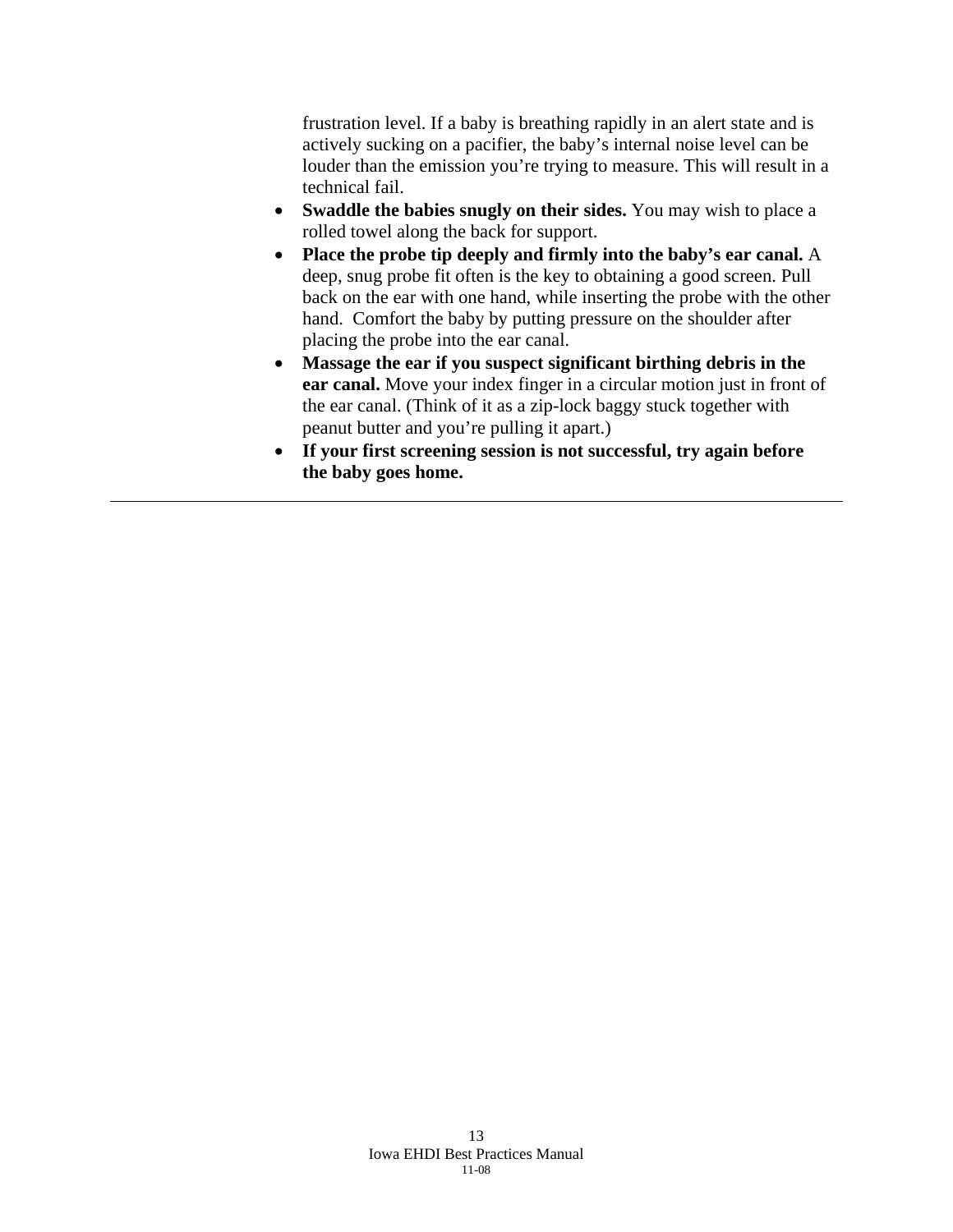# **Chapter Four**

# **Communication with Parents and Primary Care Providers**

| <b>Policy</b>                                                                 | Parent(s) and/or guardian(s) and primary care providers will be notified of the<br>newborn hearing screen results.                                                                                                                                                                                                                                                                                                                                                                                                                                                                                                                                                                                                                                                                                                                                                                                                                                                                                                                                                                             |  |
|-------------------------------------------------------------------------------|------------------------------------------------------------------------------------------------------------------------------------------------------------------------------------------------------------------------------------------------------------------------------------------------------------------------------------------------------------------------------------------------------------------------------------------------------------------------------------------------------------------------------------------------------------------------------------------------------------------------------------------------------------------------------------------------------------------------------------------------------------------------------------------------------------------------------------------------------------------------------------------------------------------------------------------------------------------------------------------------------------------------------------------------------------------------------------------------|--|
| <b>Background</b>                                                             | Information at all stages of the EHDI process is to be communicated to the<br>parents and/or guardians in a culturally sensitive and understandable format.<br>Individual hearing screening information should be promptly transmitted to<br>the primary care provider.                                                                                                                                                                                                                                                                                                                                                                                                                                                                                                                                                                                                                                                                                                                                                                                                                        |  |
| Communication<br>with Parents<br>and/or<br><b>Guardians</b>                   | While communicating with a parent about newborn hearing screening, the<br>following points should be covered (see Appendix H for a script to use when<br>speaking with families about hearing screen results):<br>Tell them a newborn hearing screen will be completed prior to<br>discharge.<br>Tell them why the hearing screen is important.<br>$\bullet$<br>Give them the option of watching you perform the hearing screen.<br>٠<br>Explain the screen results and discuss next steps, as needed.<br>Provide them with a copy of the EHDI brochure (Infant Hearing<br>Screening, A Sound Beginning for Your New Baby) and point out the<br>speech and language milestones on the back cover.<br>Give all parents and/or guardians the hearing screen results, whether<br>they are "pass" or "refer" in writing in their native language, if<br>available. The EHDI brochure is available in English and Spanish and<br>letters are available in statewide EHDI data management system in the<br>following languages: English, Spanish, Chinese, Nuer, Vietnamese,<br>Bosnian, and Arabic. |  |
| Communication<br>with Primary<br><b>Care Provider/</b><br><b>Medical Home</b> | Hearing screening results for all babies will be reported to the primary care<br>provider/medical home in writing. This communication should include the<br>hearing screen results, risk factors, and recommendations for further follow-<br>up.                                                                                                                                                                                                                                                                                                                                                                                                                                                                                                                                                                                                                                                                                                                                                                                                                                               |  |
|                                                                               | Letters are available in the EHDI data management system for Primary Care<br>Provider/Medical Home.                                                                                                                                                                                                                                                                                                                                                                                                                                                                                                                                                                                                                                                                                                                                                                                                                                                                                                                                                                                            |  |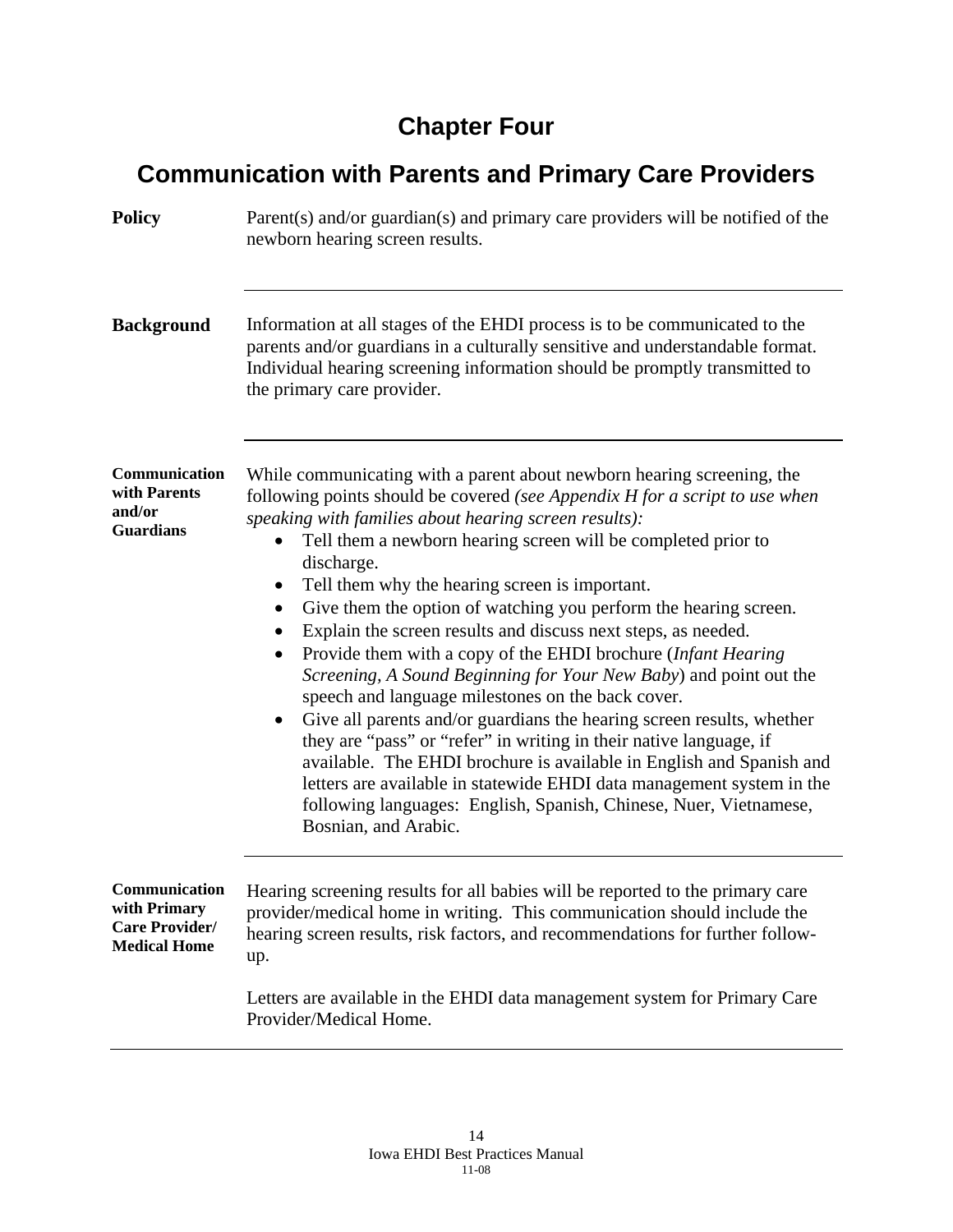# **Chapter Five**

|                                                                                | <b>Quality Assurance for Screening Programs</b>                                                                                                                                                                                                                                                                                                                                                                                                                                                                                                                                                                                                                        |
|--------------------------------------------------------------------------------|------------------------------------------------------------------------------------------------------------------------------------------------------------------------------------------------------------------------------------------------------------------------------------------------------------------------------------------------------------------------------------------------------------------------------------------------------------------------------------------------------------------------------------------------------------------------------------------------------------------------------------------------------------------------|
| <b>Policy</b>                                                                  | The birth facility will have a system of checks and balances in place to ensure<br>a quality newborn hearing screening program.                                                                                                                                                                                                                                                                                                                                                                                                                                                                                                                                        |
| <b>Background</b>                                                              | High quality programs are essential to successfully meet national EHDI goals.<br>Because there are many details that compromise a successful newborn hearing<br>screening program, monitoring of specific data elements is essential<br>to ensure appropriate and timely follow up for children who are Deaf or hard-<br>of-hearing.                                                                                                                                                                                                                                                                                                                                   |
| <b>Birthing</b><br><b>Facilities</b><br><b>Policy and</b><br><b>Procedures</b> | Written policy and procedures outline and describe various steps of the<br>newborn hearing screening program. Elements of the policy should outline<br>the following:<br>screening personnel;<br>$\bullet$<br>initial and annual screening personnel training requirements;<br>$\bullet$<br>screening procedures;<br>٠<br>parent education and information;<br>timelines and procedure for reporting to parent, PCP/Medical Home,<br>and the department;<br>procedures for children who are missed, refer, and/or have high risk<br>٠<br>factors; and<br>documentation of screening results and risk factors in statewide EHDI<br>$\bullet$<br>data management system; |
|                                                                                | Screeners should have easy access to written protocols (i.e. located in a<br>notebook in the nursery, posted on the wall in a nursery, or located at a desk<br>or area accessible by all screeners).                                                                                                                                                                                                                                                                                                                                                                                                                                                                   |
| Quality<br><b>Assurance of</b><br>Data<br><b>Reporting</b>                     | All newborns and infants in Iowa must be reported to the department as<br>prescribed in 641 IAC 3.1 (135.131). Instructions for data entry are included<br>in the eSP User Manual for the following instances:<br><b>Deceased</b> (eSP Manual-page 32)<br>$\bullet$<br>Occasionally a baby may die during the course of care. In these<br>instances, it is very important to mark the patient as deceased within<br>the record.<br><b>Transfer</b> (eSP Manual-page 33)                                                                                                                                                                                                |
|                                                                                | There may be times when you need to transfer a baby to another<br>facility for specialized care. You may also need to transfer a patient<br>when a child needs further follow-up care. These transfers should be<br>15<br>Iowa EHDI Best Practices Manual                                                                                                                                                                                                                                                                                                                                                                                                              |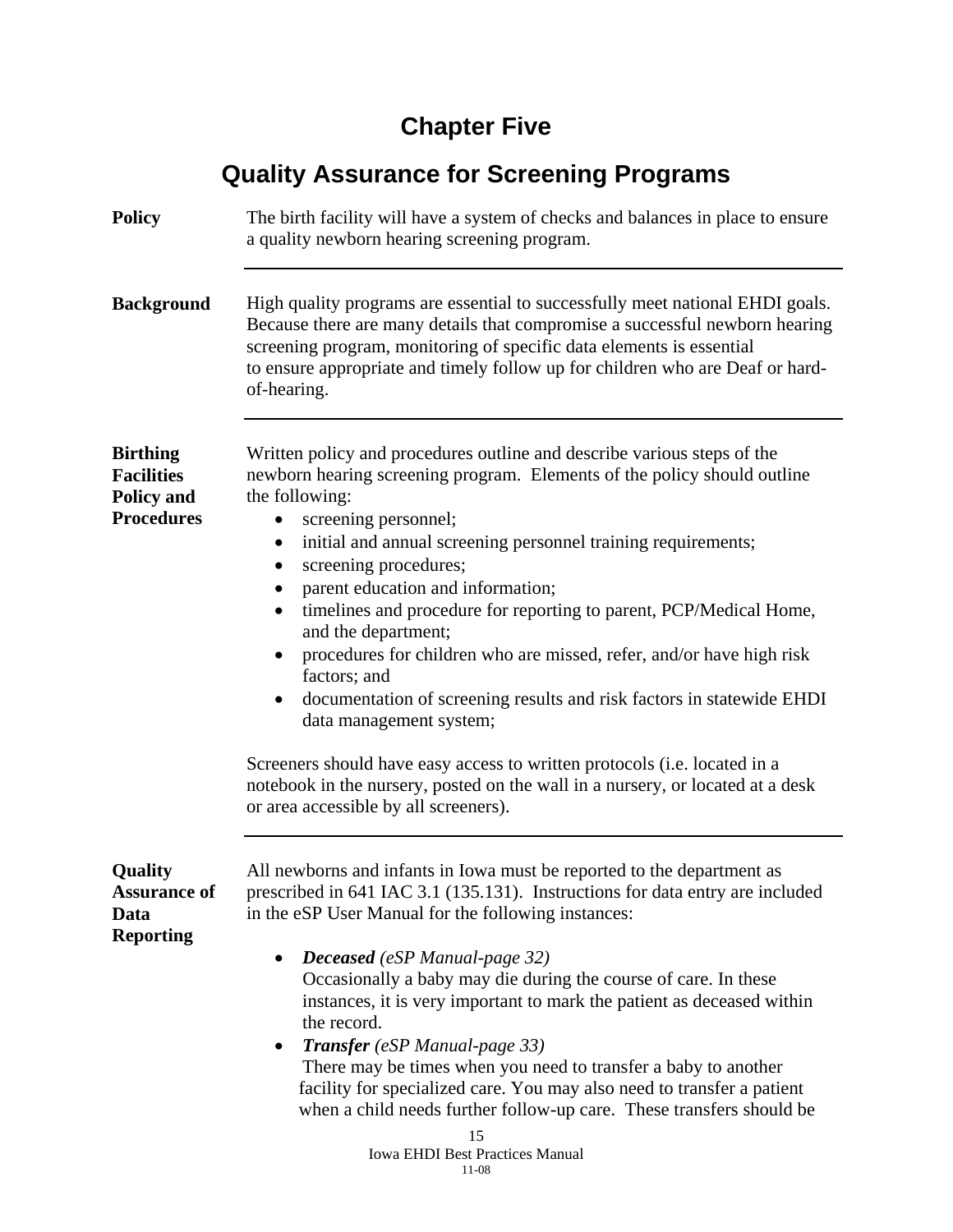included in the statewide EHDI data management system.

|                                                                                          | menaded in the state which Littlet data management system.                                                                                                                                                                                                                                                                                                                                                                                                                                                                                                                                                                                                                                                                                                                                                                                                                                                                       |
|------------------------------------------------------------------------------------------|----------------------------------------------------------------------------------------------------------------------------------------------------------------------------------------------------------------------------------------------------------------------------------------------------------------------------------------------------------------------------------------------------------------------------------------------------------------------------------------------------------------------------------------------------------------------------------------------------------------------------------------------------------------------------------------------------------------------------------------------------------------------------------------------------------------------------------------------------------------------------------------------------------------------------------|
|                                                                                          | <b>Refusal</b> (eSP Manual-page 33)<br>Although parent consent is not necessary to perform newborn hearing<br>screening, parental objection to the screening is valid. If a parent<br>refuses to have their infant screened, it is very important to obtain a<br>written refusal from the parent or guardian on the <b>IDPH</b> newborn<br><i>hearing screening refusal form</i> and record the refusal in the patient's<br>record. A copy of the form should be sent to IDPH and the original<br>maintained in the infant's medical record.<br>Miss (eSP Manual-page 73)<br>$\bullet$<br>Hospitals should have procedures in place to ensure children are<br>screened prior to discharge. In the event that screening is not possible,<br>the child still needs to be entered into the statewide EHDI data<br>management system. A case note confirming the miss will indicate to<br>the EHDI program that follow-up is needed. |
| <b>Tools to</b><br><b>Measure</b><br>Quality<br><b>Screening and</b><br><b>Reporting</b> | In order to ensure all babies are accounted for in the EHDI data system,<br>compare your hospital birth records report with the records in the EHDI data<br>system.<br>The following reports may be generated when conducting quality assurance<br>checks for hospital newborn hearing screening programs:<br>Screening report (numbers of babies screened, referred, in process, or<br>missed)<br>Deceased report (names of deceased babies)<br>$\bullet$<br>Missed report (names of missed babies)<br>$\bullet$                                                                                                                                                                                                                                                                                                                                                                                                                |
|                                                                                          | Utilize case notes to report additional important information such as: babies<br>transferred to another facility (list facility), reason for refusal, reason for<br>missed screen, screening equipment down, family circumstances, risk factor<br>details, adoptions or other information a follow-up provider would want to<br>know.                                                                                                                                                                                                                                                                                                                                                                                                                                                                                                                                                                                            |
|                                                                                          | Receiving hospitals should always search for the baby's record in the<br>statewide EHDI data management system rather than creating a new record<br>for a transferred baby. If you do not find the record, contact EHDI program<br>staff for further assistance.                                                                                                                                                                                                                                                                                                                                                                                                                                                                                                                                                                                                                                                                 |
|                                                                                          | Best practice indicates birthing hospitals should reconcile birth records and<br>hearing screen reports monthly.                                                                                                                                                                                                                                                                                                                                                                                                                                                                                                                                                                                                                                                                                                                                                                                                                 |
|                                                                                          | See Appendix I for the EHDI Technical Assistance Team listing if you need<br>further assistance.                                                                                                                                                                                                                                                                                                                                                                                                                                                                                                                                                                                                                                                                                                                                                                                                                                 |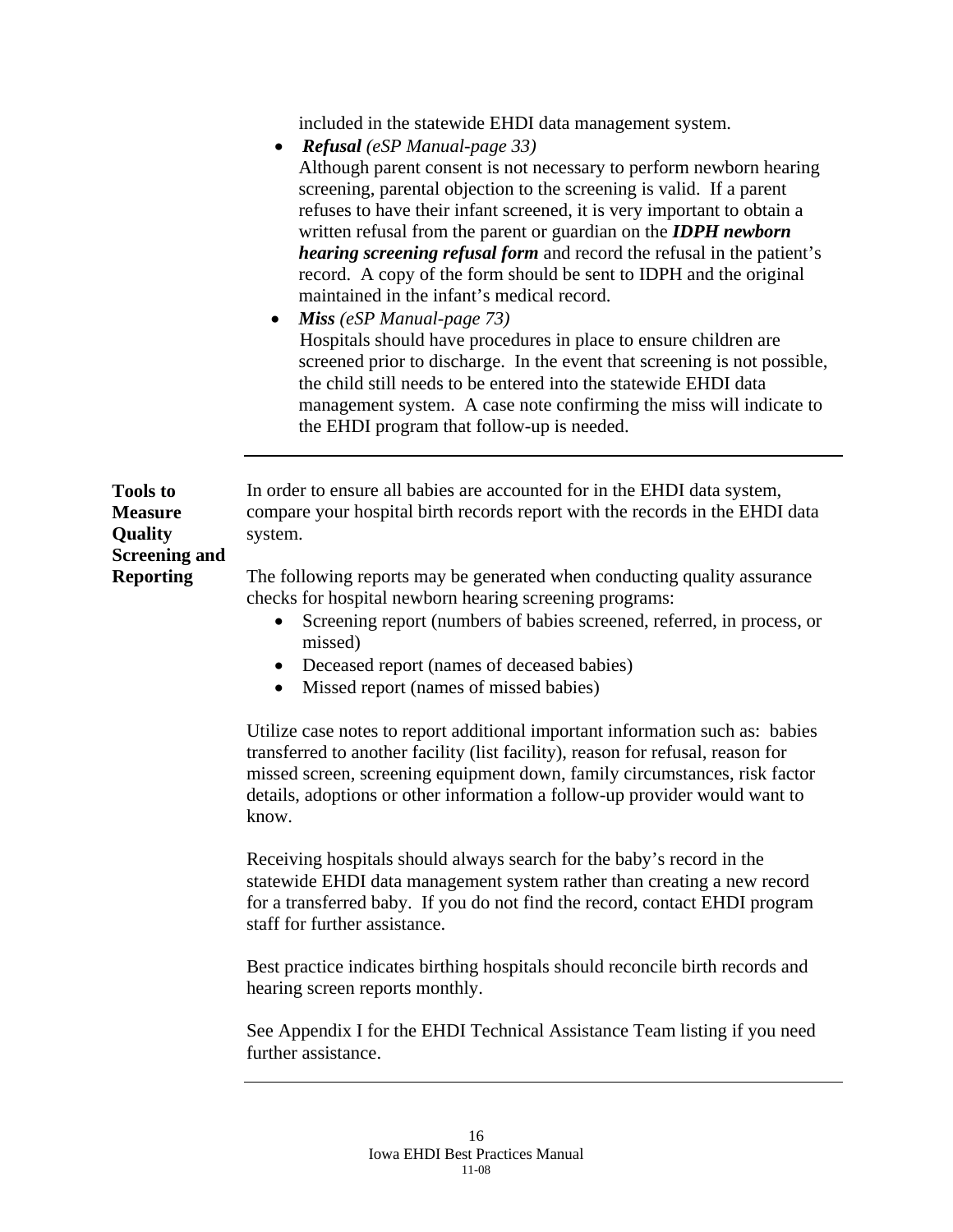**Reducing the number of Children "Lost to Follow-Up"** 

Hospitals should have procedures in place to reduce the number of children who do not return for the follow-up screening (children "lost to follow-up"). Procedures to reduce the number of children lost to follow-up should include:

- **Following a scripted message to explain screening results to parents.** Suggested messages are available in Appendix H. Do not rely solely on a letter or brochure to communicate this information.
- **Getting a second point of contact (other than parent) for each**  family. For example, ask families, "If you won the lottery and we couldn't reach you at your phone number, who would we call?" Include that contact in the statewide EHDI data management system as another contact.
- **Before the infant goes home, verify the infant's primary medical care provider (PCP) before discharge.** This should be the *PCP following the child after discharge*. This allows the EHDI program to contact the primary care provider to assist when a child needs follow-up.
- **Make or assist the family in making the follow-up appointment prior to discharge and explain its importance.** This makes it more likely the family will attend the follow-up appointment. If the baby referred on the AABR screening, the baby must be re-screened using AABR, so the follow-up appointment must be made at a facility that has AABR.

See Appendix I for the EHDI Technical Assistance Team listing if you need further assistance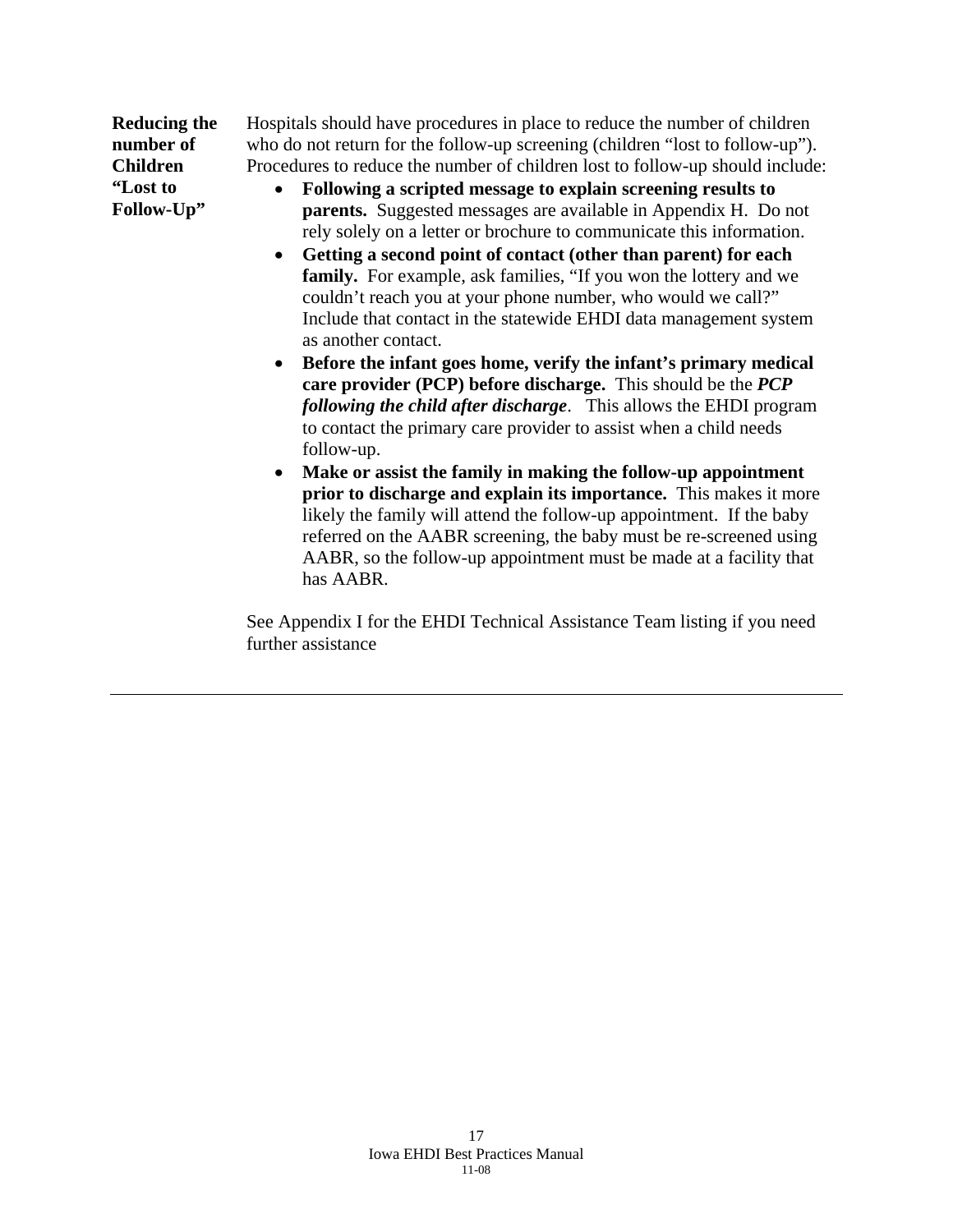# **Chapter Six**

# **Diagnostic Assessment**

| <b>Policy</b>                                                                      | Iowa audiologists must provide high quality care for very young children with<br>hearing loss and children in need of follow-up from the newborn hearing<br>screen.                                                                                                                                                                                                                                                                                                                                                                                                                                                                                                                                                                                                                                                                                                                                                                                                                                                                        |
|------------------------------------------------------------------------------------|--------------------------------------------------------------------------------------------------------------------------------------------------------------------------------------------------------------------------------------------------------------------------------------------------------------------------------------------------------------------------------------------------------------------------------------------------------------------------------------------------------------------------------------------------------------------------------------------------------------------------------------------------------------------------------------------------------------------------------------------------------------------------------------------------------------------------------------------------------------------------------------------------------------------------------------------------------------------------------------------------------------------------------------------|
| <b>Background</b>                                                                  | Audiologists are a key partner in assuring that timeline goals are met and that<br>all infants are screened before one month of age, diagnosed before three<br>months of age and entered into early intervention services before six months<br>of age to assist in providing the best possible outcomes for children.                                                                                                                                                                                                                                                                                                                                                                                                                                                                                                                                                                                                                                                                                                                      |
| <b>Re-screens</b><br>and Follow-up<br><b>Screening</b>                             | Audiologists may provide re-screening and follow-up screening services to<br>those infants that did not have a newborn hearing screen or did not pass their<br>initial newborn hearing screen.<br>Even if the infant did not pass in only one ear, it is important to re-<br>$\bullet$<br>screen both ears for the follow-up screen. This ensures accurate<br>results (as recommended by the Joint Committee on Infant Hearing<br>Screening).<br>All infants who do not pass AABR screen should be re-screened<br>$\bullet$<br>with AABR. They should not be re-screened with OAEs only.<br>If the infant does not pass the re-screen, refer the child for a diagnostic<br>assessment. DO NOT schedule another re-screen. If your clinic does<br>not provide diagnostic assessment, please refer to the EHDI Web site,<br>www.idph.state.ia.us/iaehdi/professionals.asp, contact Early ACCESS<br>Iowa by calling (888) 425-4371 or visit the Web site at<br>www.earlyaccessiowa.org to find the closest diagnostic site for the<br>family. |
| <b>Audiological</b><br>Assessments;<br><b>Birth to Six</b><br><b>Months of Age</b> | Please refer to the Pediatric Diagnostic Protocol in Appendix G for additional<br>guidelines.<br>In order for timely referral to early intervention services to occur, all infants<br>that have not passed a hearing re-screen should have a diagnostic audiological<br>assessment to determine hearing sensitivity. This assessment should include:<br>Detailed child and family case history.<br>Auditory Brainstem Response measures may be performed under<br>$\bullet$<br>natural sleep for very young infants or under sedation for older<br>children. At the minimum, click-evoked air conduction ABR at<br>multiple intensities and one low-frequency tone burst, preferably 500<br>Hz, should be administered.<br>Distortion Product Otoacoustic Emissions (DPOAE) or Transient                                                                                                                                                                                                                                                   |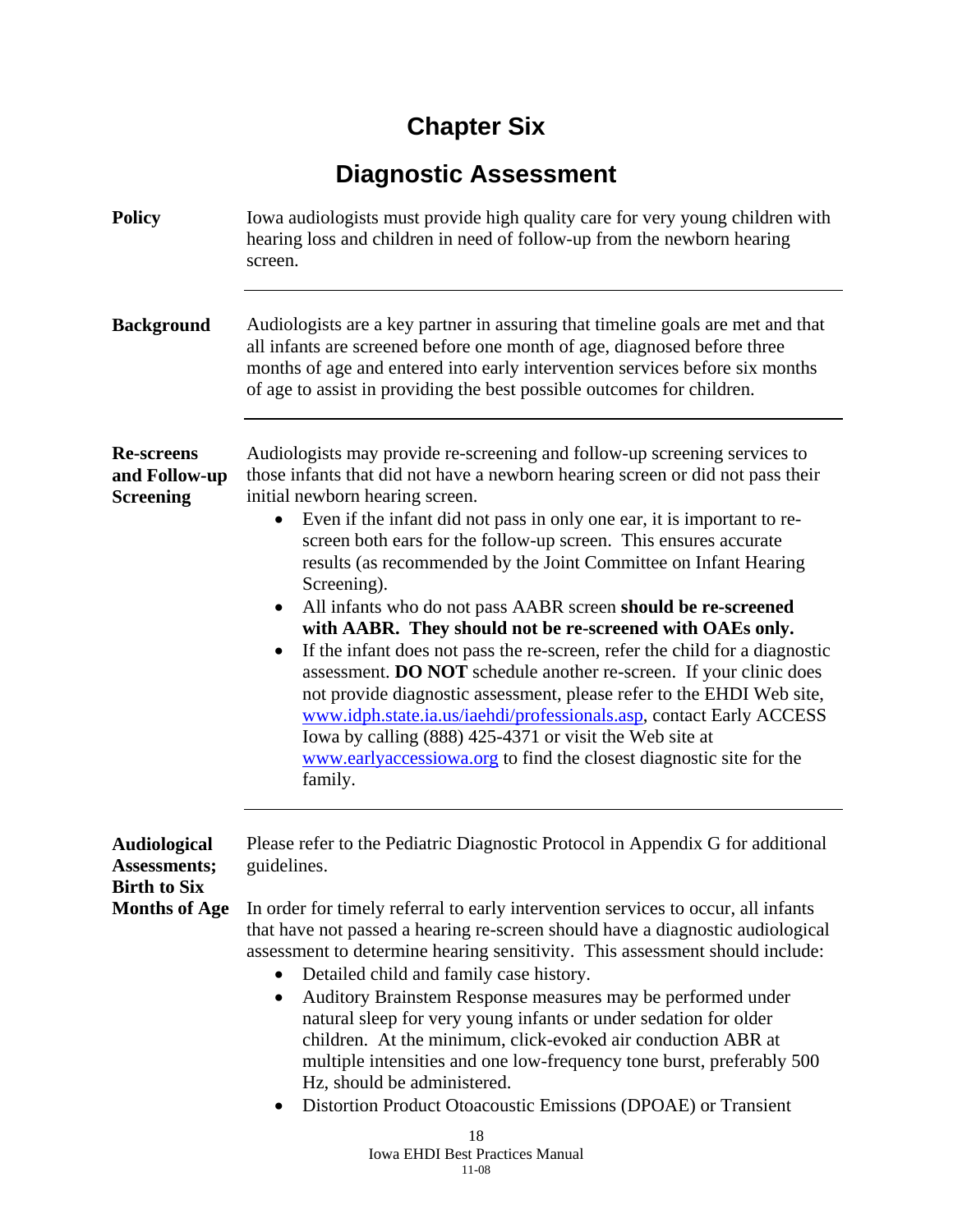Evoked Otoacoustic Emissions (TEOAE) may be used to help verify results. • Behavioral measures may be used as the child begins to actively search for sound, around six months of age. • Tympanometry at 1000 Hz should be performed to help determine middle ear status. • Acoustic reflex testing at a minimum of two activator frequencies (1000 and 2000 Hz) at a probe tone of 800 or 1000 Hz should be done ipsilaterally or contralaterally. **Audiological Assessments; Six to 36 Months of Age**  In order for timely referral to early intervention services to occur, all infants that have not passed a hearing re-screen should have a diagnostic audiological assessment to determine hearing sensitivity. This assessment should include: • Detailed child and family case history. This should include parent report of auditory and visual behaviors and communication milestones. • Behavioral audiometry, which is likely to include Visual Reinforcement Audiometry (VRA) and/or Conditioned Play Audiometry (CPA) throughout this age range. Although some children will be intolerant of earphone placement, every effort should be made to obtain ear-specific thresholds. • Distortion Product or Transient Evoked Otoacoustic Emissions • Otoscopy and tympanometry to help determine middle ear status • Acoustic reflex testing • Auditory Brainstem Response testing should be employed if results are questionable or if behavioral audiometry does not yield reliable results.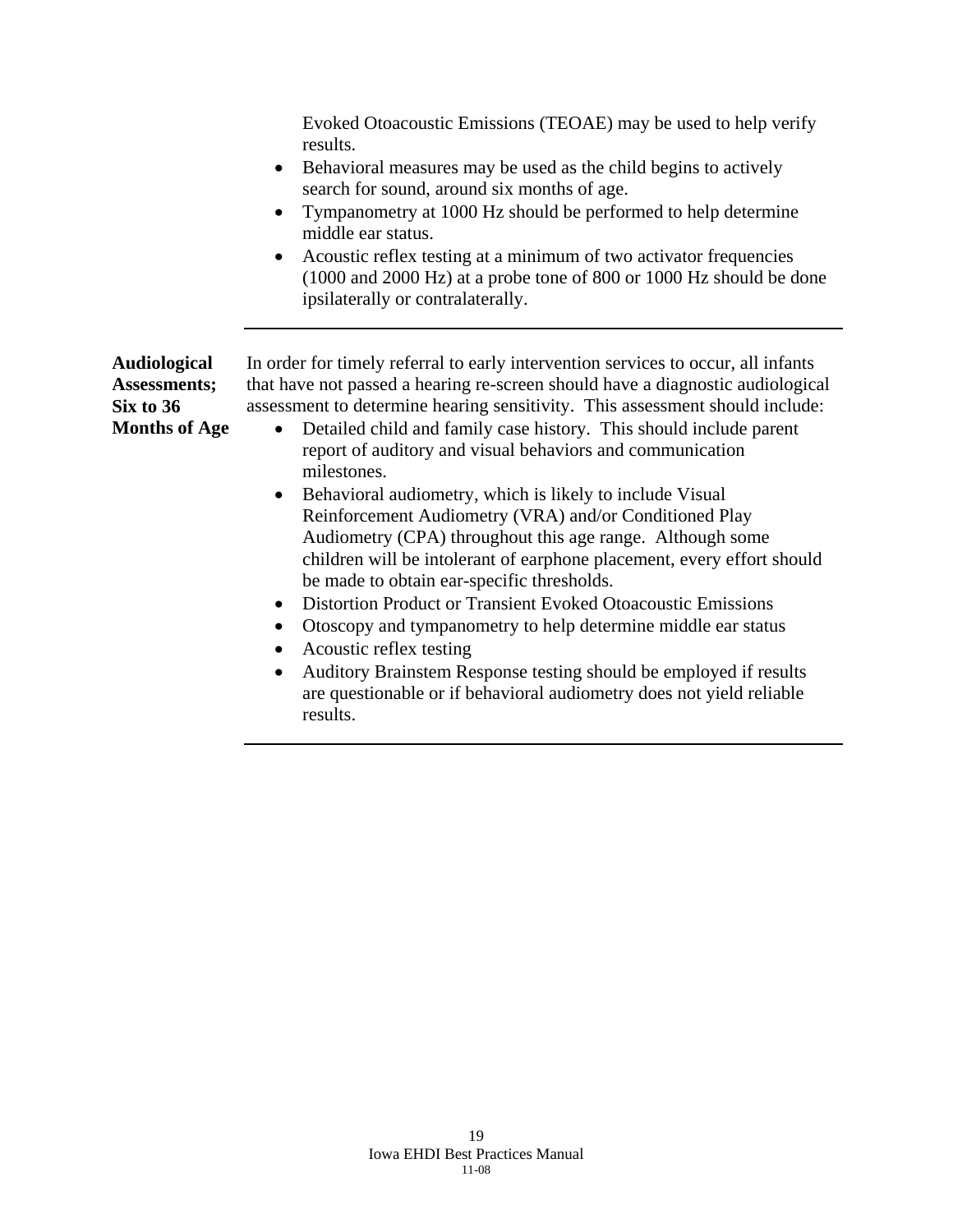**Audiologist Reporting Requirements**  The results of any diagnostic assessment performed as described in Chapter 6 is required to be reported to the Iowa Department of Public Health Early Hearing Detection and Intervention Program via the statewide EHDI data management system or through paper reporting forms located on the EHDI Web site www.idph.state.ia.us/iaehdi/professionals.asp. Please report the following:

- Normal hearing and any diagnosis of hearing loss except for transient conductive hearing loss lasting for less than 90 days in the professional judgment of the practitioner.
- Results of assessment by each ear.
- Statement of the severity (mild, moderate, moderately severe, severe, profound, or undetermined) and type (sensorineural, conductive, mixed, or undetermined) of hearing loss.
- Risk factors for hearing loss of child.
- Amplification fitting date and technology used.
- Recommendations for future follow-up.

*Report to the department the screen and/or diagnostic results within six working days of screen or assessment.*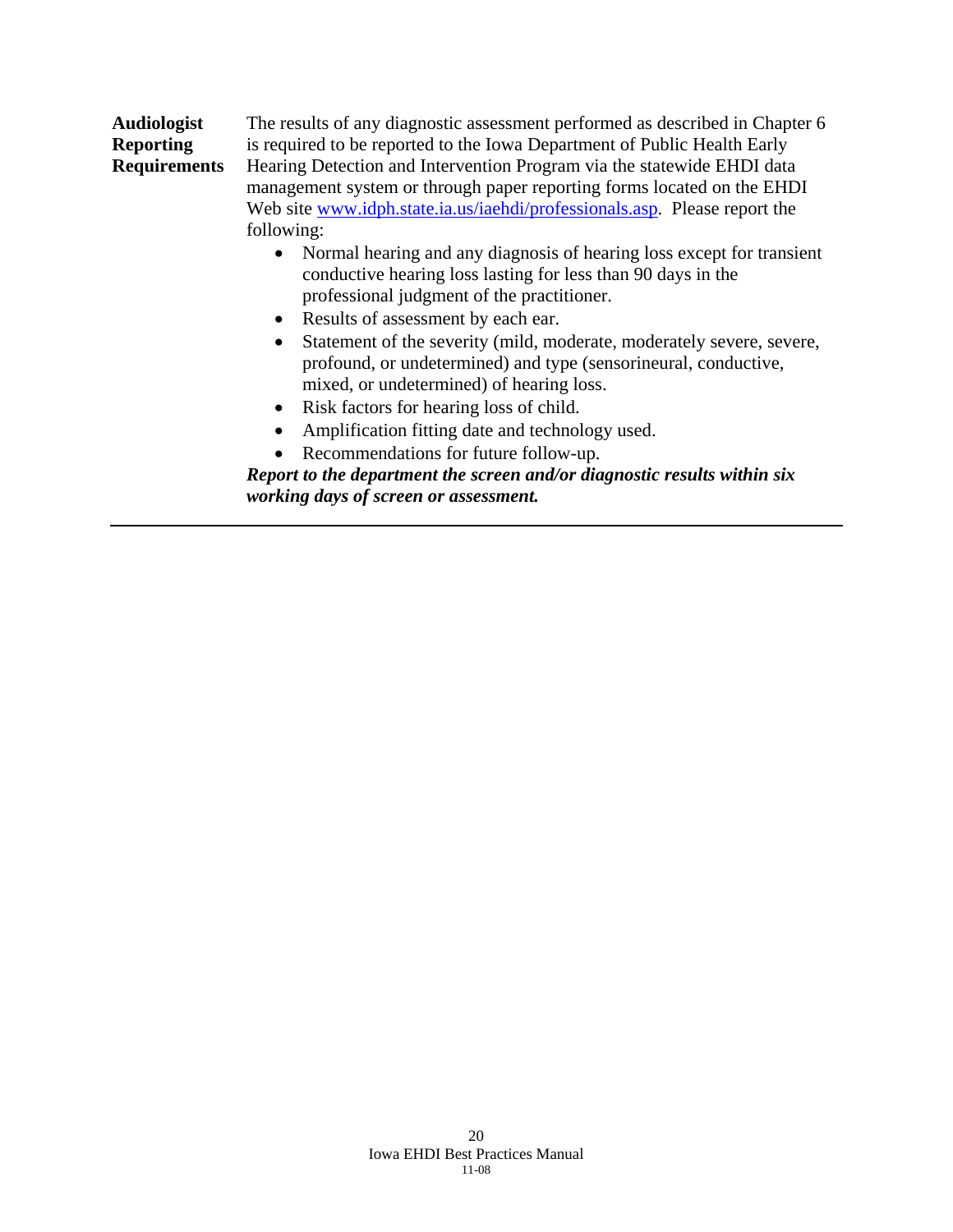# **Chapter Seven**

# **Pediatric Amplification Protocol**

| <b>Policy</b>                             | All Iowa children who are Deaf or hard-of-hearing and who can benefit from<br>amplification will receive hearing aid services in a timely manner with the<br>best contemporary hearing aid fitting strategies.                                                                                                                                                                                                                                                                                                                                                                                                                       |
|-------------------------------------------|--------------------------------------------------------------------------------------------------------------------------------------------------------------------------------------------------------------------------------------------------------------------------------------------------------------------------------------------------------------------------------------------------------------------------------------------------------------------------------------------------------------------------------------------------------------------------------------------------------------------------------------|
| <b>Background</b>                         | Because a child's development of speech and language depends on the<br>optimal audibility of the speech signal, audiologists need to have the<br>equipment and skills to provide state-of-the art hearing aid and FM services.                                                                                                                                                                                                                                                                                                                                                                                                       |
|                                           | This pediatric amplification protocol was developed using guidelines<br>published by the American Academy of Audiology, American Speech-<br>Language-Hearing Association, and the Pediatric Working Group Conference<br>on Amplification for Children with Auditory Deficits, along with the<br>following book chapter: Simmons, Jeffrey, Beauchaine, Kathryn Laudin, and<br>Eiten, Leisha, R. "Hearing Instrument Fitting for Infants and Young<br>Children." An Essential Guide to Hearing and Balance Disorders. Ed. Ackley,<br>R. Steven, Decker, T. Newell, and Limb, Charles J. Lawrence Erlbaum<br>Associates, 2007, 217-247. |
| <b>Personnel</b><br><b>Qualifications</b> | Qualified audiologists are the most appropriate professionals to select<br>$\bullet$<br>and fit all forms of amplification for children (including personal<br>hearing aids, FM systems, cochlear implants, and other assistive<br>listening devices).                                                                                                                                                                                                                                                                                                                                                                               |
|                                           | Qualified audiologists have a master's and or doctoral degree in<br>$\bullet$<br>audiology from an accredited university and meet all state licensure<br>and/or regulatory requirements. Qualified audiologists fitting hearing<br>instruments on infants and young children should have experience and<br>expertise with this population as well as the test equipment necessary<br>to complete the tests described in this protocol.                                                                                                                                                                                               |
| Candidacy                                 | Amplification should be considered if a child has any degree of<br>hearing loss, including sensorineural, conductive, or mixed type<br>hearing losses.                                                                                                                                                                                                                                                                                                                                                                                                                                                                               |
|                                           | Expected outcomes may be influenced by factors such as degree and<br>configuration of hearing loss, and the child's cognitive, medical, or<br>socio-economic status.                                                                                                                                                                                                                                                                                                                                                                                                                                                                 |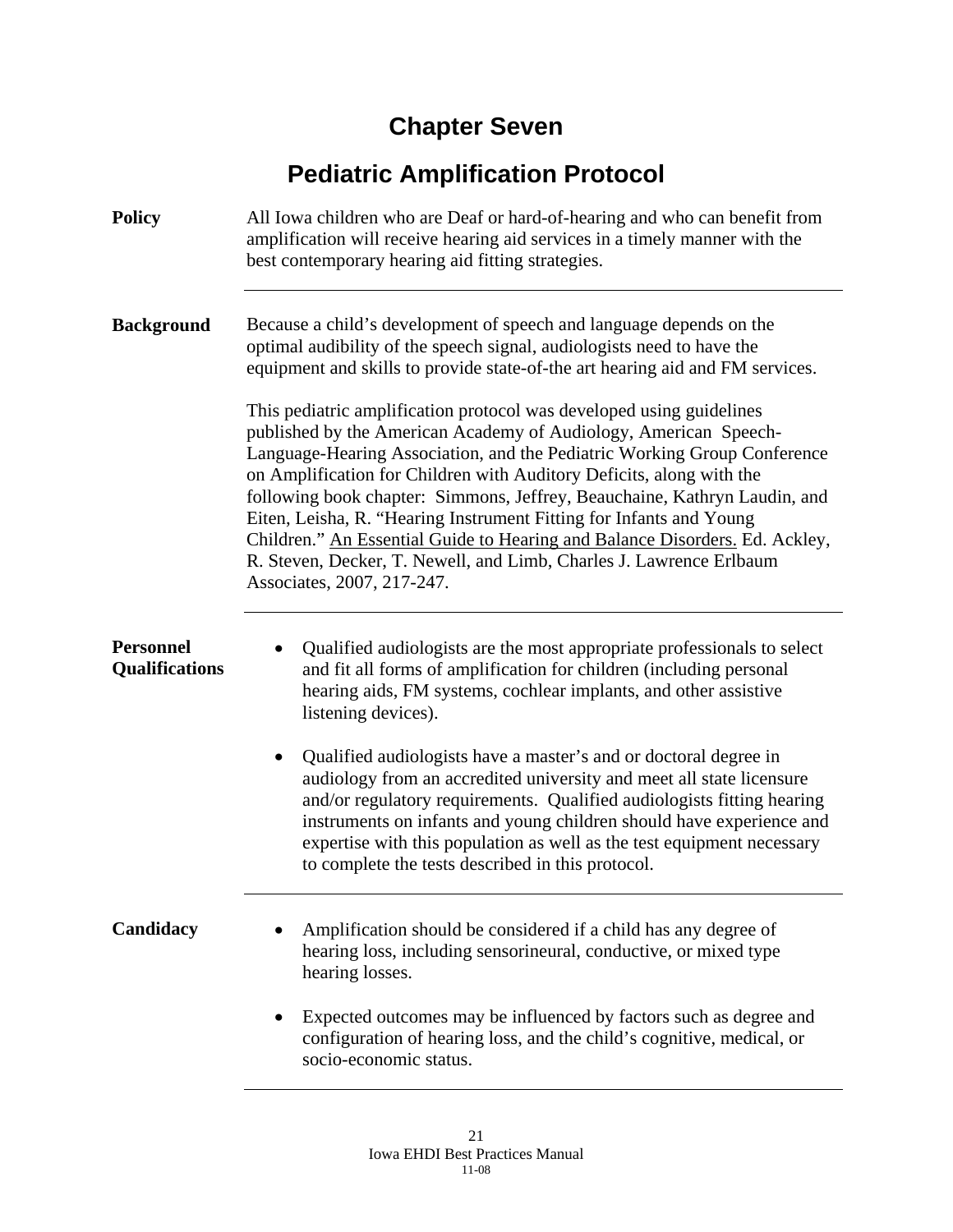#### **Pre-selection** The following should be considered in device selection:

- Electroacoustic appropriateness, including frequency response
- Listening needs
- FM compatibility
- Tamper resistant features (battery compartment, volume control, program switches)
- Advanced features (directional microphones, multiple memories)
- Pediatric sized tone hooks
- Ear mold considerations (style, venting, material)
- Cost
- Durability
- Warranty
- Battery life
- Color options

Binaural amplification for those with binaural hearing loss is considered a standard recommendation. Decisions regarding amplification for unilateral hearing losses should be made on a case-by-case basis.

Air conduction hearing aids are the most common hearing aid type and are used for a majority of pediatric hearing aid fittings. However, bone conduction hearing aids may be considered for children who are unable to wear air conduction devices as a result of malformation of the outer ear or recurrent middle ear drainage.

It is generally accepted that the compression threshold should be as low as possible to ensure that softer speech or softer speech components have the maximum likelihood of being audible.

Multiple channels allow for more flexibility in frequency shaping, although some frequency shaping can also be accomplished by using filtered tone hooks.

Using multiple programs or memories may have some usefulness with children, such as using FM + environmental microphone program with older children. However, multiple programs with very young children should be approached with caution, as the programs may be inadvertently changed during everyday use.

The importance of a young child to learn the meaning of environmental sounds and the impact of incidental listening on language learning should be considered when directional microphones and noise reduction strategies are considered. These should be used with caution with young children.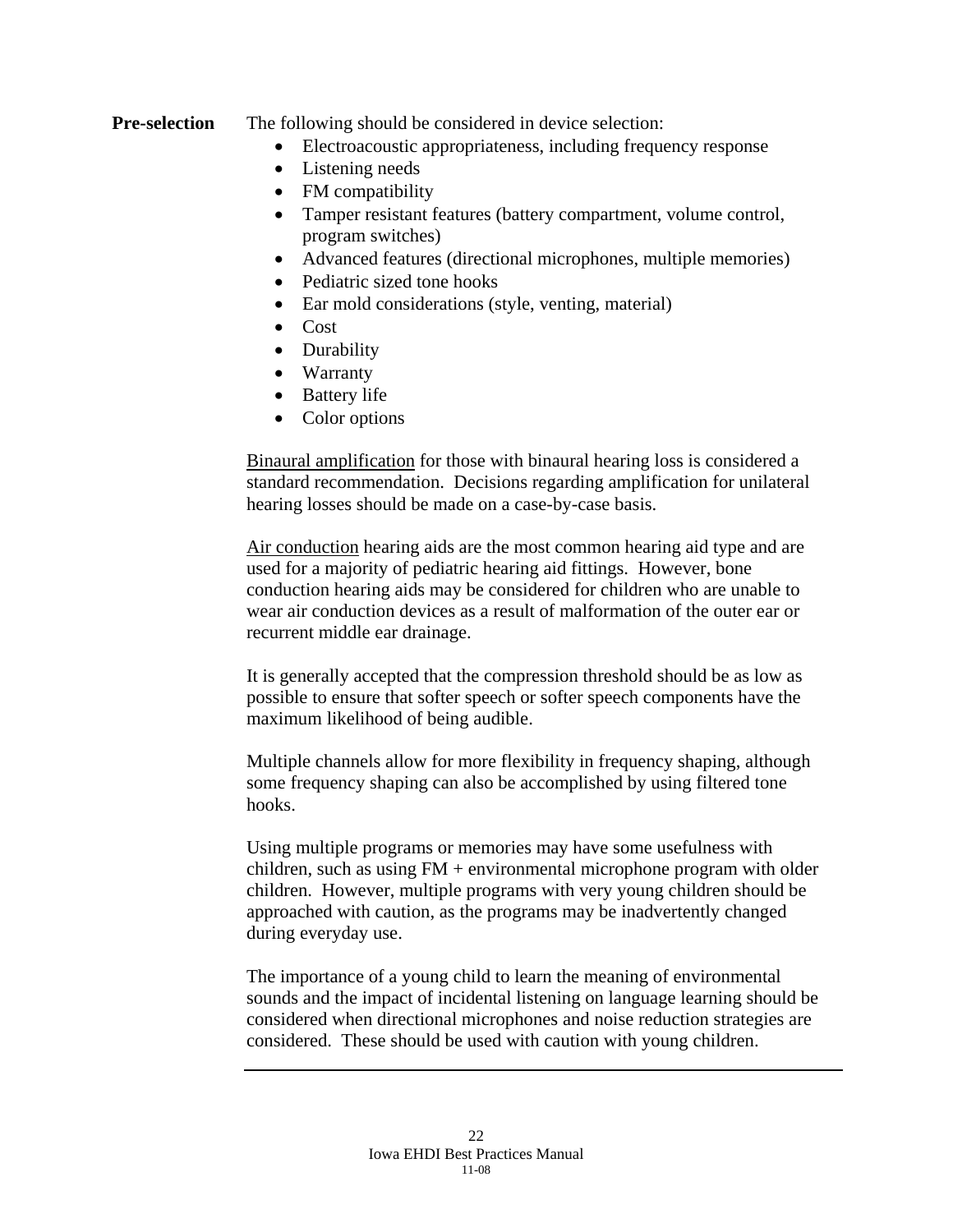| <b>Verification</b>                           | The goal of amplification is to provide optimal access to the speech spectrum<br>for soft, average and loud inputs. Evidence-based verification strategies<br>should be used to determine if the goal of amplification is accomplished.<br>Behavioral methods include amplified speech perception testing and<br>amplified sound field thresholds (ASFTs). Behavioral methods are not<br>recommended as the primary method for verifying amplification fittings in<br>children.                                                                                                                                           |  |  |
|-----------------------------------------------|---------------------------------------------------------------------------------------------------------------------------------------------------------------------------------------------------------------------------------------------------------------------------------------------------------------------------------------------------------------------------------------------------------------------------------------------------------------------------------------------------------------------------------------------------------------------------------------------------------------------------|--|--|
| <b>Behavioral</b><br><b>Verification</b>      |                                                                                                                                                                                                                                                                                                                                                                                                                                                                                                                                                                                                                           |  |  |
| <b>Electroacoustic</b><br><b>Verification</b> | Real-ear-to-coupler differences (RECDs) are the procedure that allows<br>audiologists to use probe tube measurements for children who are very young,<br>incapable of maintaining necessary head control or cooperation for extensive<br>probe tube measurements.                                                                                                                                                                                                                                                                                                                                                         |  |  |
|                                               | RECDs measure the acoustics of a coupler and the ear canal and the<br>$\bullet$<br>difference of the two is added to the coupler response to estimate the<br>real-ear responses. The measurement represents the acoustic<br>properties of the child's ear.<br>RECDs vary with age, with the most change occurring over the first<br>two years of life and approaches average adult values by<br>approximately seven years of age.<br>If an audiologist can only measure the RECD for one ear, it is more<br>appropriate to use that RECD for the opposite ear, rather than using an<br>average RECD for the opposite ear. |  |  |
|                                               | For more information on probe microphone and RECD measures,<br>including video tutorials, please visit:<br>http://www.babyhearing.org/Audiologists/verification/index.asp.                                                                                                                                                                                                                                                                                                                                                                                                                                                |  |  |
| Parent<br><b>Orientation</b>                  | The audiologist should provide information to parents/caregivers and allow<br>time for practice and skill development in use and care of the hearing<br>instruments. Orientation should not be viewed as a one time event, but rather<br>an ongoing process throughout the child's life.                                                                                                                                                                                                                                                                                                                                  |  |  |
|                                               | Orientation and training with the hearing instruments should include:<br>Demonstrate/review function of main components (ear mold,<br>microphone, battery compartment, volume control, receiver,<br>switches/remote controls)<br>Daily use and care<br>٠<br>Listening checks<br>Cleaning<br>Moisture prevention and solutions<br>Suggested wearing schedule<br>$\bullet$<br>Insertion, removal, retention and storage of devices and ear molds<br>٠<br>Insertion, removal, and storage of batteries<br>٠                                                                                                                  |  |  |
|                                               | 23<br><b>Iowa EHDI Best Practices Manual</b><br>11-08                                                                                                                                                                                                                                                                                                                                                                                                                                                                                                                                                                     |  |  |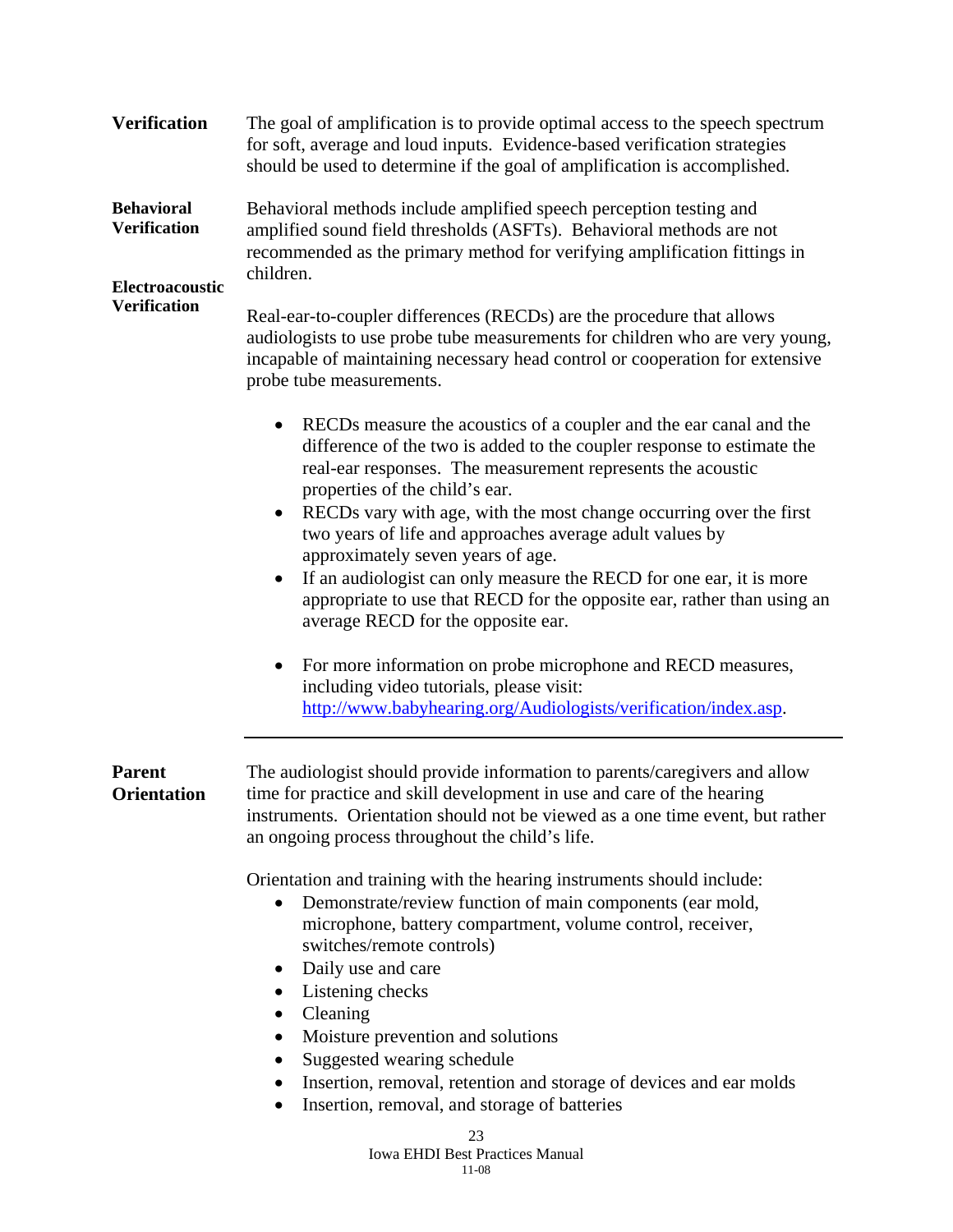| Battery life, disposal, and toxicity |  |  |  |  |  |  |
|--------------------------------------|--|--|--|--|--|--|
|--------------------------------------|--|--|--|--|--|--|

- Maintenance of devices
- Troubleshooting

**Hearing** 

**Tool Kits** 

- Use with telephone and assistive devices
- Tools for maintenance and care (battery tester, listening stethoscope, ear mold air blower, dehumidifying system)
- Recommended follow-up appointments to monitor use and effectiveness

**Instrument**  Some hearing instrument manufactures make care kits that have most of all the tools that are important for hearing aid use and care. The tools are:

- Extra batteries and battery tester
- Listening tube or hearing instrument stethoscope
- Hearing instrument dehumidifier
- Brush and wax pick
- Retention devices
- Ear mold blower

**Validation** Validation of amplified auditory function is an ongoing process and should demonstrate the benefits and limitations of the child's aided listening abilities, and begins immediately after amplification use is initiated. Validation measures are either subjective or objective.

> Subjective verification involves use of functional assessment tools, often questionnaires. Parents, teachers, and sometimes children are asked to judge attention and listening performance in a variety of real-world environments. An example is the MAIS/IT-MAIS (Meaningful Auditory Integration Scale; Infant/Toddler Version).

> Objective validation measures often are completed in a controlled clinical environment, such as an audiological test booth. These tools typically evaluate how well the child can identify or understand environmental signals and/or speech. They compare performance before and after hearing instrument fitting or modification, or performance in aided and unaided conditions. Language and vocabulary development of the child will determine which objective measures can be used, many are not applicable for children under 36 months of age.

**Follow-Up and Monitoring**  A planned, regular schedule for follow-up testing and monitoring is important for the long term success of a child with hearing loss.

> At a minimum, follow-up is recommended every three months during the first two years of life, and every six months until five to six years of age. More frequent follow-up may be necessary if signs of fluctuating hearing or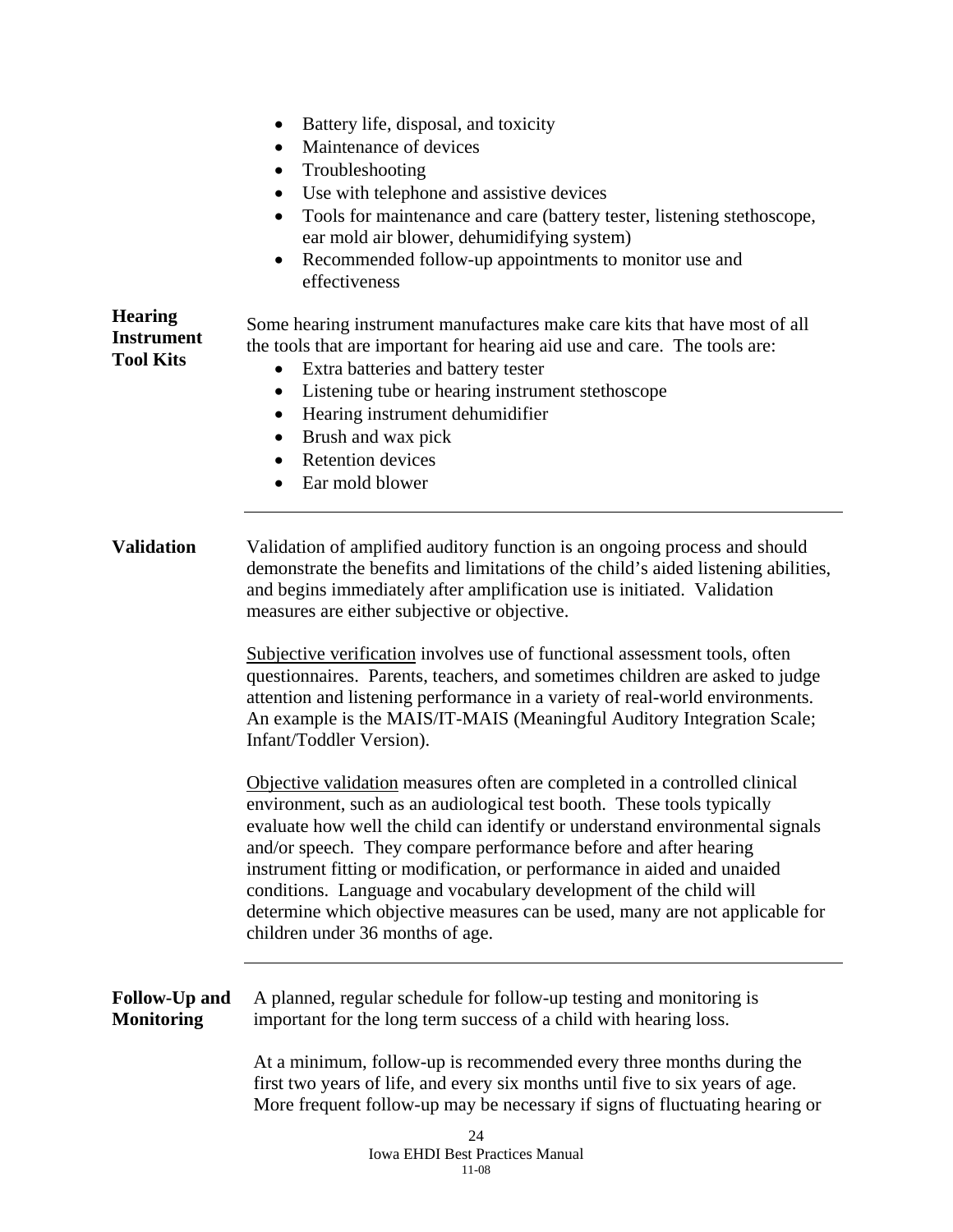progression in hearing thresholds are present.

Follow-up appointments should include:

- Behavioral audiometric evaluation and tympanometry
- Check the fit and condition of the child's ear molds, with ear mold replacements as needed
- Repeat RECD measures with new ear molds or at least annually if ear molds are not replaced
- Test hearing instrument performance, including both electroacoustic evaluation and listening checks
- Adjust hearing instruments as needed.
- Complete measures of amplified auditory performance, as appropriate for the child's age and developmental level.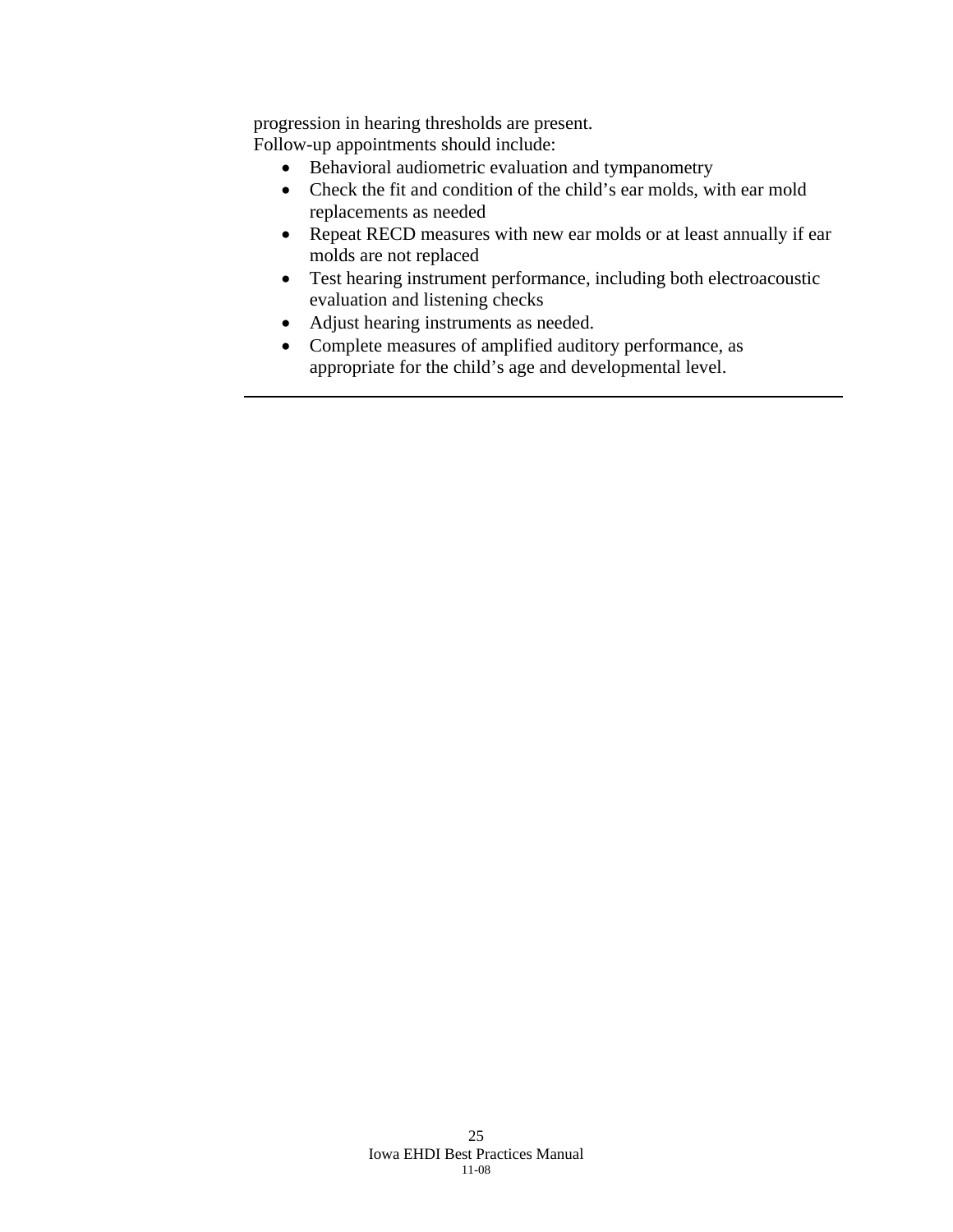# **Chapter Eight**

# **Early ACCESS and EHDI Follow-Up**

| <b>Policy</b>                                                                                  | Children will receive services in accordance with the 1-3-6 goal: hearing<br>screened before 1 month of age, hearing loss diagnosed before 3 months of<br>age, and early intervention services provided before 6 months of age.                                                                                                                                                                                                                                         |
|------------------------------------------------------------------------------------------------|-------------------------------------------------------------------------------------------------------------------------------------------------------------------------------------------------------------------------------------------------------------------------------------------------------------------------------------------------------------------------------------------------------------------------------------------------------------------------|
| <b>Background</b>                                                                              | The Early ACCESS (EA) and EHDI programs work together to follow-up<br>with families of children who need additional hearing services. Early<br>ACCESS personnel make initial contact attempts and EHDI personnel make<br>final contact attempts when necessary.                                                                                                                                                                                                         |
| <b>Access to</b><br><b>Statewide</b><br><b>EHDI</b> Data<br><b>Management</b><br><b>System</b> | One person from each EA region has access to all babies in the EHDI<br>database. This system is to facilitate timely data entry and referral, while<br>maintaining confidentiality and access to medical records on "need to know"<br>basis only.                                                                                                                                                                                                                       |
|                                                                                                | The designee is able to search the database at anytime to find children in<br>his/her region needing further follow-up. This practice or something similar<br>is encouraged between local hospitals and Area Education Agencies to make<br>follow-up and referral as efficient and timely as possible.                                                                                                                                                                  |
| <b>Referral</b><br><b>Process</b>                                                              | The EHDI program sends referrals to each EA region once a month. These<br>referrals are usually sent two months following the birth. The babies referred<br>to EA are children who were missed at birth and/or did not pass their newborn<br>hearing screen and are not recorded in the EHDI data base as having returned<br>for a follow-up screen. The following pre-service coordinator activities will<br>take place in each region after the referral is received. |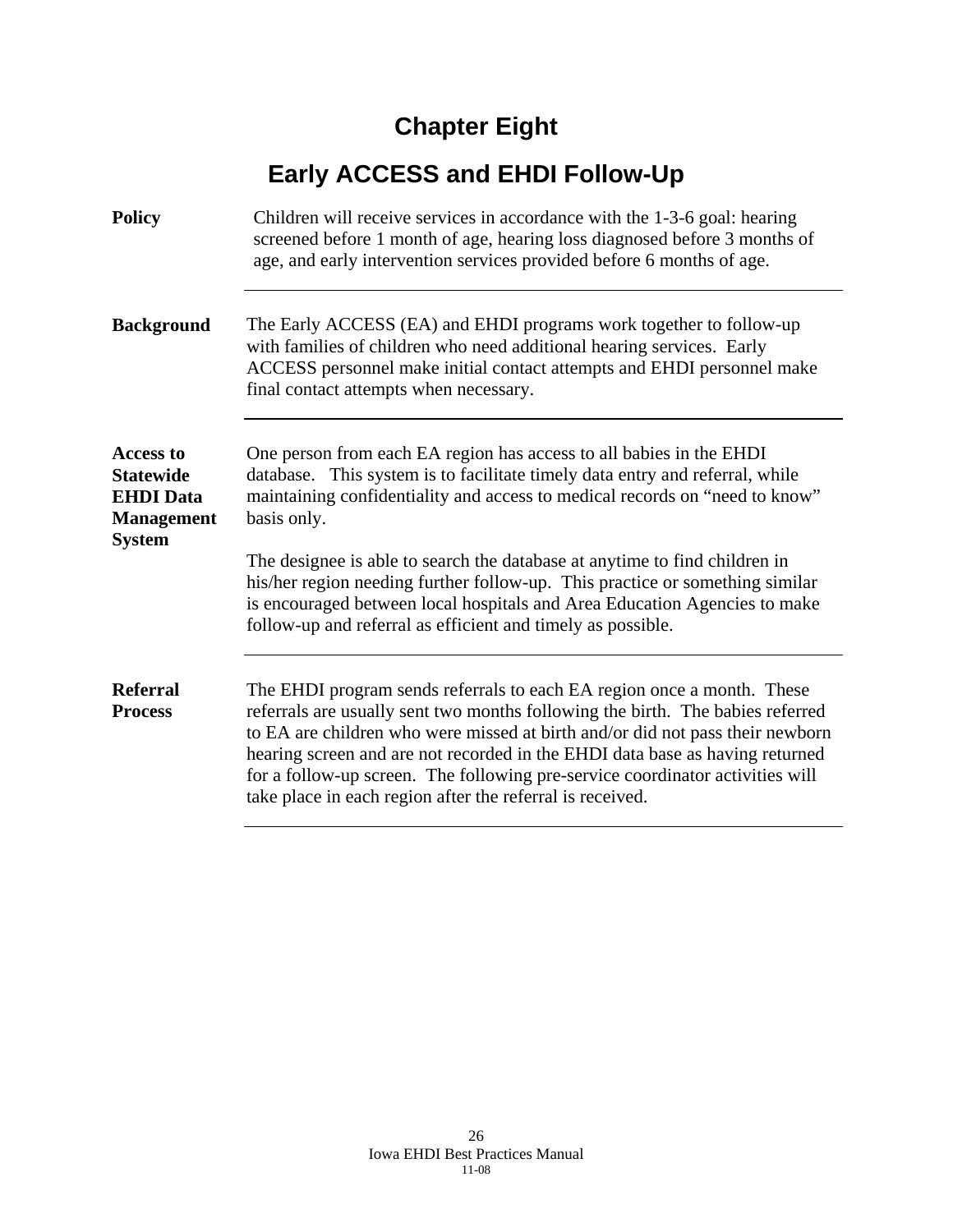**EA Pre-Service**  Pre-service coordination does not include the full complement of EA services. It does include the following:

**Coordinator Activities** 

- Explain the importance of follow-up
- Provide *all* options for where a screening can be completed (AEA, hospital, private practice audiology clinic, etc.)
- Assist with removing barriers that may keep families from attending appointments (transportation, child care, etc.)

EA pre-service coordinators attempt contact with families via mail and telephone according to the following procedure approved by the EHDI Quality Assurance Committee and AEA Leadership Committee:

- Within 48 hours of receiving the EA referral from state EHDI personnel, EA will make an attempt to reach the family by phone (or letter if that has been more successful in the EA region). If a call is made and no one answers and voice mail is available, EA will leave a message. If the phone has been disconnected, move directly to the third bullet below (mail a letter).
- After seven to ten days, a second attempt to reach the family will be made by phone.
- After seven to ten days, a final attempt will be made to reach the family through a written letter for those regions who chose to make a call first. For those regions that chose to send a letter, one final attempt to reach the family by phone will take place.
- EA will notify the EHDI program if the attempts were unsuccessful and a case note will be made in the child's EHDI data management system record. See EA Reporting Referral Outcomes.

See Appendix J for a copy of the EA-EHDI Questions and Answers Summary regarding the referral and follow up process, reporting, and the EHDI data management system.

**EA Reporting Referral Outcomes**  EA regions are responsible for reporting referral outcomes back to the EHDI program. This can be done via: • EA-EHDI referral form

- E-mail to EHDI Follow-Up Coordinator or state EHDI Coordinator
- Phone
- Statewide EHDI data management system

If outcomes are reported through the statewide EHDI data management system, the region must notify the EHDI program that information is available. This allows the EHDI program to perform timely follow-up and avoid further delays.

For a listing of the EHDI technical assistance team, see Appendix I.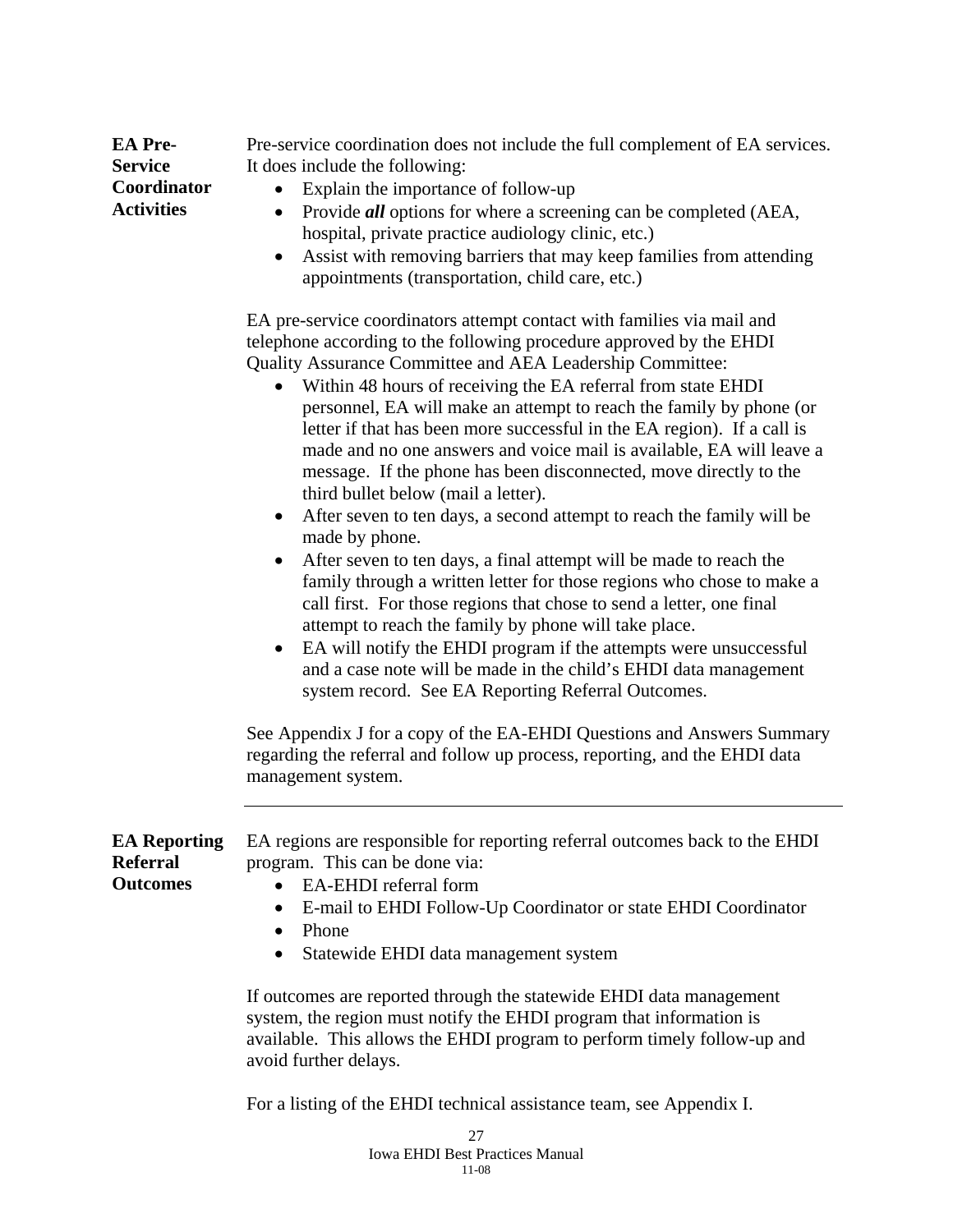| <b>EHDI</b><br>Program<br><b>Follow-Up</b> | When the Early ACCESS pre service coordinator does not get a response<br>from the family, the pre-service coordinator contacts the EHDI program<br>immediately. The EHDI program makes a final attempt to get the child in for<br>follow-up. This will include the following:<br>A letter will be mailed to the family from the EHDI program<br>A letter and fax-back form will be sent to the primary care physician<br>$\bullet$<br>(PCP) of record and recorded in the statewide EHDI data management<br>system. If the PCP responds with updated information, EHDI staff<br>members update the statewide EHDI data management system and<br>provide further follow-up as appropriate. |
|--------------------------------------------|-------------------------------------------------------------------------------------------------------------------------------------------------------------------------------------------------------------------------------------------------------------------------------------------------------------------------------------------------------------------------------------------------------------------------------------------------------------------------------------------------------------------------------------------------------------------------------------------------------------------------------------------------------------------------------------------|
| <b>Follow-Up</b><br><b>Status</b>          | EHDI staff members will change the status of children in the data system<br>when appropriate to one of the following:<br>Lost contact<br>$\bullet$<br>Moved out of state<br>$\bullet$<br>Refused<br>$\bullet$                                                                                                                                                                                                                                                                                                                                                                                                                                                                             |
|                                            | A change in status will only occur when all attempts to locate the child/family<br>have failed, including attempts to locate the family through other programs<br>such as WIC, immunization, newborn metabolic screening program, and the<br>child health program.                                                                                                                                                                                                                                                                                                                                                                                                                        |
|                                            | Early ACCESS/AEA personnel should not change children's status, as the<br>EHDI program will make final attempts to reach the family as described<br>above. If a parent refuses screening or reports that the child has moved out of<br>state, EA staff should report the information to the EHDI program. The<br>EHDI staff will ensure the record is complete and make the status change.                                                                                                                                                                                                                                                                                                |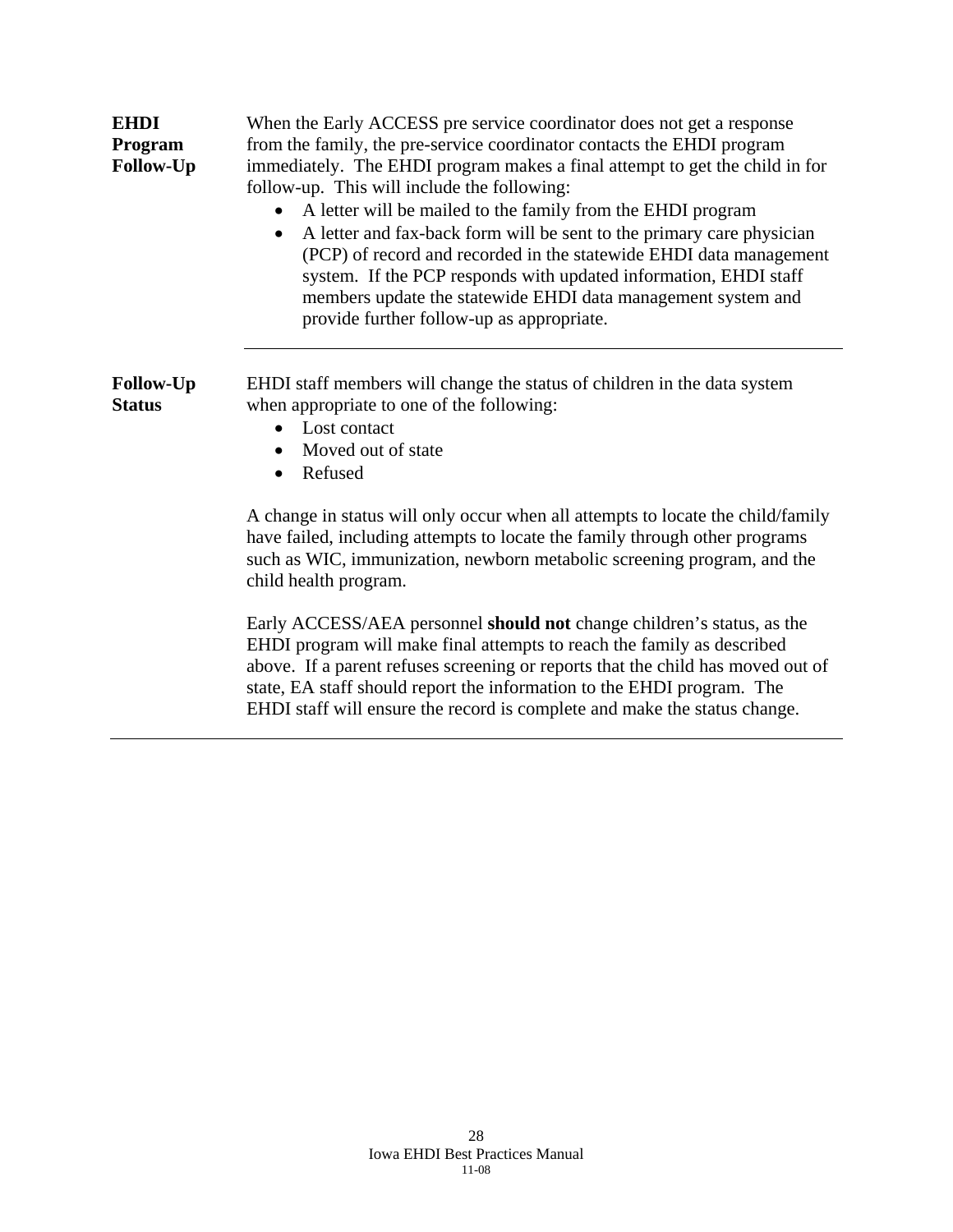# **Chapter Nine**

# **Monitoring Children with Risk Factors**

| <b>Policy</b>                                                                                         | Children with risk factors related to late onset or progressive hearing loss<br>will be monitored so that if hearing loss develops, it will be detected as early<br>as possible.                                                                                                                                                                                                                                                                                                                                                                                                                                                                                                                                                                                                                                                                                                                                                                                                                                                         |  |  |  |
|-------------------------------------------------------------------------------------------------------|------------------------------------------------------------------------------------------------------------------------------------------------------------------------------------------------------------------------------------------------------------------------------------------------------------------------------------------------------------------------------------------------------------------------------------------------------------------------------------------------------------------------------------------------------------------------------------------------------------------------------------------------------------------------------------------------------------------------------------------------------------------------------------------------------------------------------------------------------------------------------------------------------------------------------------------------------------------------------------------------------------------------------------------|--|--|--|
| <b>Background</b>                                                                                     | The Iowa EHDI High-Risk Monitoring Protocol is based on the Joint<br>Committee on Infant Hearing 2007 position statement. Emphasis is placed on<br>follow-up as deemed appropriate by the primary health care provider and<br>audiologist. The Iowa protocol describes the follow-up process for children<br>with risk factors.                                                                                                                                                                                                                                                                                                                                                                                                                                                                                                                                                                                                                                                                                                          |  |  |  |
| Hospital/AEA/<br><b>Private</b><br>Audiologists/<br><b>Health Care</b><br>Provider<br><b>Protocol</b> | Best practice indicates that risk factors for late onset hearing loss be reported<br>through the statewide EHDI data management or by reporting the risk factors<br>on the screening and diagnostic reporting forms. Follow-up with families of<br>children at risk for hearing loss can only be successful if risk factors for late<br>onset hearing loss are reported to the EHDI program.<br>See Appendix C for a list of risk factors for late onset hearing loss.                                                                                                                                                                                                                                                                                                                                                                                                                                                                                                                                                                   |  |  |  |
|                                                                                                       |                                                                                                                                                                                                                                                                                                                                                                                                                                                                                                                                                                                                                                                                                                                                                                                                                                                                                                                                                                                                                                          |  |  |  |
| <b>Risk Factors</b><br><b>Follow-Up</b><br><b>Procedures</b>                                          | These procedures will apply to babies born in 2008 and beyond.<br>Each month, EHDI staff members will search for babies born two<br>months prior who have risk factors listed in the statewide EHDI data<br>management system. (For example, in March, staff members will run<br>a report of babies born in January who have a risk factor for hearing<br>loss.<br>Babies will be sorted based on the risk factor they have. The risk<br>$\bullet$<br>factors will determine when follow-up is recommended.<br>EHDI staff members will send the letters in Appendix K to families<br>and primary health care providers of children with risk factors. The<br>letters state:<br>The child should see an audiologist for a hearing evaluation by<br>O<br>six months of age if one or more of the following risk factors<br>are present:<br>Bacterial and viral meningitis<br>Congenital Cytomegalovirus (CMV) confirmed in<br>٠<br>infant<br>Extra-corporeal membrane oxygenation (ECMO)<br>п<br>Family history of hearing loss<br>п<br>29 |  |  |  |
|                                                                                                       | <b>Iowa EHDI Best Practices Manual</b><br>11-08                                                                                                                                                                                                                                                                                                                                                                                                                                                                                                                                                                                                                                                                                                                                                                                                                                                                                                                                                                                          |  |  |  |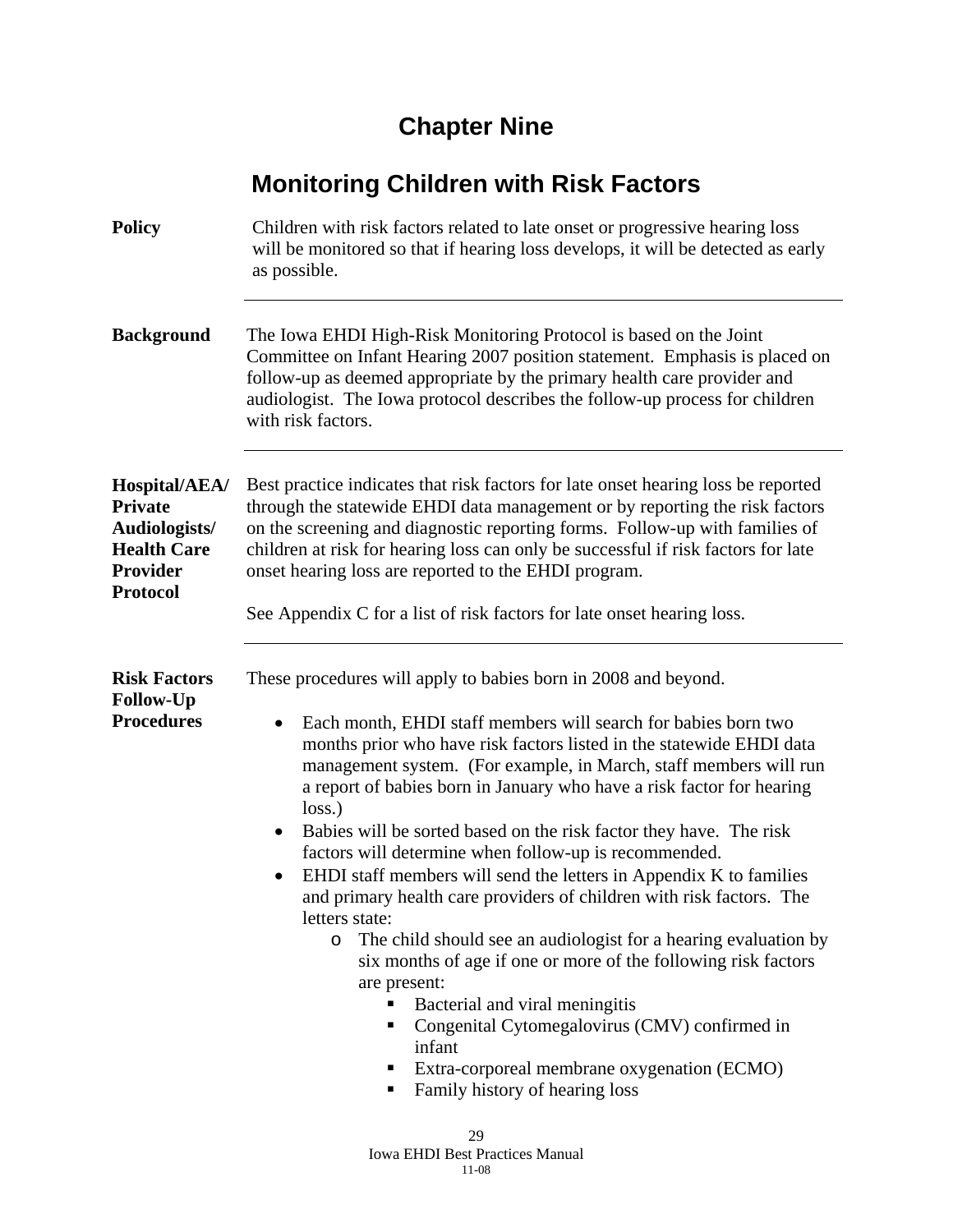- $H$ ead injury
- Neurodegenerative disorder
- Other postnatal infections
- Parental concern regarding hearing status
- **Syndromes**
- o The child should see an audiologist for a hearing evaluation by 24 to 30 months of age if one or more of the following risk factors are present:
	- **Cranio-facial anomalies**
	- Exchange transfusion for elevated bilirubin
	- Herpes infection confirmed in infant
	- I NICU stay longer than five days
	- Other congenital infection
	- **•** Ototoxic medications administered
	- **PPHN** (persistent pulmonary hypertension) associated with mechanical ventilation
	- Rubella infection confirmed in infant
	- Syphilis infection confirmed in infant
	- **Toxoplasmosis infection confirmed in infant**
- Babies having a risk factor(s) requiring follow-up at six months and a risk factor(s) requiring follow-up at 24 to 30 months will receive only a six month letter.
- The EHDI staff will periodically search for babies born in earlier months so children whose records are entered into statewide EHDI data management system late will receive risk factor follow-up.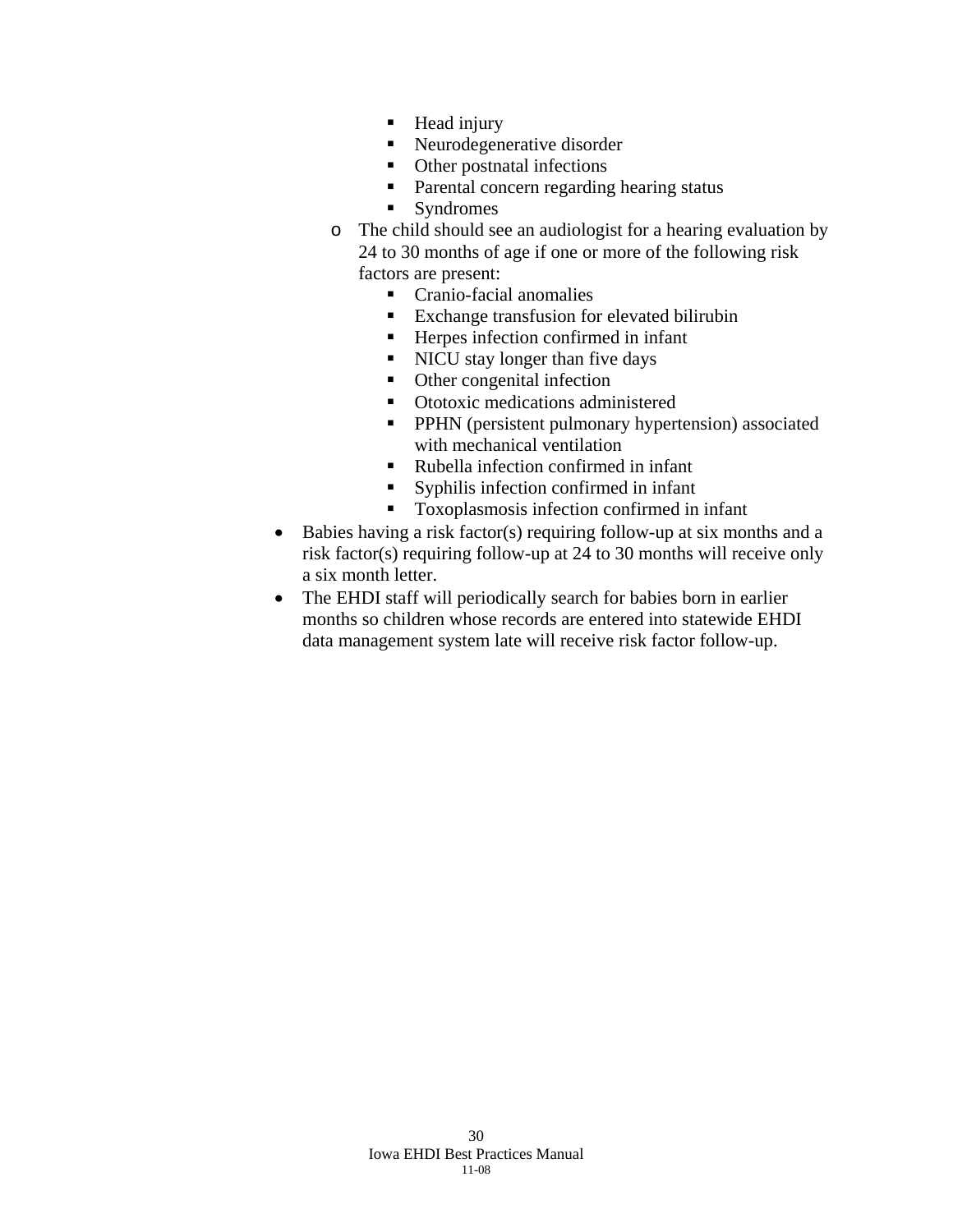# **Chapter Ten**

# **Family Support**

| <b>Policy</b>                                  | All families of children who are Deaf or hard-of-hearing will have access to<br>appropriate family support services.                                                                                                                                                                                                                                                                                                                                                                                      |  |  |
|------------------------------------------------|-----------------------------------------------------------------------------------------------------------------------------------------------------------------------------------------------------------------------------------------------------------------------------------------------------------------------------------------------------------------------------------------------------------------------------------------------------------------------------------------------------------|--|--|
| <b>Background</b>                              | The EHDI program and Iowa Hands & Voices have collaborated to make the<br>Guide By Your Side (GBYS) program available to Iowa families. There are<br>also other family support organizations across Iowa. Each organization has<br>its own mission and appeals to different families.                                                                                                                                                                                                                     |  |  |
| <b>Guide by</b><br><b>Your Side</b><br>Program | The GBYS program provides families with the opportunity to meet with<br>guides for support and information.<br>GBYS services are free to families. GBYS guides can spend up to six hours<br>meeting with families. If additional support is desired, the guides will<br>connect families to those resources.                                                                                                                                                                                              |  |  |
| <b>GBYS Parent</b><br><b>Guides</b>            | GBYS parent guides are parents of children who are Deaf or hard-of-hearing.<br>The guides and their children have made a variety of choices regarding<br>communication, technology and education.                                                                                                                                                                                                                                                                                                         |  |  |
| <b>GBYS</b> Deaf or<br>hard-of-<br>hearing     | GBYS Deaf or hard-of-hearing guides are adults who can share their life<br>experiences and provide support. Iowa GBYS guides have made different<br>choices about communication and technology and can share that information<br>with families.                                                                                                                                                                                                                                                           |  |  |
| <b>Role of GBYS</b><br><b>Guides</b>           | Guides can provide the following:<br>Unbiased information about communication, technology and<br>education<br>Referrals to experts when families need more in-depth information<br>about a topic<br><b>Emotional support</b><br>Answers to questions about parenting a child with a hearing loss<br>$\bullet$<br>Answers to questions about having a hearing loss<br>$\bullet$<br>Connection to other family support organizations<br>$\bullet$<br>Connection to the Deaf and hard-of-hearing communities |  |  |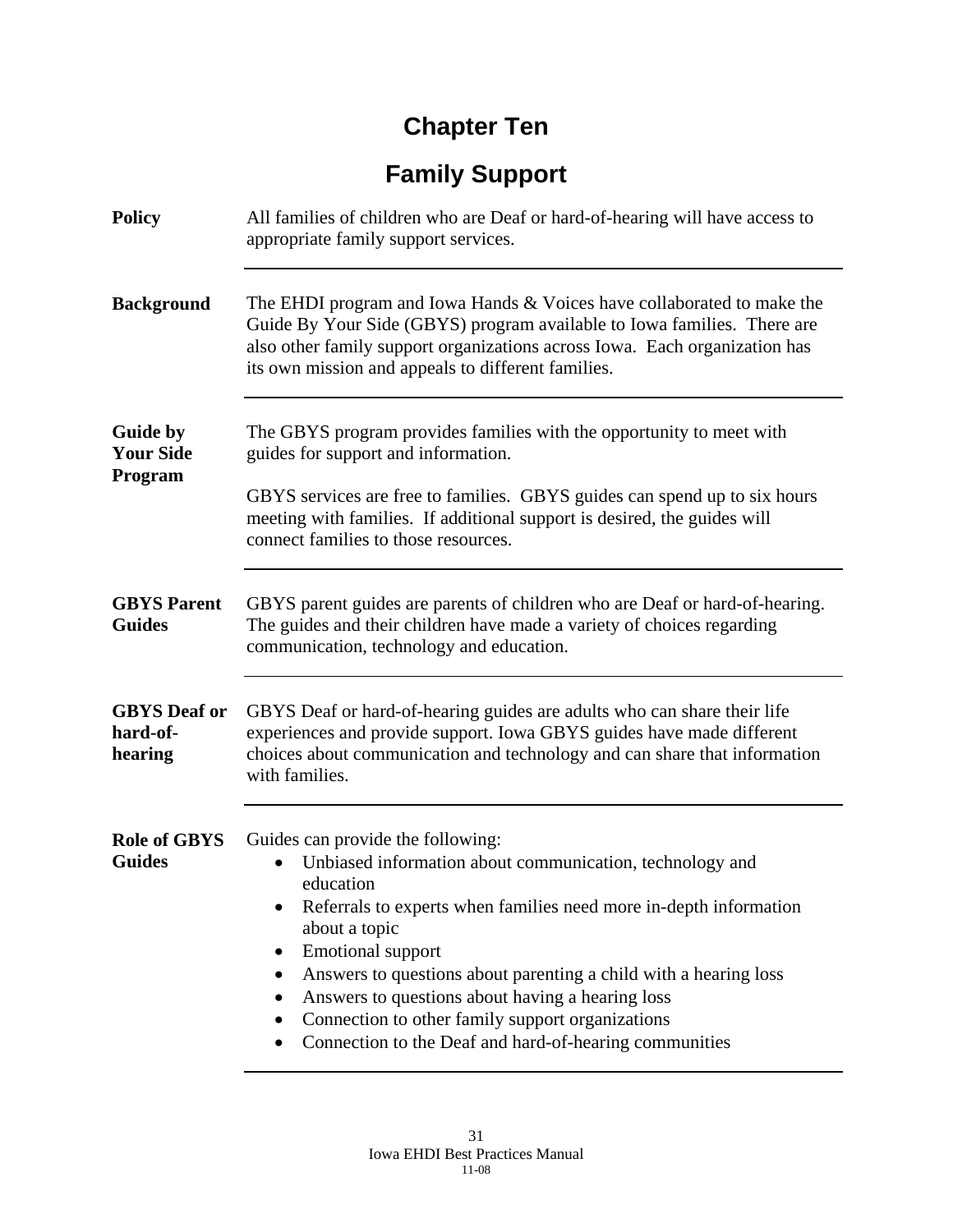| <b>Referral Form</b><br>for GBYS      | A family, primary care provider, audiologist, early interventionist, family<br>support personnel or a parent themselves can request GBYS services.<br>Referral forms are available on the EHDI Web site at<br>http://www.idph.state.ia.us/iaehdi. Click on "Guide By Your Side". The |  |  |
|---------------------------------------|--------------------------------------------------------------------------------------------------------------------------------------------------------------------------------------------------------------------------------------------------------------------------------------|--|--|
|                                       | EHDI program can also be contacted at (800) 383-3826. Ask for the EHDI<br>Follow-Up Coordinator.                                                                                                                                                                                     |  |  |
| <b>Other Family</b><br><b>Support</b> | The EHDI program is working to collect information about all family support<br>available to families of children who are Deaf or hard-of-hearing. For<br>information about support in your area, contact the EHDI Family Support<br>Coordinator at (800) 383-3826.                   |  |  |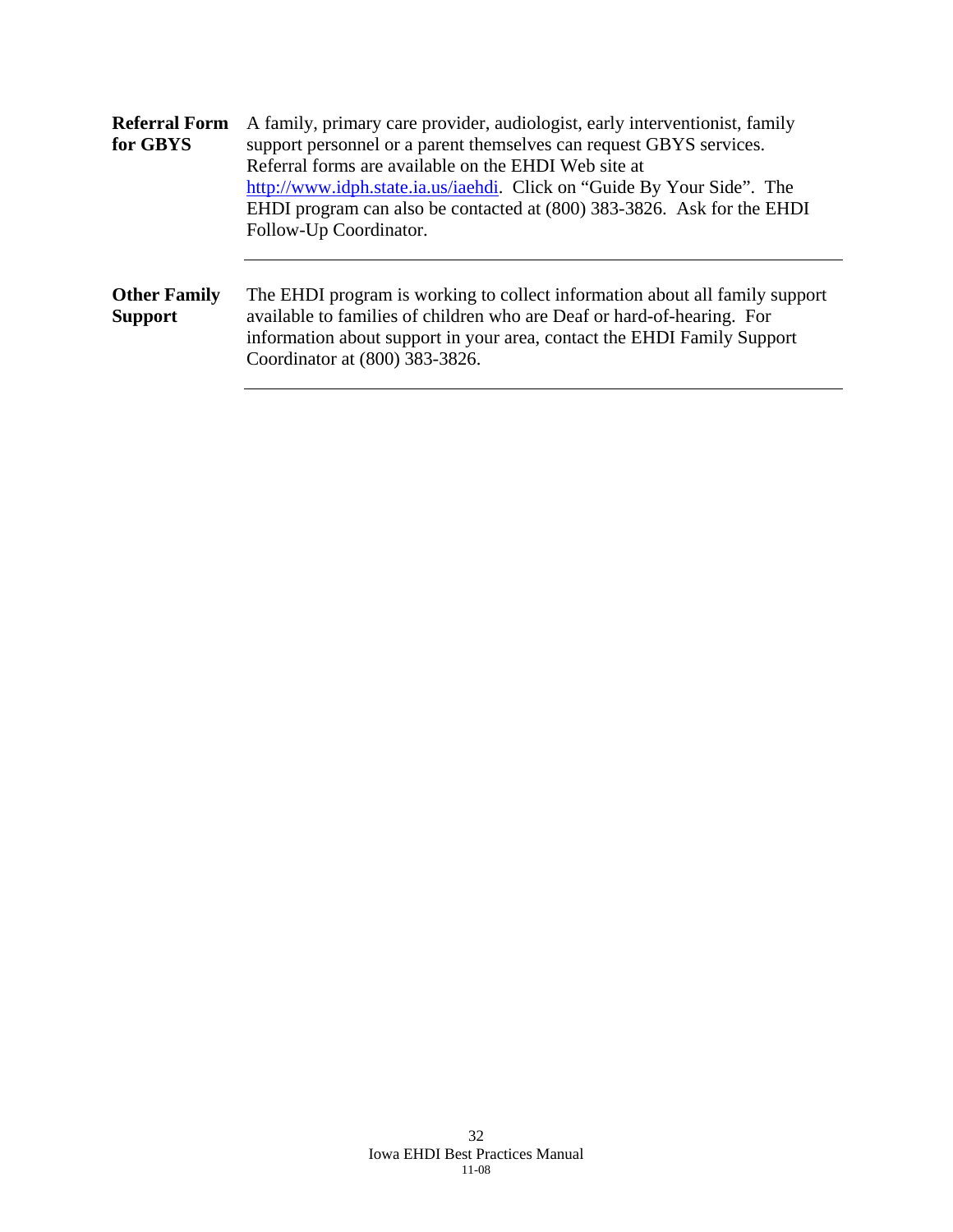#### **Appendix A**

#### **135.131 UNIVERSAL NEWBORN AND INFANT HEARING SCREENING.**

1. For the purposes of this section, unless the context otherwise requires:

*a. "Birth center"* means birth center as defined in section 135.61.

*b. "Birthing hospital"* means a private or public hospital licensed pursuant to chapter 135B that has a licensed obstetric unit or is licensed to provide obstetric services.

2. Beginning January 1, 2004,all newborns and infants born in this state shall be screened for hearing loss in accordance with this section. The person required to perform the screening shall use at least one of the following procedures:

*a.* Automated or diagnostic auditory brainstem response.

*b.* Otoacoustic emissions.

*c.* Any other technology approved by the department.

3. Beginning January 1, 2004, a birthing hospital shall screen every newborn delivered in the hospital for hearing loss prior to discharge of the newborn from the birthing hospital. A birthing hospital that transfers a newborn for acute care prior to completion of the hearing screening shall notify the receiving facility of the status of the hearing screening. The receiving facility shall be responsible for completion of the newborn hearing screening. The birthing hospital or other facility completing the hearing screening under this subsection shall report the results of the screening to the parent or guardian of the newborn and to the department in a manner prescribed by rule of the department.

4. Beginning January 1, 2004, a birth center shall refer the newborn to a licensed audiologist, physician, or hospital for screening for hearing loss prior to discharge of the newborn from the birth center. The hearing screening shall be completed within thirty days following discharge of the newborn. The person completing the hearing screening shall report the results of the screening to the parent or guardian of the newborn and to the department in a manner prescribed by rule of the department.

5. Beginning January 1, 2004, if a newborn is delivered in a location other than a birthing hospital or a birth center, the physician or other health care professional who undertakes the pediatric care of the newborn or infant shall ensure that the hearing screening is performed within three months of the date of the newborn's or infant's birth. The physician or other health care professional shall report the results of the hearing screening to the parent or guardian of the newborn or infant and to the department in a manner prescribed by rule of the department.

6. A birthing hospital, birth center, physician, or other health care professional required to report information under subsection 3, 4, or 5 shall report all of the following information to the department relating to a newborn's or infant's hearing screening, as applicable:

a. The name, address, and telephone number, if available, of the mother of the newborn or infant.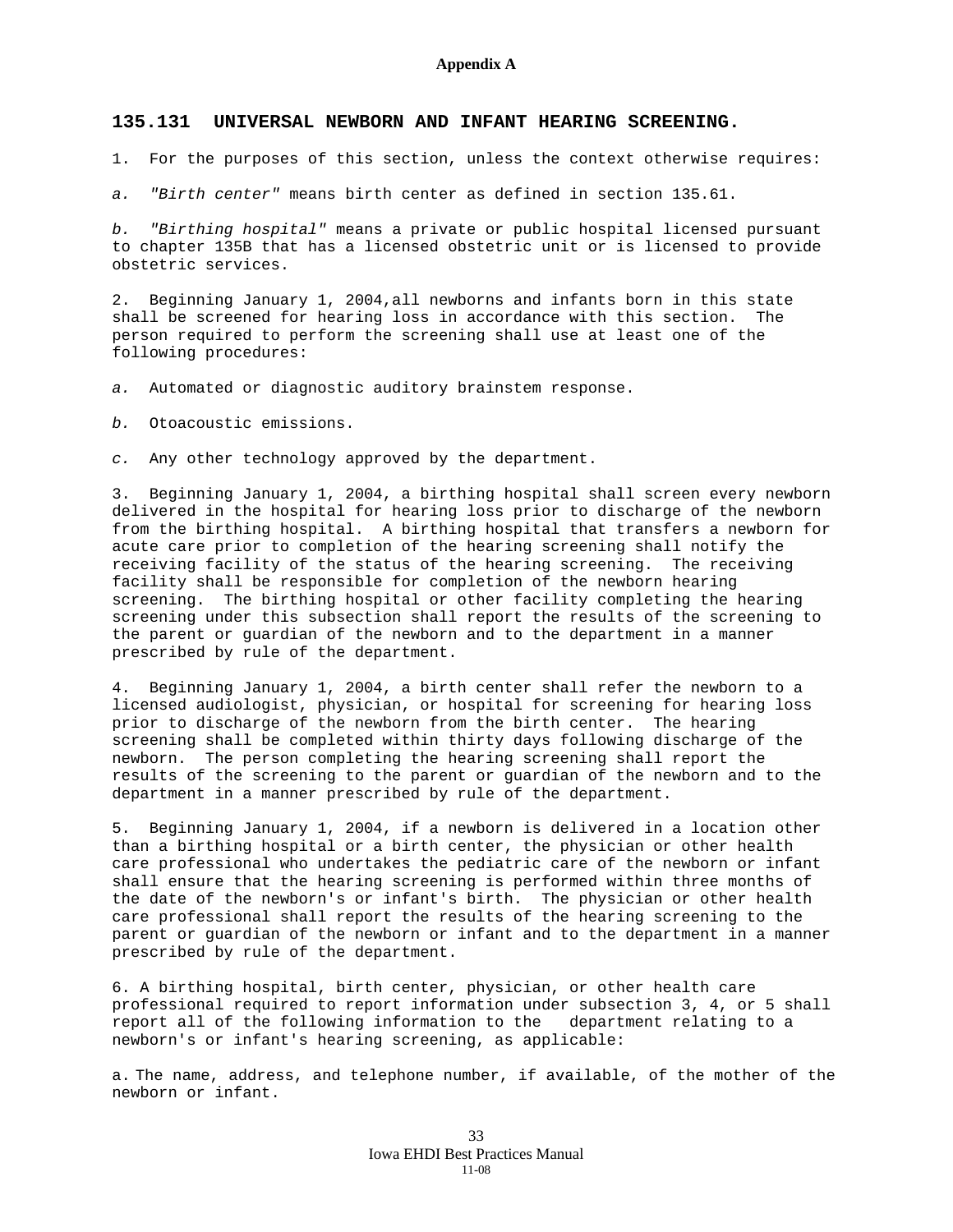b. The primary care provider at the birthing hospital or birth center for the newborn or infant.

c. The results of the hearing screening.

d. Any rescreenings and the diagnostic audiological assessment procedures used.

7. The department may share information with agencies and persons involved with newborn and infant hearing screenings, follow-up, and intervention services, including the local birth-to-three coordinator or similar agency, the local area education agency, and local health care providers. The department shall adopt rules to protect the confidentiality of the individuals involved.

8. An area education agency with which information is shared pursuant to subsection 7 shall report all of the following information to the department relating to a newborn's or infant's hearing, follow-up, and intervention services, as applicable:

a. The name, address, and telephone number, if available, of the mother of the newborn or infant.

b. The results of the hearing screening and any rescreenings, including the diagnostic audiological assessment procedures used.

c. The nature of any follow-up or other intervention services provided to the newborn or infant.

9. This section shall not apply if the parent objects to the screening. If a parent objects to the screening, the birthing hospital, birth center, physician, or other health care professional required to report information under subsection 3, 4, or 5 to the department shall obtain a written refusal from the parent, shall document the refusal in the newborn's or infant's medical record, and shall report the refusal to the department in the manner prescribed by rule of the department.

10. A person who acts in good faith in complying with this section shall not be civilly or criminally liable for reporting the information required to be reported by this section.

#### **Section History: Recent Form**

2003 Acts, ch 102, §1 Referred to in § 135B.18A

> Previous Section 135.130 Next Section 135.132

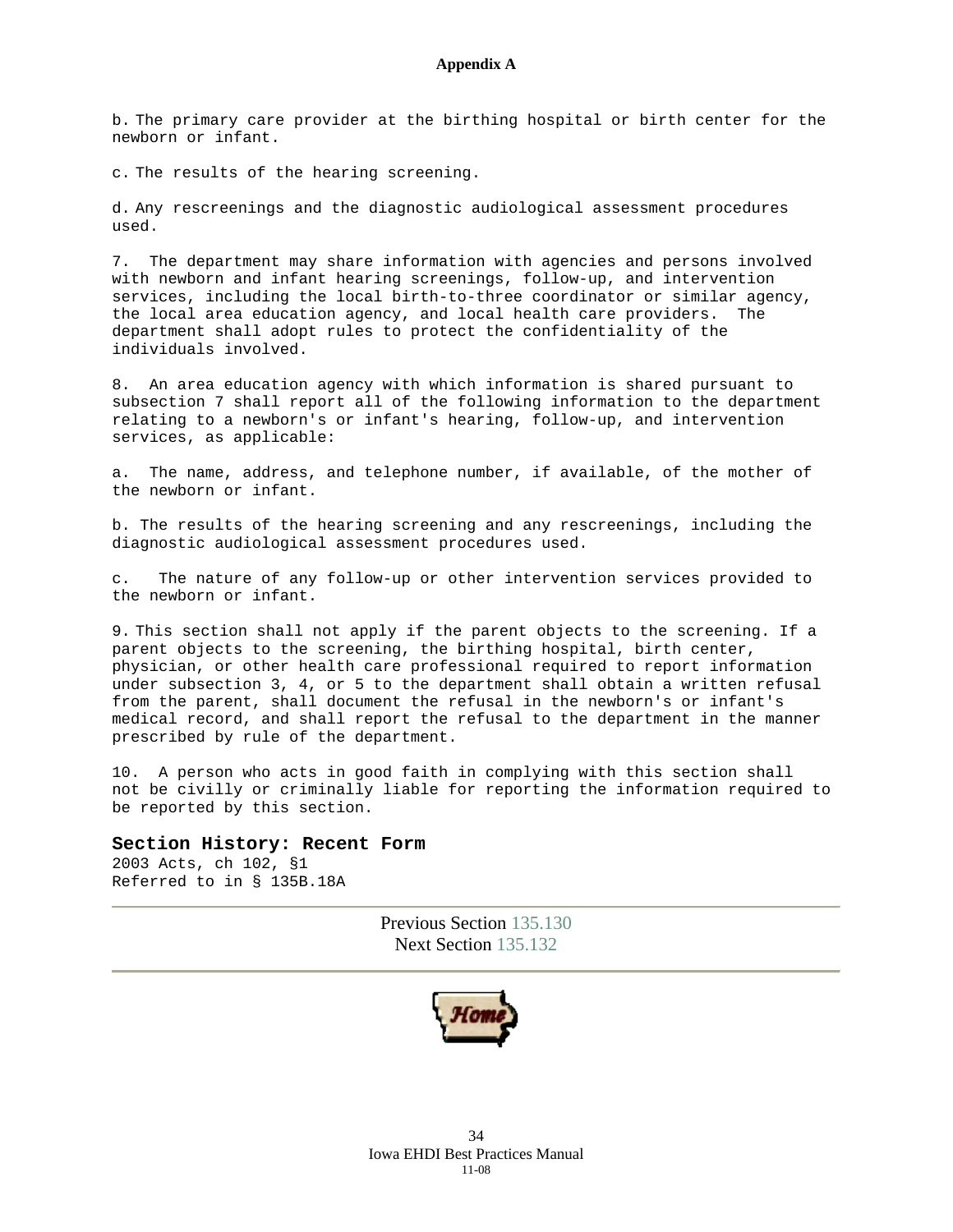#### IAC 12/10/03 Public Health[641] Ch 3, p.1

#### CHAPTER 3 EARLY HEARING DETECTION AND INTERVENTION

641—3.1(80GA,ch102) Definitions. For the purposes of this chapter, the following definitions will apply:

*"Area education agency"* or *"AEA"* means an intermediate educational unit created by Iowa Code chapter 273.

*"Audiologist"* means a person licensed pursuant to Iowa Code chapter 147 or certified by the Iowa board of educational examiners pursuant to 282—15.3(272) or a person appropriately licensed in the state where the person practices.

*"Birth center"* means *"birth center"* as defined in Iowa Code section 135.61.

*"Birthing hospital"* means a private or public hospital licensed pursuant to Iowa Code chapter 135B that has a licensed obstetric unit or is licensed to provide obstetric services.

*"Department"* means the Iowa department of public health.

*"Diagnostic audiologic assessment"* means physiologic or behavioral procedures completed by an audiologist to evaluate and diagnose hearing loss.

*"Discharge"* means a release from a hospital to the parent or legal guardian of the child.

*"Early ACCESS"* means Iowa's Individuals with Disabilities Education Act (IDEA), Part C, program for infants and toddlers. It is a statewide, comprehensive, interagency system of integrated early intervention services that supports eligible children and their families as defined in 281—Chapter 120.

*"Guardian"* means a person who is not the parent of a minor child, but who has legal authority to make decisions regarding life or program issues for the child. A guardian may be a court or a juvenile court. "Guardian" does not mean conservator, as defined in Iowa Code section 633.3, although a person who is appointed to be a guardian may also be appointed to be a conservator.

*"Hearing loss"* means a permanent unilateral or bilateral hearing loss of greater than 30 dB HL in the frequency region important for speech recognition (500-4000 Hz).

*"Hearing screening"* means a physiological measurement of hearing of a newborn or infant with a "pass" or "refer" result. Screening is used to determine the newborn's or infant's need for further testing and must be performed bilaterally, when applicable.

*"Initial screening"* means a newborn hearing screening performed during the birth admission for an infant born in a birthing hospital, or the first newborn hearing screening performed on a newborn born in a facility other than a hospital.

*"Newborn hearing screening"* means a physiological test to separate those newborns with normal hearing from those newborns who may have hearing thresholds of greater than 30 dB HL in either ear in the frequency region important for speech recognition (500-4000 Hz).

*"Normal hearing"* means hearing thresholds in both ears of 30 dB HL or less in the frequency region important for speech recognition (500-4000 Hz).

*"Parent"* means:

1. A biological or adoptive parent of a child;

2. A guardian, but not the state if the child is a ward of the state;

 3. A person acting in the place of a parent, such as a grandparent or stepparent with whom a child lives, or a person who is legally responsible for the child's welfare;

 4. A surrogate parent who has been assigned in accordance with 281—120.68(34CFR303); or 5. A foster parent, if:

• A biological parent's authority to make the decisions required of parents under state law has been terminated; and

• The foster parent has an ongoing, long-term parental relationship with the child; is willing to make the decisions required of a parent; and has no interest that would conflict with the interests of the child.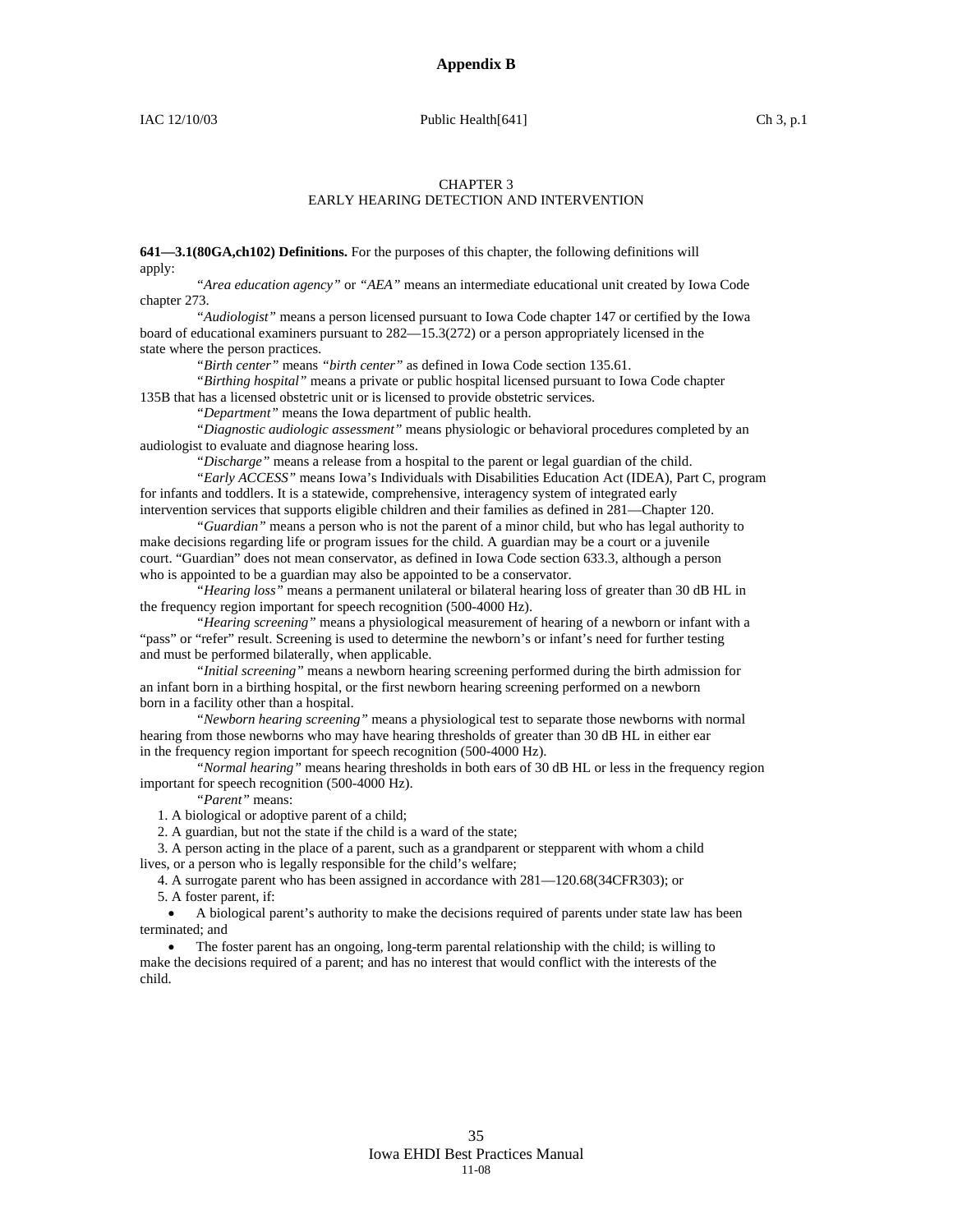#### Ch 3, p.2 **Public Health[641]** IAC 12/10/03

*"Physician"* means an individual licensed under Iowa Code chapter 148, 150, or 150A. *"Rescreen"* means a newborn hearing screening performed after two weeks of age on an infant who did not pass the initial screening.

**641—3.2(80GA,ch102) Purpose.** The overall purpose of this chapter is to establish administrative rules in accordance with 2003 Iowa Acts, chapter 102, relative to the following:

1. Universal hearing screening of all newborns and infants in Iowa.

 2. Facilitating the transfer of data to the department to enhance the capacity of agencies and practitioners to provide services to children and their families.

**641—3.3(80GA,ch102) Goal and outcomes.** The goal of universal hearing screening of all newborns and infants in Iowa is early detection of hearing loss to allow children and their families the earliest possible opportunity to obtain appropriate early intervention services.

**641—3.4(80GA,ch102) Screening the hearing of all newborns.** Beginning January 1, 2004, all newborns and infants born in Iowa, except those born with a condition that is incompatible with life, shall be screened for hearing loss. The person required to perform the screening shall use at least one of the following procedures:

1. Automated or screening auditory brainstem response, or

2. Evoked otoacoustic emissions.

**641—3.5(80GA,ch102 ) Procedures required of birthing hospitals.** Beginning January 1, 2004, each birthing hospital in Iowa shall follow these procedures:

 **3.5(1)** Each birthing hospital shall designate an employee of the hospital to be responsible for the newborn hearing screening program in that institution.

 **3.5(2)** Prior to the discharge of the newborn, each birthing hospital shall provide hearing screening to every newborn delivered in the hospital, except in the following circumstances:

 *a.* The newborn is transferred for acute care prior to completion of the hearing screening.

 *b.* The newborn is born with a condition that is incompatible with life.

**3.5(3)** If a newborn is transferred for acute care, the birthing hospital shall notify the receiving facility of the status of the hearing screening. The receiving facility shall then be responsible for completion of the newborn hearing screening prior to discharge of the newborn from the nursery.

**3.5(4)** Newborn hearing screening shall be performed by an audiologist, audiology assistant, audiometrist, registered nurse, licensed physician, or other person for whom newborn hearing screening is within the person's scope of practice.

 **3.5(5)** The hospital shall report newborn hearing screening results to the parent or guardian in written form.

 **3.5(6)** The hospital shall report newborn hearing screening results to the department in a manner prescribed in 3.8(80GA,ch102).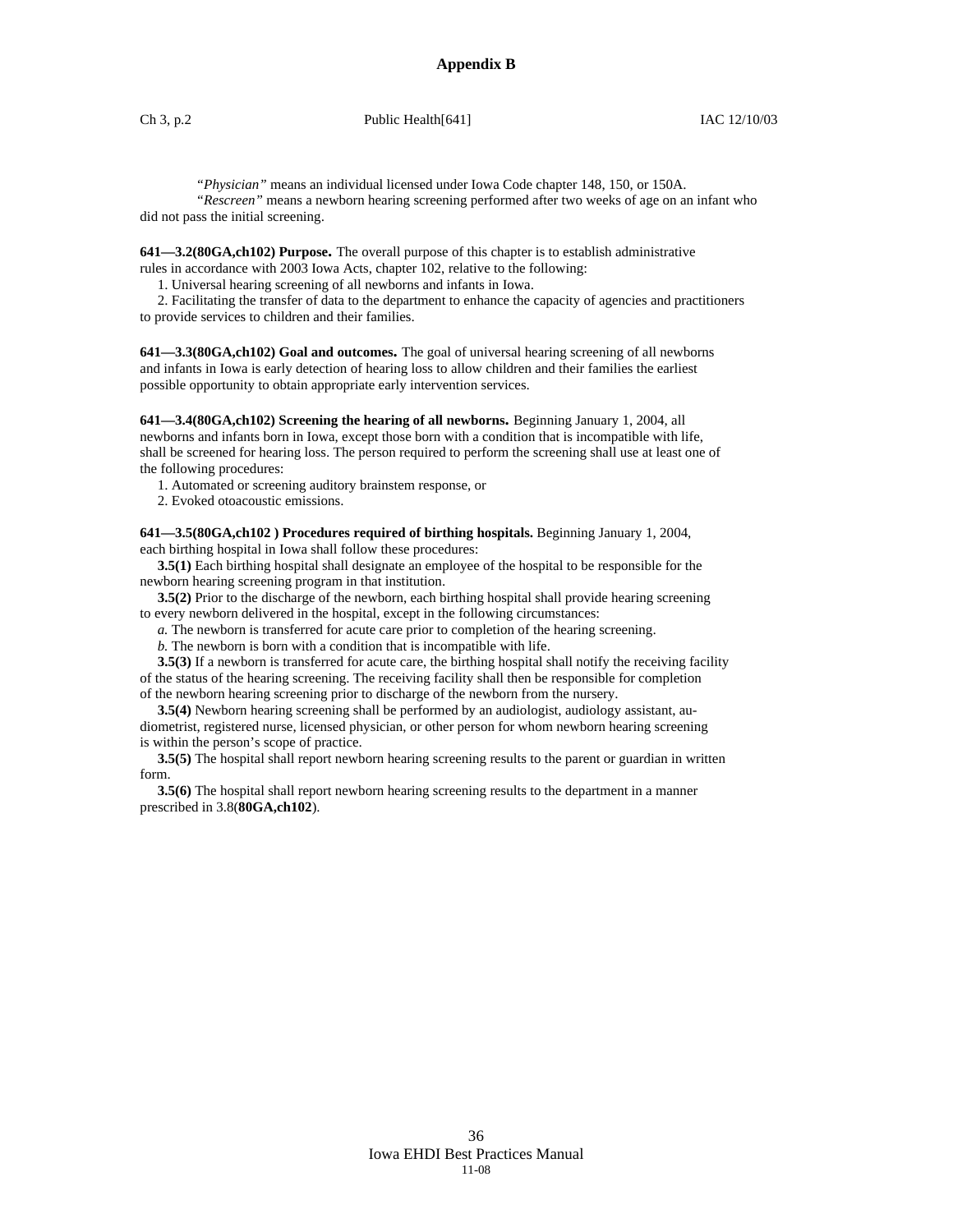#### **Appendix B**

#### IAC 12/10/03 Public Health[641] Ch 3, p.3

**641—3.6(80GA,ch102) Procedures required of birth centers.** Beginning January 1, 2004, each birth center in Iowa shall follow these procedures:

 **3.6(1)** Each birth center shall designate an employee of the birth center to be responsible for the newborn hearing screening program in that institution.

 **3.6(2)** Prior to the discharge of the newborn, each birth center shall refer every newborn delivered in the birth center to an audiologist, physician, or hospital for a newborn hearing screening. Before discharge of the newborn, the birth center shall arrange an appointment for the newborn hearing screening and report to the parent the appointment time, date, and location.

 **3.6(3)** The facility to which the newborn is referred for screening shall complete the screening within 30 days of the newborn's discharge from the birth center, unless the parent fails to attend the appointment. If the parent fails to attend the appointment, the facility shall document such failure in the medical or educational record and shall report such failure to the department.

 **3.6(4)** The person who completes the newborn hearing screening shall report screening results to the parent in written form.

 **3.6(5)** The person who completes the newborn hearing screening shall report screening results to the department in the manner prescribed in 3.8(**80GA,ch102**).

#### **641—3.7(80GA,ch102) Procedures to ensure that children born in locations other than a birth center or birthing hospital receive a hearing screening.**

 **3.7(1)** Beginning January 1, 2004, a physician or other health care professional who undertakes primary pediatric care of a newborn delivered in a location other than a birthing hospital or birth center shall refer the newborn to an audiologist, physician, or hospital for completion of the newborn hearing screening within three months of the newborn's birth. The health care professional who undertakes primary pediatric care of the newborn shall arrange an appointment for the newborn hearing screening and report to the parent the appointment time, date, and location.

**3.7(2)** The person who completes the newborn hearing screening shall report screening results to the parent in written form.

 **3.7(3)** The person who completes the newborn hearing screening shall report screening results to the department in the manner prescribed in 3.8(**80GA,ch102**). If the parent fails to attend the appointment, the facility shall document such failure in the medical or educational record and shall report such failure to the department.

#### **641—3.8(80GA,ch102) Reporting hearing screening results and information to the department.**

Beginning January 1, 2004, any birthing hospital, birth center, physician, or other health care professional required to report information pursuant to 2003 Iowa Acts, chapter 102, shall report all of the following information to the department relating to each newborn's hearing screening within six days of the birth of the newborn utilizing the department's designated reporting system.

 **3.8(1)** The name and date of birth of the newborn.

 **3.8(2)** The name, address, and telephone number, if available, of the mother of the newborn. If the mother is not the person designated as legally responsible for the child's care, the name, address, and telephone number of the parent, as defined in 3.1(**80GA,ch10**), shall be reported.

 **3.8(3)** The name of the primary care provider for the newborn at the birthing hospital or birth center.

 **3.8(4)** The results of the newborn hearing screening, either "pass," "refer," or "not screened," for each ear separately.

 **3.8(5)** The results of any rescreening, either "pass" or "refer," and the diagnostic audiologic assessment procedures used for each ear separately.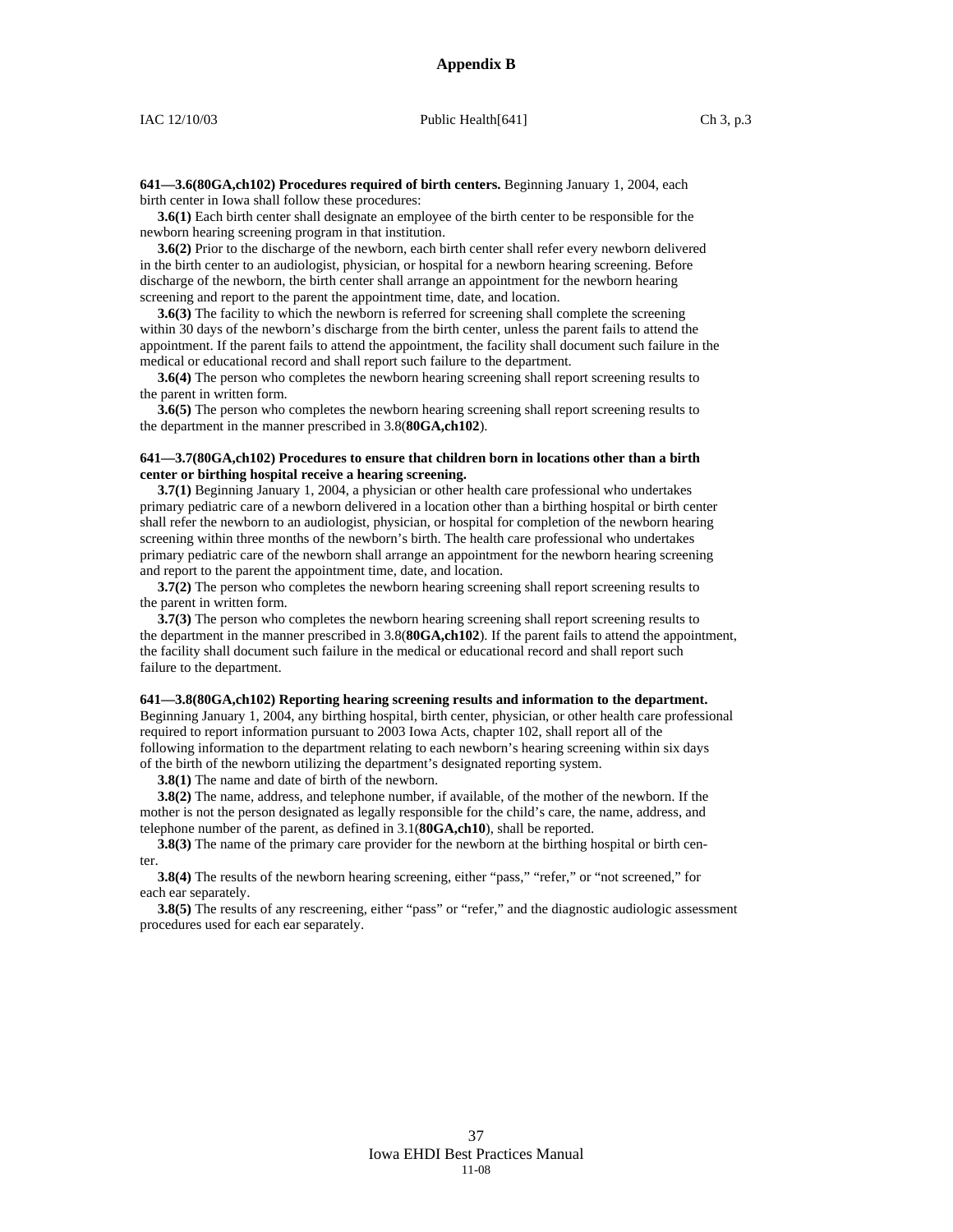**641—3.9(80GA,ch102) Conducting and reporting diagnostic audiologic assessments to the department.**  Beginning January 1, 2004, any facility, including AEAs, conducting diagnostic audiologic assessments shall report the results of the assessments for any child under three years of age to the department. The facility shall conduct the assessment in accordance with the Pediatric Audiologic Diagnostic Protocol contained at Appendix A. Results shall be reported as follows:

**3.9(1)** Results shall be reported for each ear separately.

**3.9(2)** If an assessment results in a diagnosis of normal hearing for both ears, this shall be reported. **3.9(3)** Any diagnosis of hearing loss shall also be reported except for transient conductive hearing

loss lasting for less than 90 days in the professional judgment of the practitioner.

**3.9(4)** Reported results shall include a statement of the severity (mild, moderate, moderately severe, severe, profound, or undetermined) and type (sensorineural, conductive, mixed, or undetermined) of hearing loss.

**641—3.10(80GA,ch102) Sharing of information and confidentiality.** Reports, records, and other information collected by or provided to the department relating to a child's newborn hearing screening, rescreen, and diagnostic audiologic assessment are confidential records pursuant to Iowa Code section 22.7.

**3.10(1)** Personnel of the department shall maintain the confidentiality of all information and records used in the review and analysis of newborn hearing screenings, rescreens, and diagnostic audiologic assessments, including information which is confidential under Iowa Code chapter 22 or any other provisions of state law.

**3.10(2)** No individual or organization providing information to the department in accordance with this rule shall be deemed to be or held liable for divulging confidential information.

**3.10(3)** The department shall not release confidential information except to the following persons and entities under the following conditions:

*a.* The parent or guardian of an infant or child for whom the report is made.

*b.* A local birth-to-three coordinator with the Early ACCESS program or an agency under con-

tract with the department to administer the children with special health care needs program.

*c.* A local health care provider.

*d.* A representative of a federal or state agency, to the extent that the information is necessary to perform a legally authorized function of that agency.

*e.* A representative of a state agency, or an entity bound by that state, to the extent that the information is necessary to perform newborn hearing screening follow-up. The state agency or the entity bound by that state shall be subject to confidentiality regulations that are the same as or more stringent than those in the state of Iowa. The state agency or the entity bound by that state shall not use the information obtained from the department to market services to patients or nonpatients or identify patients for any purposes other than those expressly provided in this rule.

**3.10(4)** Research purposes. All proposals for research using the department's data to be conducted by persons other than program staff shall first be submitted to and accepted by the researchers' institutional review board. Proposals shall then be reviewed and approved by the department before research can commence.

**641—3.11(80GA,ch102) Reporting requirements for AEAs.** Beginning January 1, 2004, any AEA providing newborn hearing screening, rescreen, or diagnostic audiologic assessment to an infant shall report all of the following information relating to each infant's screening, rescreen or assessment to the department utilizing the department's designated reporting system.

**3.11(1)** The name and date of birth of the infant.

**3.11(2)** The name, address, and telephone number, if available, of the mother of the infant. If the mother is not the person designated as legally responsible for the child's care, the name, address, and telephone number of the parent, as defined in  $3.1(80GA, ch102)$ , shall be reported.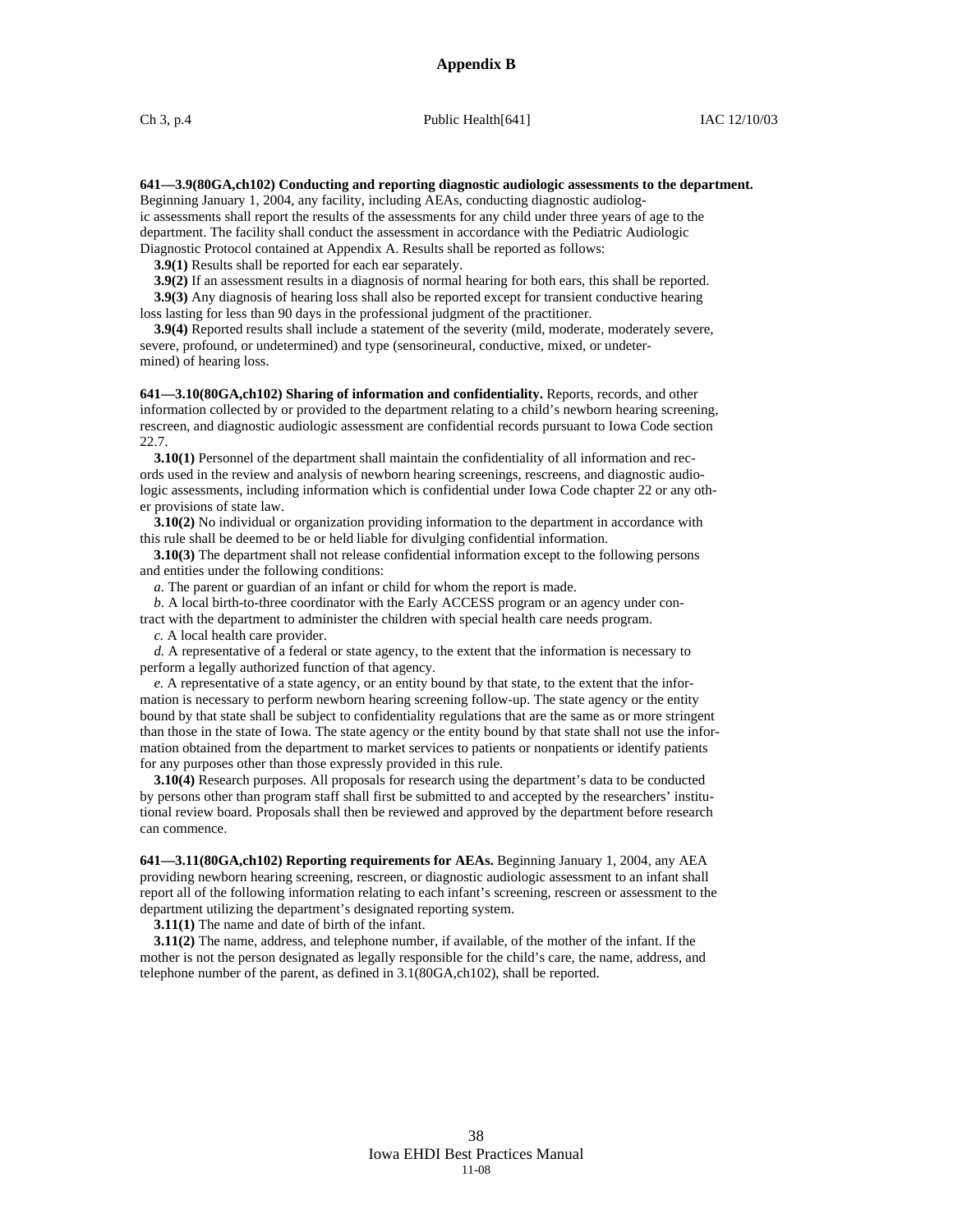#### IAC  $12/10/03$  Public Health[641] Ch 3, p.5

**3.11(3)** The name of the primary care provider for the infant.

**3.11(4)** The results of any newborn hearing screening performed at the AEA, either "pass" or "refer," for each ear separately.

**3.11(5)** The results of any rescreening performed at the AEA, either "pass" or "refer," for each ear separately.

**3.11(6)** The results of any diagnostic assessment performed at the AEA, for each ear separately.

**641—3.12(80GA,ch102) Procedure to accommodate parental objection.** These rules shall not apply if the parent objects to the hearing screening.

**3.12(1)** If a parent objects to the screening, the birthing hospital, birth center, physician, or other health care professional shall obtain a written refusal from the parent or guardian on the department newborn hearing screening refusal form and shall maintain the original copy of the written refusal in the newborn's or infant's medical record.

**3.12(2)** The birthing hospital, birth center, physician, or other health care professional shall send a copy of the written newborn hearing screening refusal form to the department within six days of the birth of the newborn.

**641—3.13(80GA,ch102) Civil/criminal liability.** A person who acts in good faith in complying with these rules shall not be held civilly or criminally liable for reporting the information required.

These rules are intended to implement 2003 Iowa Acts, chapter 102. [Filed emergency 11/17/03 after Notice 10/1/03—published 12/10/03, effective 1/1/04]

[Filed 9/18/06, Notice 7/19/06—published 10/11/06, effective 11/15/06]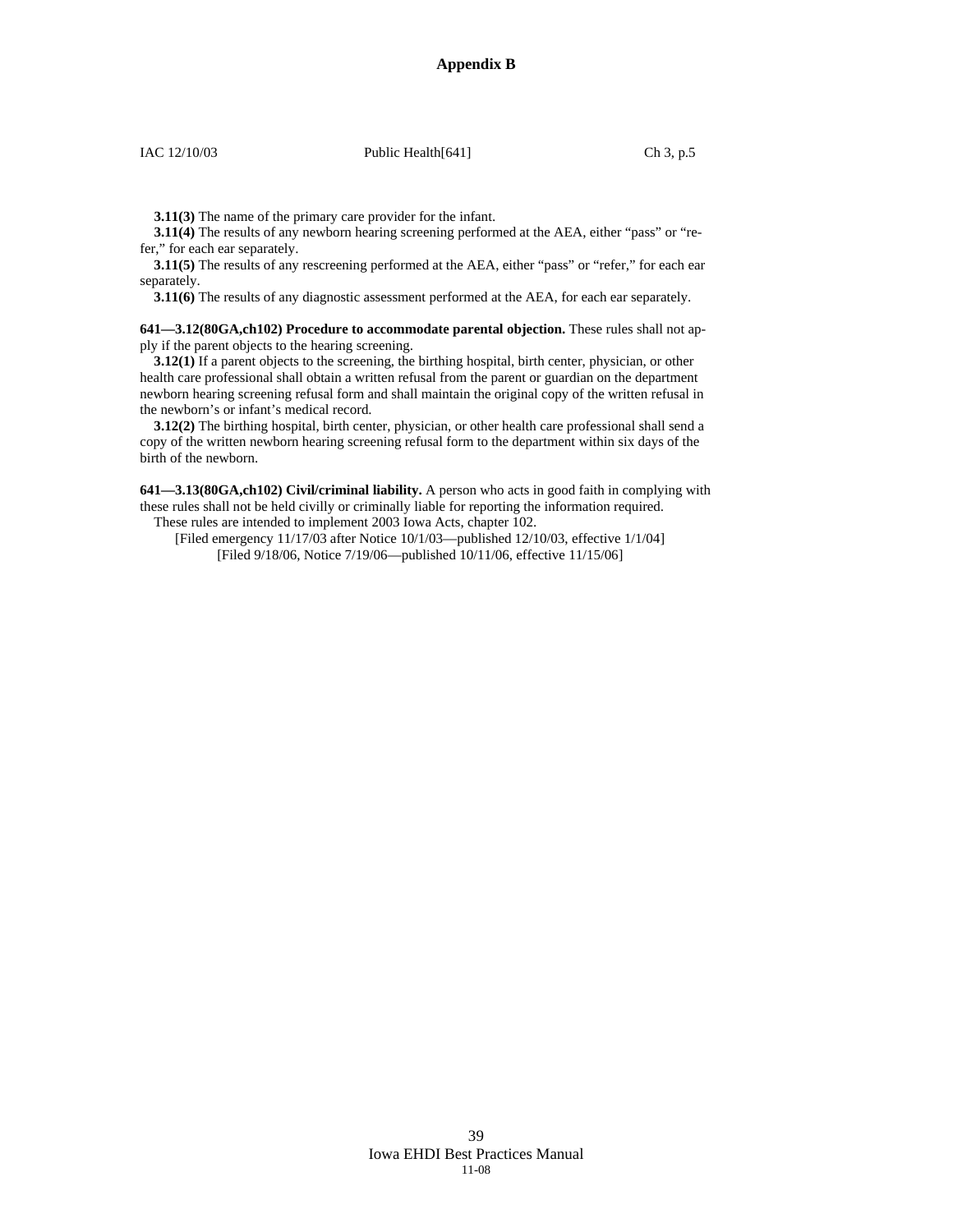#### **Appendix B**

Ch 3, p.6 **Public Health[641]** IAC 12/10/03

#### **Appendix A Pediatric Audiologic Diagnostic Protocol**

 The following protocol should be used to facilitate the diagnosis of hearing loss by three months of age and entry into early intervention for infants with hearing loss by six months of age. This diagnostic protocol should be implemented by an audiologist licensed by the Iowa board of speech pathology and audiology examiners or certified by the Iowa board of educational examiners.

 Infants should be referred for a diagnostic evaluation after receiving a "refer" result from one or both ears on a newborn hearing screening and a hearing rescreen performed at two to six weeks of age. Timely referral for diagnostic auditory brainstem response (ABR) testing may negate the need for sedation for this test in very young infants. Infants who are identified at risk for late-onset hearing loss (JCIH, 2000) should receive audiologic monitoring and follow-up by age-appropriate test procedures at six-month intervals until the age of five years.

#### **Audiologic diagnostic centers should be prepared to provide the following services:**

I. Measures of auditory sensitivity

A. Auditory brainstem response (ABR)

Infants who do not pass the newborn hearing screening or rescreen should be evaluated with a click-evoked air-conduction ABR and at least one low-frequency tone burst ABR, preferably at 500 Hz. Response waveforms should be measured at several levels to allow threshold determination and latency-intensity functions. When thresholds are determined to be elevated, the audiologist may measure the ABR with frequency-specific stimuli at other frequencies as well. Infants suspected of having significant conductive hearing loss should be considered for bone-conduction ABR testing. Clinicians should be aware that technological advances will continually improve recommended protocols.

B. Evoked otoacoustic emissions

Transient evoked otoacoustic emissions (TEOAE) or distortion product otoacoustic emissions (DPOAE) should be used to confirm the magnitude and configuration of the hearing loss as determined by the ABR.

C. Behavioral measures

At a developmental age of six months or older, it is possible to obtain reliable behavioral audiometric information using visual reinforcement audiometry (VRA). While this test has traditionally been performed in the sound field, ear-specific threshold information can be obtained using insert earphones. VRA is an important technique for use in monitoring auditory thresholds, especially during the first few years of hearing aid use.

#### II. Measures of middle ear function

A. Tympanometry

Although pass/fail criteria for tympanograms from infants younger than six months of age are currently being developed, an infant audiologic evaluation should include an admittance tympanogram at 1000 Hz to help determine middle ear function.

B. Acoustic reflexes

Ipsilateral or contralateral acoustic reflexes should be measured at a minimum of two activator frequencies (1000 and 2000 Hz) at a probe tone of 800 or 1000 Hz.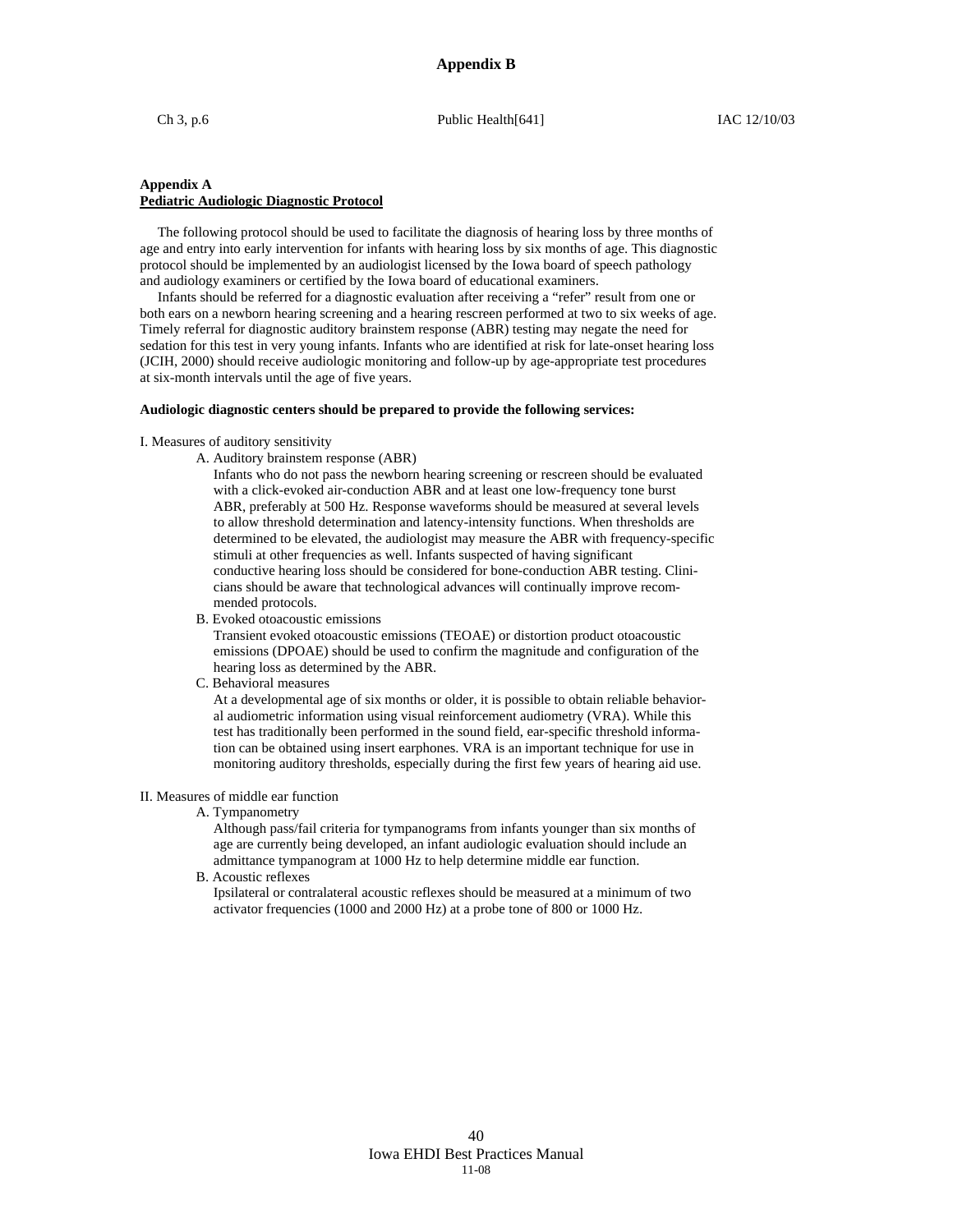

**Risk Factors Associated With Childhood Hearing Loss** 

### **Care Giver Concern of Hearing Loss**

#### **Chemotherapy**

**Congenital Infection - confirmed in infant**  Includes: cytomegalovirus, rubella, syphilis, herpes, toxoplasmosis

#### **Craniofacial Anomalies**

Includes: Cleft lip or palate, microtia (abnormally small ear), atresia (blocked or abnormally small ear canal), choanal atresia

**Family History**  A family history of permanent, sensorineural hearing loss during childhood

**Head Trauma**  Especially basal skull/temporal bone fracture requiring hospitalization

**Hyperbilirubinemia**  Requiring exchange transfusion

# **Mechanical Ventilation or Extracorporeal Membrane Oxygenation (ECMO)**  Associated with respiratory complications such as bronchopulmonary dysplasia (BPD),

persistent pulmonary hypertension of the newborn (PPHN), and respiratory distress syndrome (RDS)

**Neonatal Intensive Care Unit (NICU) Admission Greater Than Five Days**  Generally indicates health complications, and possible ototoxic medication treatment

**Neurodegenerative Disorders**  Hunter syndrome, Friedreich's ataxia, Charcot-Marie-Tooth syndrome

**Neurological Conditions and Syndromes**  Includes: seizures, hydrocephalus, intra-ventricular hemorrhage, retinopathy of prematurity

**Ototoxic Medications**  Includes: Gentamycin, Vacomycin, Kanamycin, Streptomycin, Tobramycin

**Physical Findings Associated with Sensorineural or Permanent Conductive Hearing Loss**  Example: White forelock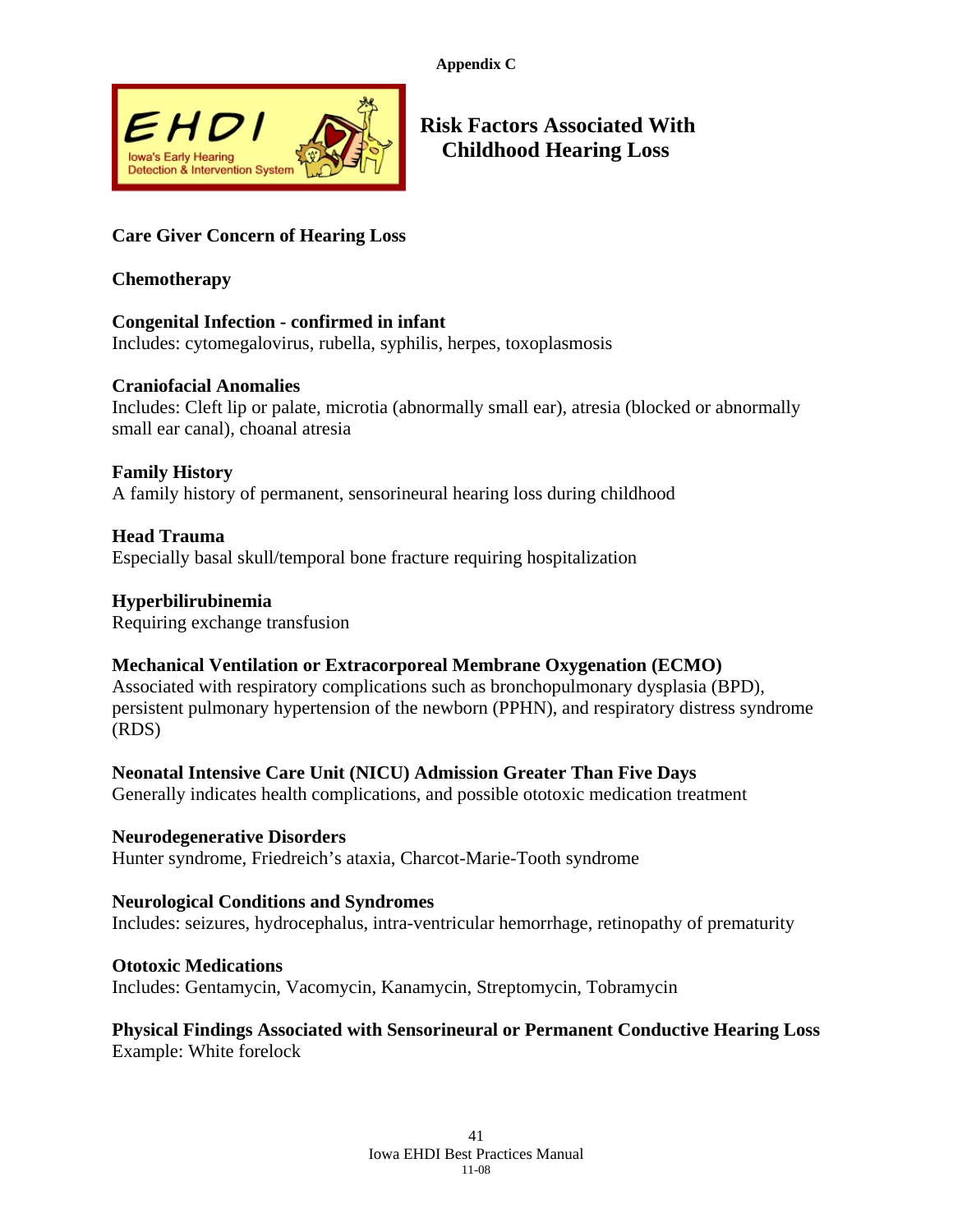#### **Appendix C**

**Postnatal Infection** 

Includes: Bacterial meningitis, herpes, varicella

#### **Recurrent or Persistent Otitis Media with Effusion Greater Than Three Months**

**Syndromes Associated with Sensorineural, Conductive, or Progressive Hearing Loss** 

Includes: Trisomy 21-Down syndrome, Goldenhar, Pierre Robin, CHARGE association, Rubinstein-Taybi, Stickler, Usher, osteopetrosis, Neurofibromatosis type II, Treacher Collins

*This list of risk factors above is based on the Joint Committee on Infant Hearing Recommendations (JCIH ) published Fall 2007.* 

**Sources:** 

Cone-Wesson, B, Vohr, BR, Sininger, YS, Widen, JE, Folsom, RC, Gorga, MP, Norton, SJ. (2000). Identification of Neonatal Hearing Impairment: Infants with Hearing Loss. *Ear and Hearing.* 21(5): 488-507.

Joint Committee on Infant Hearing. (2007). Year 2007 Position Statement: Principles and Guidelines for Early Hearing Detection and Intervention Programs. *American Academy of Pediatrics.* 120: 898-921. http://pediatrics.aappublications.org/cgi/content/full/120/4/898.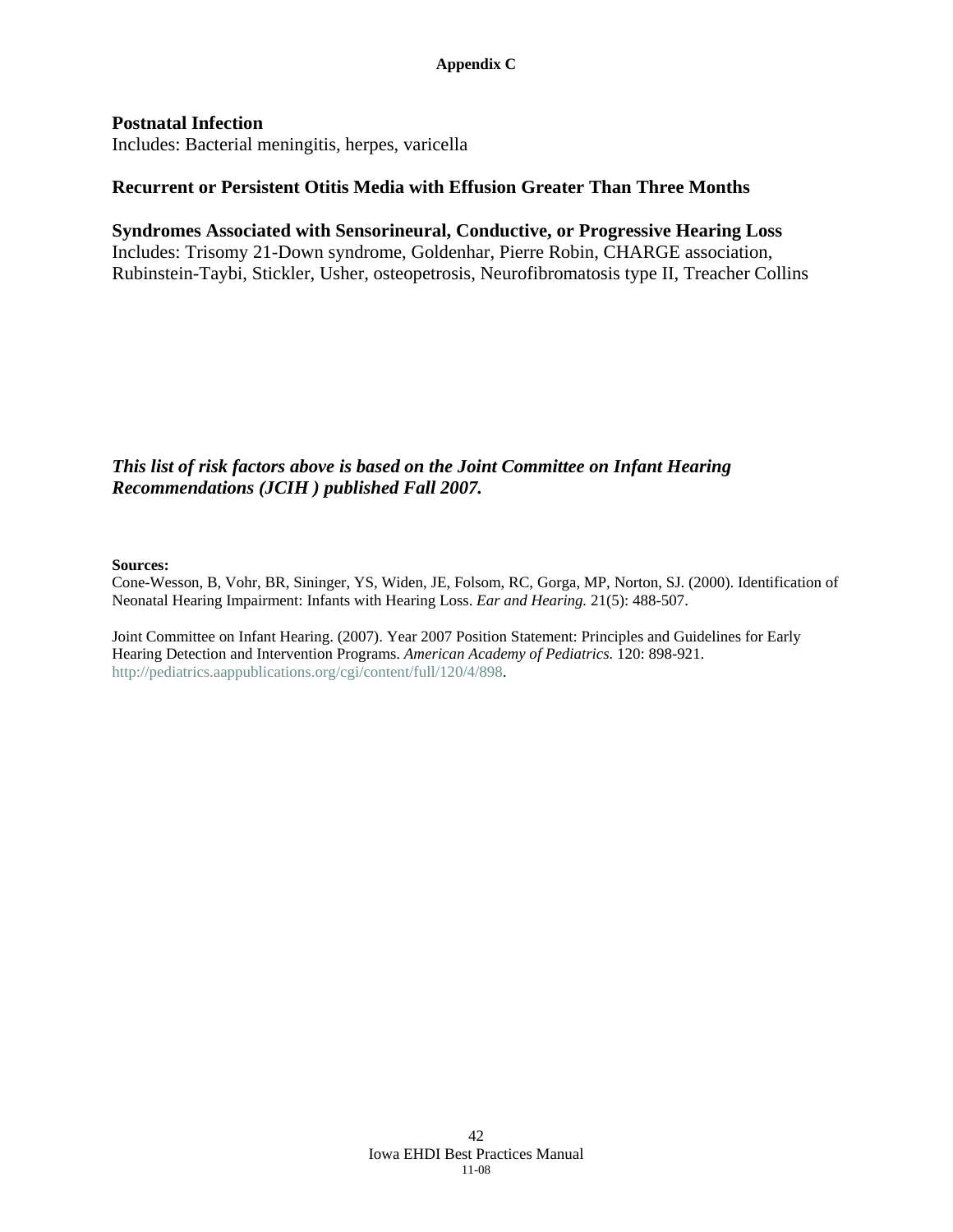**Appendix D** 

### Universal Newborn Hearing Screening, Diagnosis, and Intervention **Guidelines for Pediatric Medical Home Providers**

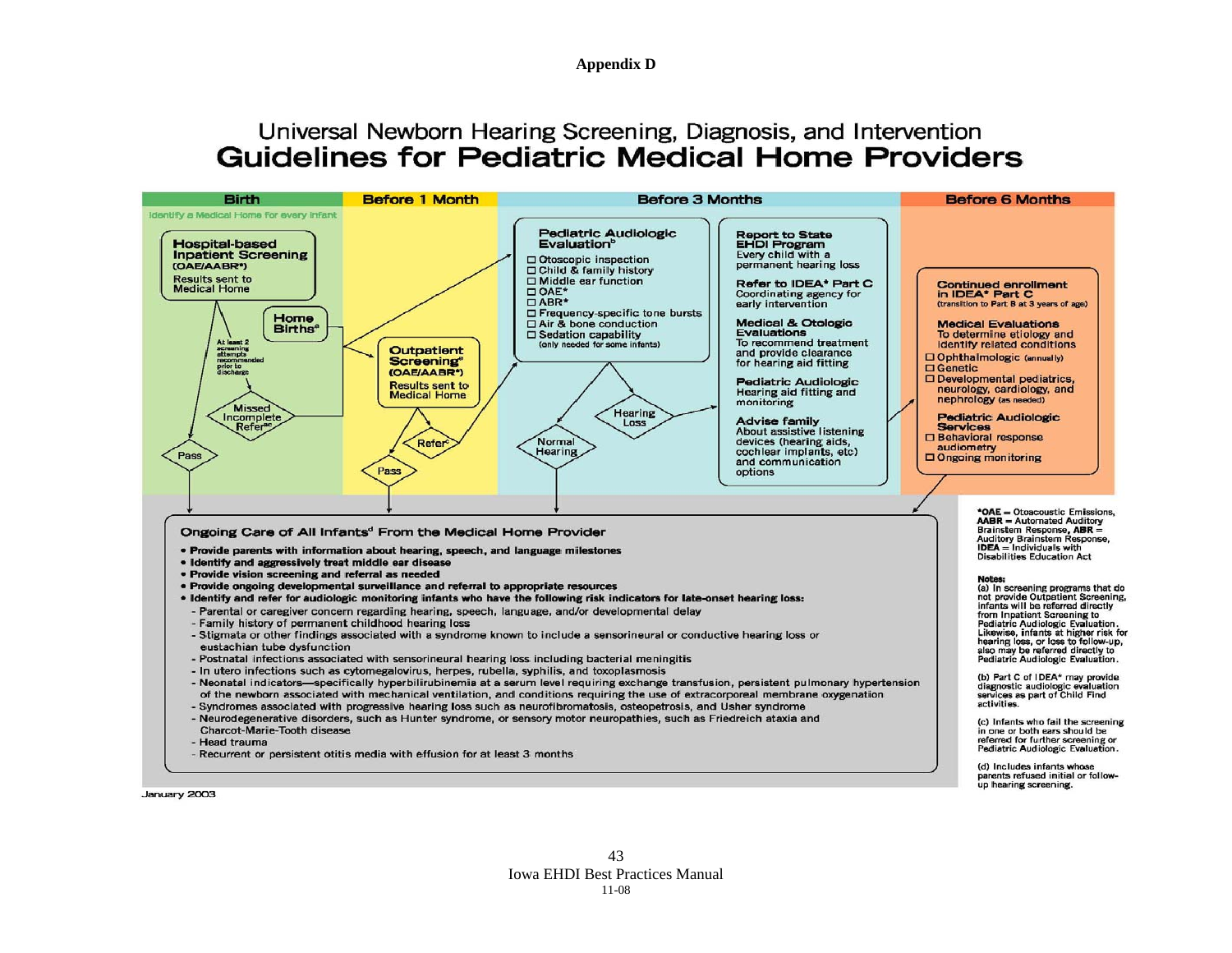

## **Newborn Hearing Screening Protocol**

| <b>Policy</b>     | All newborns and infants born in Iowa, except those born with a condition<br>that is incompatible with life, shall be screened for hearing loss to aid in the<br>identification of infants with permanent hearing loss.                                                                            |  |  |
|-------------------|----------------------------------------------------------------------------------------------------------------------------------------------------------------------------------------------------------------------------------------------------------------------------------------------------|--|--|
| <b>Background</b> | It has long been recognized that unidentified hearing loss at birth can<br>adversely affect speech and language development as well as academic<br>achievement and social-emotional development.                                                                                                   |  |  |
|                   | National recommendations are to have an infant's hearing screened before<br>ONE month of age, hearing loss identified by THREE months of age and<br>early intervention services in place by SIX months of age.                                                                                     |  |  |
| <b>Personnel</b>  | Every birth hospital or birth center shall designate an employee to be<br>responsible for the newborn hearing screening program in that institution.                                                                                                                                               |  |  |
|                   | Newborn hearing screen shall be performed by an audiologist, audiology<br>assistant, audiometrist, registered nurse, licensed physician, or other person<br>for whom newborn hearing screening is within the person's scope of practice.                                                           |  |  |
| Equipment         | All newborns and infants born in Iowa, except those born with a condition that<br>is incompatible with life, shall be screened for hearing loss using at least<br>one of the following procedures:<br>1. Automated auditory brainstem response (AABR), or<br>2. Evoked otoacoustic emissions (OAE) |  |  |
|                   | Equipment shall be calibrated in accordance with manufacturer's<br>recommendation and a log sheet will be kept documenting the dates of<br>calibration, repair, or replacement of parts.<br>Disposable components of equipment shall not be reused.                                                |  |  |

*The state EHDI program will not recommend or endorse a particular brand of equipment; however, the following technologies are acceptable.* 

**Otoacoustic Emissions**  A miniature earphone and microphone are placed in the ear. Sounds are played and a response is measured. If a baby hears normally, an echo is reflected back into the ear canal and measured by the microphone. When a baby has a hearing loss, no echo can be measured on the OAE test. Two most commonly used are: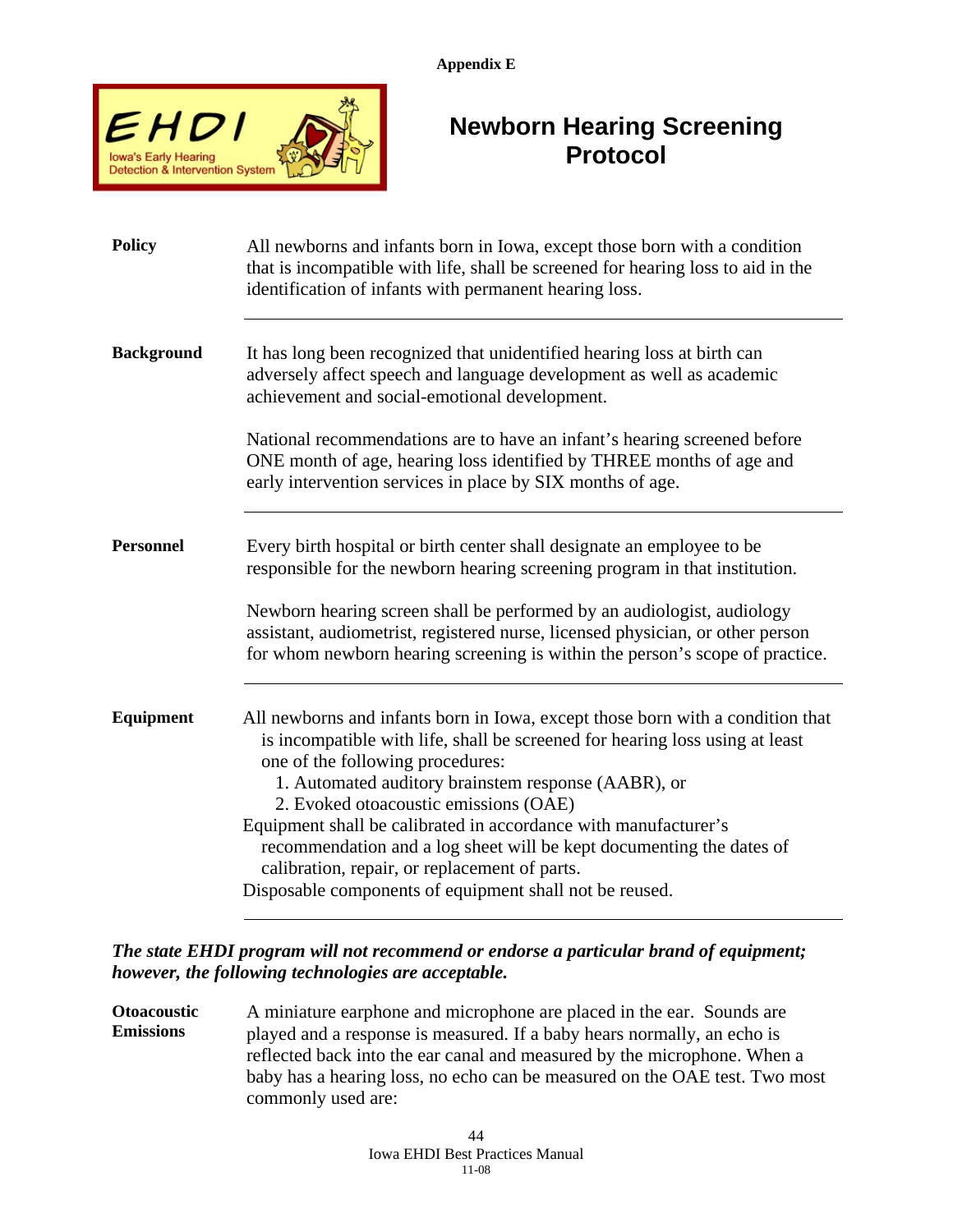#### **Appendix E**

|                                                                                                                                                                                                                                                                                                                      | Transient Evoked Otoacoustic Emissions (TEOAE) - Sounds emitted<br>in response to an acoustic stimulus of very short duration; usually<br>clicks but can be tone-bursts.<br>Distortion Product Otoacoustic Emissions (DPOAE) - Sounds emitted<br>in response to two simultaneous tones of different frequencies.                                                    |
|----------------------------------------------------------------------------------------------------------------------------------------------------------------------------------------------------------------------------------------------------------------------------------------------------------------------|---------------------------------------------------------------------------------------------------------------------------------------------------------------------------------------------------------------------------------------------------------------------------------------------------------------------------------------------------------------------|
| <b>Automated</b><br>Sounds are played to the baby's ears after band-aid like electrodes are placed<br>on the baby's head to detect responses. This screening measures how the<br>auditory<br>hearing nerve responds to sounds and can identify babies who have a hearing<br>brainstem<br>loss.<br>response<br>(AABR) |                                                                                                                                                                                                                                                                                                                                                                     |
| <b>Screening</b>                                                                                                                                                                                                                                                                                                     | <b>DPOAE</b>                                                                                                                                                                                                                                                                                                                                                        |
| <b>Parameters</b><br>and Pass<br><b>Criteria</b> for<br><b>DPOAE</b>                                                                                                                                                                                                                                                 | <b>Collection parameters</b><br>Stimulus type: two primary pure tones, response measured at 2f1-f2<br>٠<br>for each<br>stimulus tone pair<br>п<br>Stimulus intensity: L1 65 dB SPL, L2 55 dB SPL<br>٠<br>Frequency ratio $(f2/f1)$ : 1.22<br>п<br>F2 Frequency region: 2-5 kHz<br>٠                                                                                 |
|                                                                                                                                                                                                                                                                                                                      | Pass criteria<br>Response presence can be determined by examining response level or<br>by examining the response level relative to the noise floor (SNR)<br>(ASHA 2004).<br>SNR should be at least 6 dB, with a minimum response level of $-5$ to<br>п<br>-8 dB SPL and an acceptably low noise floor (-4 dB SPL or less) at a<br>minimum of 3 of 4 F2 frequencies. |
| <b>Screening</b><br><b>Parameters</b><br>and Pass<br><b>Criteria</b> for<br><b>TEOAE</b>                                                                                                                                                                                                                             | <b>TEOAE</b><br><b>Collection parameters</b><br>Stimulus type: click<br>Click rate: 50-80 per second<br>п<br>Stimulus intensity: 78-82 dB SPL<br>Frequency region: 1-5 kHz                                                                                                                                                                                          |
|                                                                                                                                                                                                                                                                                                                      | Pass criteria                                                                                                                                                                                                                                                                                                                                                       |

Common clinical practice defines presence of a response as a SNR of at least 6 dB, or an overall minimum amplitude (wideband) response of 6 dB, with a reproducibility of 50 percent or greater.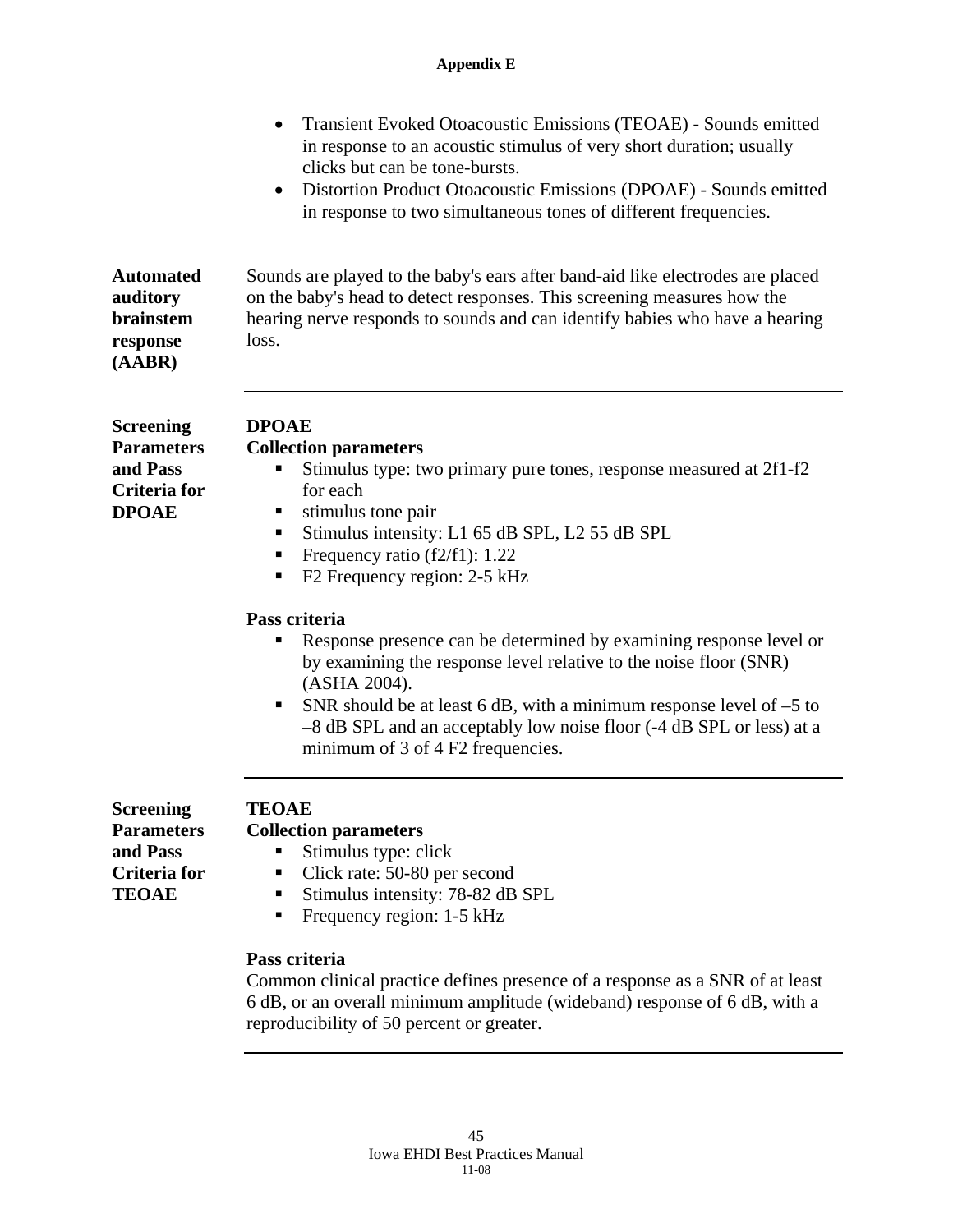#### **Appendix E**

| <b>Screening</b><br><b>Parameters</b><br>for AABR       | <b>AABR</b><br><b>Stimulus Parameters</b><br>Stimulus type: 0.1 msec click<br>Intensity: 35 dB nHL                                                                                                                                                                                                                                                                                                                                                                   |  |
|---------------------------------------------------------|----------------------------------------------------------------------------------------------------------------------------------------------------------------------------------------------------------------------------------------------------------------------------------------------------------------------------------------------------------------------------------------------------------------------------------------------------------------------|--|
| When to stop<br>screening                               | Many factors influence the outcome of a hearing screen, such as:<br>technology used<br>skill of the screener<br>п<br>state of the baby<br>п<br>noise level in the room<br>п<br>age at which the infant is screened<br>п<br>hearing sensitivity of the baby<br>п                                                                                                                                                                                                      |  |
|                                                         | To reduce the refer rate at the time of discharge, babies who refer on the first<br>screen are often screened again. While this is a viable means of reducing the<br>false positive rate (referring babies with normal hearing), excessive re-<br>screening can increase the false negative rate (passing babies with actual<br>hearing loss).                                                                                                                       |  |
|                                                         | No guidelines are currently available that address the number of times a<br>hearing screen should be repeated on a baby before hospital discharge or at<br>outpatient follow-up. Because birthing debris in the ear canal is the primary<br>cause of false positive results, the preferable age of initial screening is 24<br>hours of age in the well-baby nursery, and at least five days of age in the<br>NICU. Ear canal massage between screens is recommended. |  |
|                                                         | The following guidelines can be used until published data are available.                                                                                                                                                                                                                                                                                                                                                                                             |  |
| <b>Stop Criteria</b><br>for Well Baby<br><b>Nursery</b> | Assuming that screening conditions are adequate (quiet baby, quiet room,<br>acceptable probe fit):                                                                                                                                                                                                                                                                                                                                                                   |  |
|                                                         | OAE screening in the well-baby nursery<br>Two screening sessions of no more than three screens per ear are<br>recommended, for a total of six screens per ear.<br>The screening sessions should be conducted several hours apart.                                                                                                                                                                                                                                    |  |
|                                                         | <b>AABR</b> screening in the well-baby nursery<br>No more than two screens per ear are recommended.<br>The screens should be conducted several hours apart.                                                                                                                                                                                                                                                                                                          |  |
| <b>Stop Criteria</b><br>for NICU                        | Assuming that screen conditions are adequate (quiet baby with little or no<br>muscle movement, quiet room, acceptable electrode impedance and<br>headphone placement):                                                                                                                                                                                                                                                                                               |  |
|                                                         | 46                                                                                                                                                                                                                                                                                                                                                                                                                                                                   |  |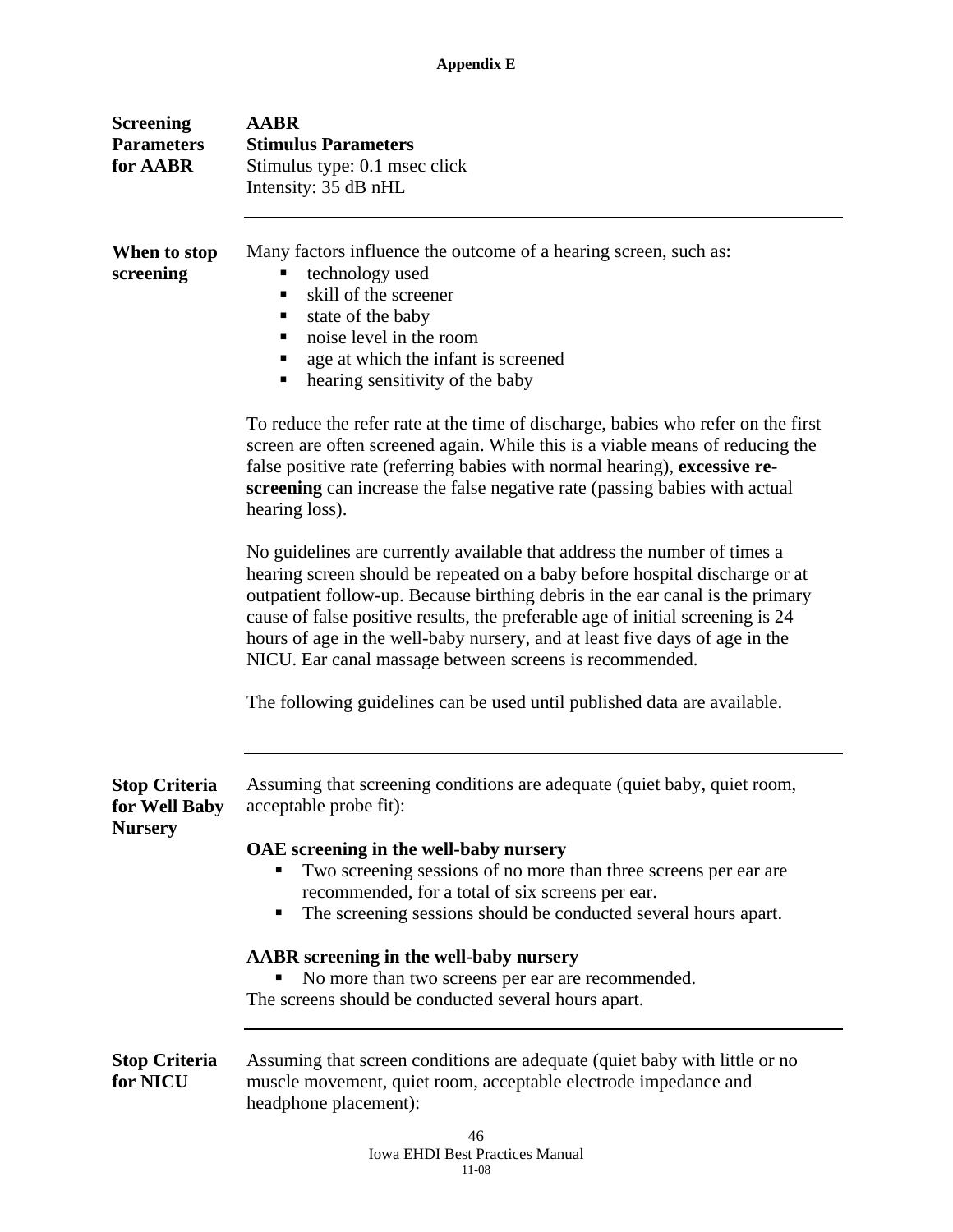#### **OAE screening is not recommended. AABR screening in the NICU**

- Baby should be screened close to the time of discharge.
- If the baby is less than five days old, follow the well-baby protocol for AABR.
- If the baby is at least five days of age, recommended stopping criterion is one screen per ear.

Assuming that the babies are at least five days of age, and screening conditions are adequate:

### **OAEs**

**Stopping Criteria for Outpatient Screening** 

- Three screenings per ear.
- If baby passes on the third attempt, the screen should be immediately repeated. If the pass result cannot be replicated, the result should be recorded as "refer."
- Proceed to AABR, if available.

#### *A baby who referred on an AABR in the NICU, should not be re-screened with OAE alone. AABR re-screening is required. If both types of screens are utilized, record results in the statewide EHDI data management system.*

- Scheduling a second outpatient OAE re-screen is not recommended.
- Proceed to a comprehensive evaluation following *Pediatric Audiologic Diagnostic Protocol* at www.idph.state.ia.us/iaehdi/professionals.asp.

#### **AABR**

- One screen per ear.
- Scheduling a second outpatient screening AABR is not recommended. Proceed to a comprehensive evaluation following *Pediatric Audiologic Diagnostic Assessment Protocol* at www.idph.state.ia.us/iaehdi/professionals.asp

**Parent Notification**  The person who completes the newborn hearing screening shall report newborn hearing screening results to the parent or guardian in written form. Although not required by law, it is also wise to discuss the results verbally in language the parents can understand.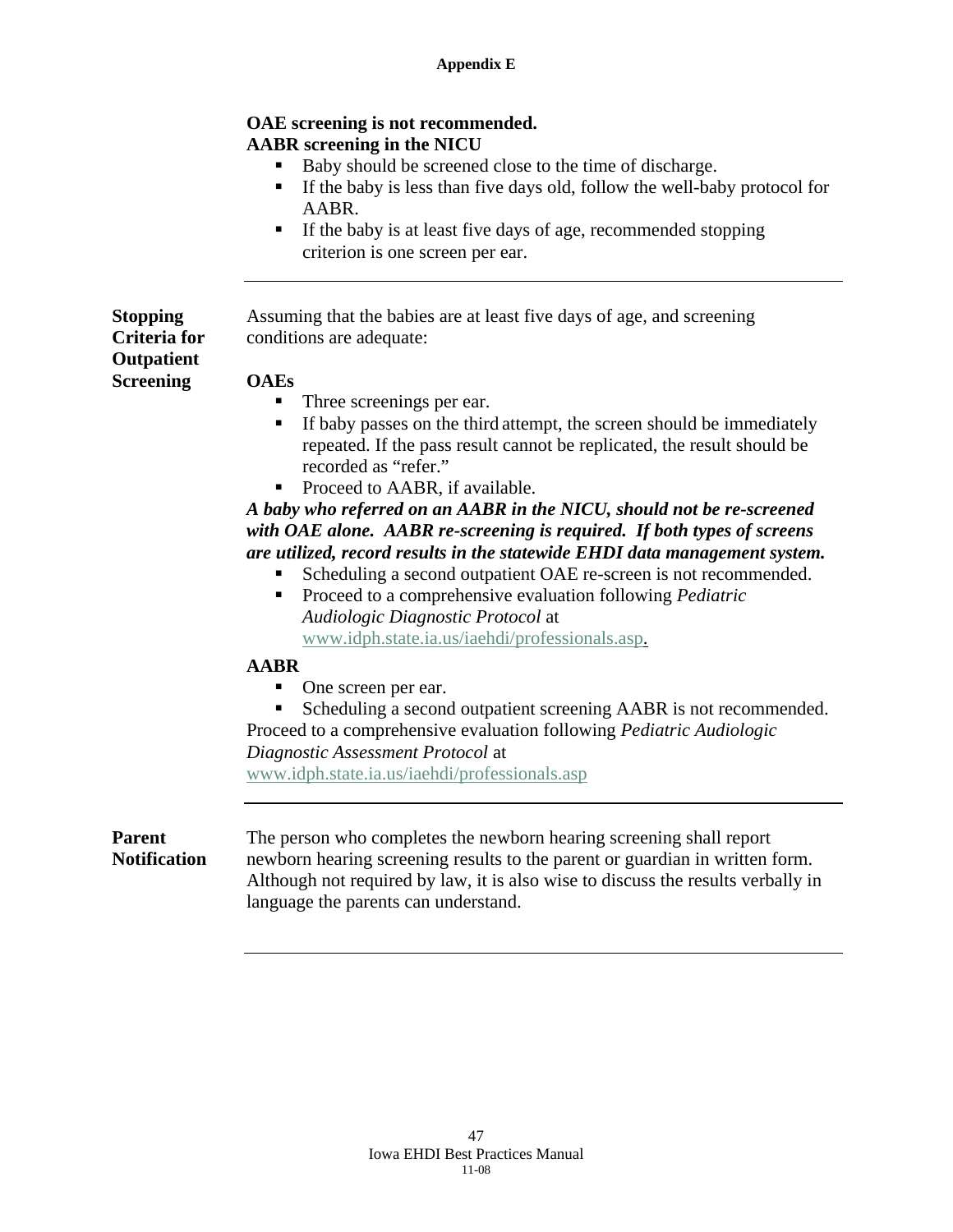#### **Appendix E**

| <b>Parent</b><br><b>Refusal</b>                                                   | Although parental consent is not necessary to perform newborn hearing<br>screening, parental objection to the screening is valid. If a parent refuses the<br>newborn hearing screen, obtain a written refusal from the parent or guardian<br>(form available at www.idph.state.ia.us/IAEHDI/professionals.asp, go to<br>parent refusal form). Maintain the original copy in the infant's medical<br>record. A copy of the refusal should be sent to the Iowa Department of<br>Public Health within six days of the infant's birth.                                                                                                                                                                                                                                                                                                                                                                                                                                                                                                                                                                                                                                                                                                                                                                                                                                                                                                                               |  |  |  |
|-----------------------------------------------------------------------------------|------------------------------------------------------------------------------------------------------------------------------------------------------------------------------------------------------------------------------------------------------------------------------------------------------------------------------------------------------------------------------------------------------------------------------------------------------------------------------------------------------------------------------------------------------------------------------------------------------------------------------------------------------------------------------------------------------------------------------------------------------------------------------------------------------------------------------------------------------------------------------------------------------------------------------------------------------------------------------------------------------------------------------------------------------------------------------------------------------------------------------------------------------------------------------------------------------------------------------------------------------------------------------------------------------------------------------------------------------------------------------------------------------------------------------------------------------------------|--|--|--|
| <b>Required</b><br><b>Reporting of</b><br><b>Hearing</b><br><b>Screen Results</b> | The following information shall be reported to the Iowa Department of Public<br>Health within six days of the birth of the newborn, utilizing the department's<br>designated reporting system.<br>The name and date of the birth of the newborn.<br>1.<br>The name, address and telephone number, if available, of the<br>2.<br>mother of the newborn. If the mother is not the person designated<br>as legally responsible for the child's care, the name address and<br>telephone number of the guardian shall be reported.<br>The name of the primary care healthcare provider for the newborn<br>3.<br>once they leave the hospital or birth center.<br>The results of the newborn hearing screening, either 'pass', 'refer',<br>4.<br>or 'not screened', for each ear separately.<br>The results of any re-screening, either 'pass' or 'refer', and the<br>5.<br>diagnostic audiologic assessment procedures used for each ear<br>separately.<br>The name, address and telephone number, if available, of the<br>6.<br>mother of the newborn. If the mother is not the person designated<br>as legally responsible for the child's care, the name address and<br>telephone number of the guardian shall be reported.<br>7. The name of the primary care provider for the newborn at the<br>birthing hospital or birth center.<br>The results of the newborn hearing screening, either 'pass', 'refer',<br>8.<br>or 'not screened', for each ear separately. |  |  |  |
| Confidentiality                                                                   | Reports, records, and other information collected by or provided to the<br>department relating to a child's newborn hearing screening, re-screen, and<br>diagnostic audiologic assessment are confidential records.<br>Personnel of the Iowa Department of Public Health shall maintain the<br>confidentially of all the information and records used in its review.<br>No individual or organization providing information to the department in                                                                                                                                                                                                                                                                                                                                                                                                                                                                                                                                                                                                                                                                                                                                                                                                                                                                                                                                                                                                                 |  |  |  |
| Reference: Code of Iowa - 135.131                                                 | accordance with its rules shall be deemed to be or held liable for divulging<br>confidential information.                                                                                                                                                                                                                                                                                                                                                                                                                                                                                                                                                                                                                                                                                                                                                                                                                                                                                                                                                                                                                                                                                                                                                                                                                                                                                                                                                        |  |  |  |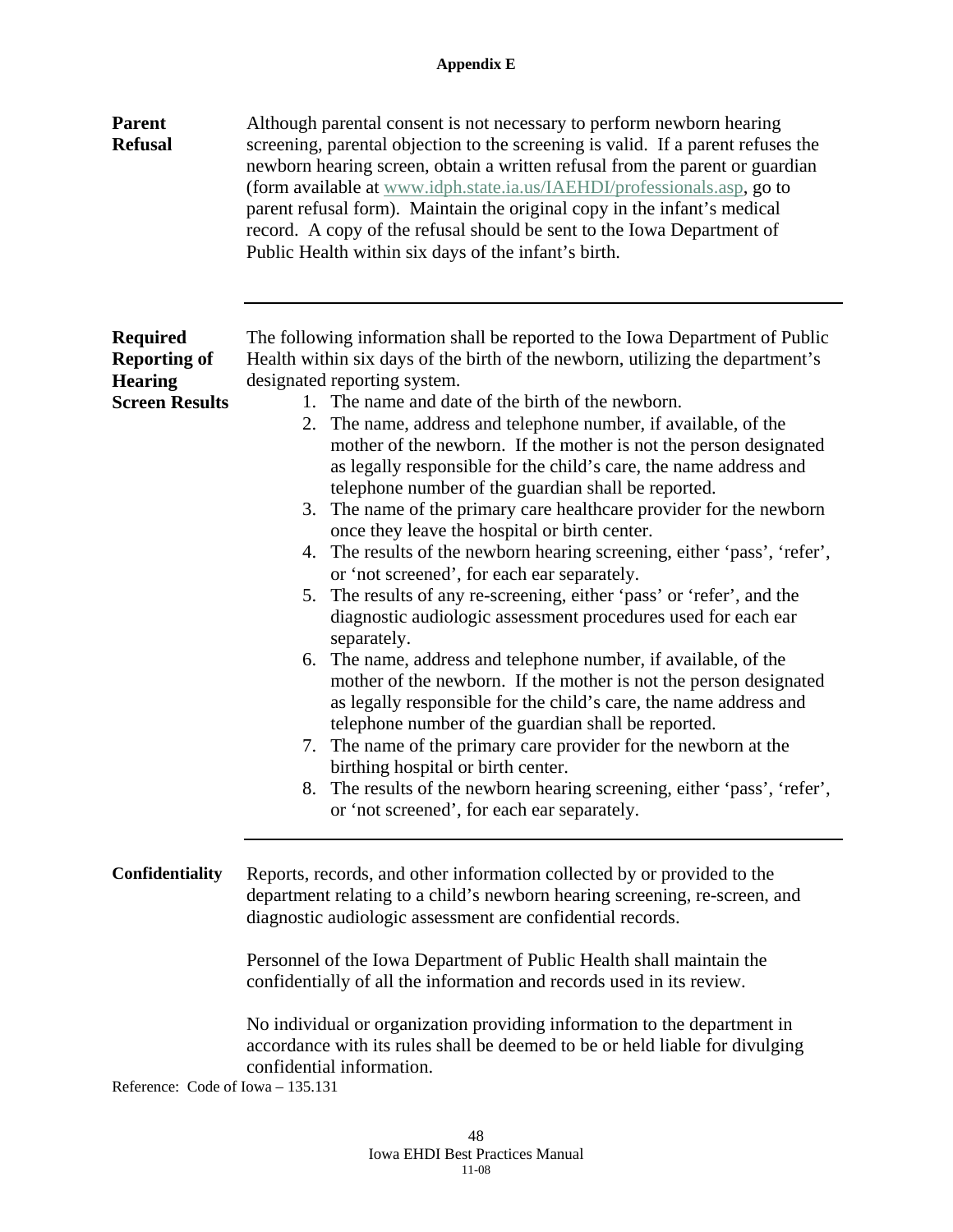#### **Appendix F**

### **HEARING SCREENING EQUIPMENT LOG**

#### EQUIPMENT TYPE: DATE OF LAST CALIBRATION:

| Date | Status of Equipment:<br>Document Problems or No Apparent Problems | Date     | <b>Initials</b> |
|------|-------------------------------------------------------------------|----------|-----------------|
|      |                                                                   | Issue    |                 |
|      | (NAP)                                                             | Resolved |                 |
|      |                                                                   |          |                 |
|      |                                                                   |          |                 |
|      |                                                                   |          |                 |
|      |                                                                   |          |                 |
|      |                                                                   |          |                 |
|      |                                                                   |          |                 |
|      |                                                                   |          |                 |
|      |                                                                   |          |                 |
|      |                                                                   |          |                 |
|      |                                                                   |          |                 |
|      |                                                                   |          |                 |
|      |                                                                   |          |                 |
|      |                                                                   |          |                 |
|      |                                                                   |          |                 |
|      |                                                                   |          |                 |
|      |                                                                   |          |                 |
|      |                                                                   |          |                 |
|      |                                                                   |          |                 |
|      |                                                                   |          |                 |
|      |                                                                   |          |                 |
|      |                                                                   |          |                 |
|      |                                                                   |          |                 |
|      |                                                                   |          |                 |
|      |                                                                   |          |                 |
|      |                                                                   |          |                 |
|      |                                                                   |          |                 |
|      |                                                                   |          |                 |
|      |                                                                   |          |                 |
|      |                                                                   |          |                 |
|      |                                                                   |          |                 |
|      |                                                                   |          |                 |
|      |                                                                   |          |                 |
|      |                                                                   |          |                 |
|      |                                                                   |          |                 |
|      |                                                                   |          |                 |
|      |                                                                   |          |                 |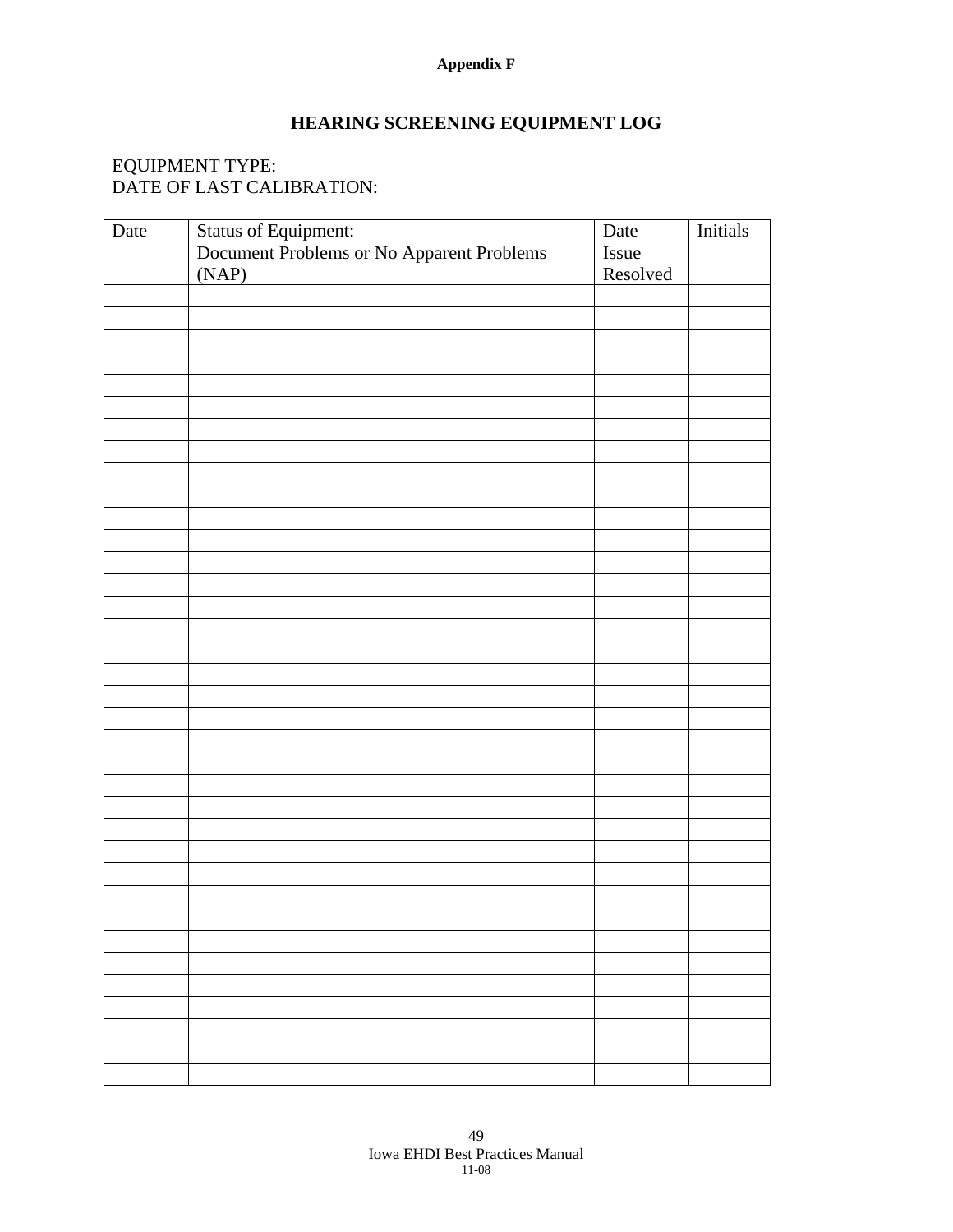

### **Pediatric Audiologic Diagnostic Assessment Protocol**

The following protocol should be used to facilitate the diagnosis of hearing loss by three months of age and entry into early intervention for infants with hearing loss by six months of age. This diagnostic protocol should be implemented by an audiologist licensed by the Iowa Board of Speech Pathology and Audiology Examiners.

Infants should be referred for a diagnostic evaluation after receiving a refer result from one or both ears on a newborn hearing screen and a hearing re-screen performed at two to six weeks of age. Timely referral for diagnostic Auditory Brainstem Response testing may negate the need for sedation for this test in very young infants. Infants who are identified as at-risk for congenital or late-onset hearing loss (JCIH, 2007-link to the EHDI Web site page for the list of risk factors, http://www.idph.state.ia.us/iaehdi/common/pdf/risk\_factors.pdf) should receive an audiological assessment at least once by 24 to 30 months of age. Children with risk indicators that are highly associated with delayed-onset hearing loss, such as having received ECMO or having congenital CMV infection, should have more frequent audiological assessments based on infant or toddler needs. All infants for whom the family has significant concerns regarding hearing or communication should be promptly referred for an audiological and speech-language assessment.

#### **Audiologic diagnostic centers should be prepared to provide the following services:**

- I. Measures of auditory sensitivity
	- A. Auditory brainstem response (ABR)
		- Infants who do not pass the newborn hearing screen or re-screen should be evaluated with a click-evoked air-conduction ABR and at least one low-frequency tone burst ABR, preferably at 500 Hz. Response waveforms should be measured at several levels to allow threshold determination and latency-intensity functions. When thresholds are determined to be elevated, the audiologist may measure the ABR with frequency-specific stimuli at other frequencies as well. Infants suspected of having significant conductive hearing loss should be considered for bone-conduction ABR testing. Clinicians should be aware that technological advances will continually improve recommended protocols.
	- B. Evoked otoacoustic emissions (OAE) Transient evoked otoacoustic emissions (TEOAE) or distortion product otoacoustic emissions (DPOAE) should be used to confirm the magnitude and configuration of the hearing loss, as determined by the ABR.
	- C. Behavioral measures

At a developmental age of six months or older it is possible to obtain reliable behavioral audiometric information using Visual Reinforcement Audiometry (VRA). While this test has traditionally been performed in the sound field, ear-specific threshold information can be obtained using insert earphones. VRA is an important technique for use in monitoring auditory thresholds, especially during the first few years of hearing aid use.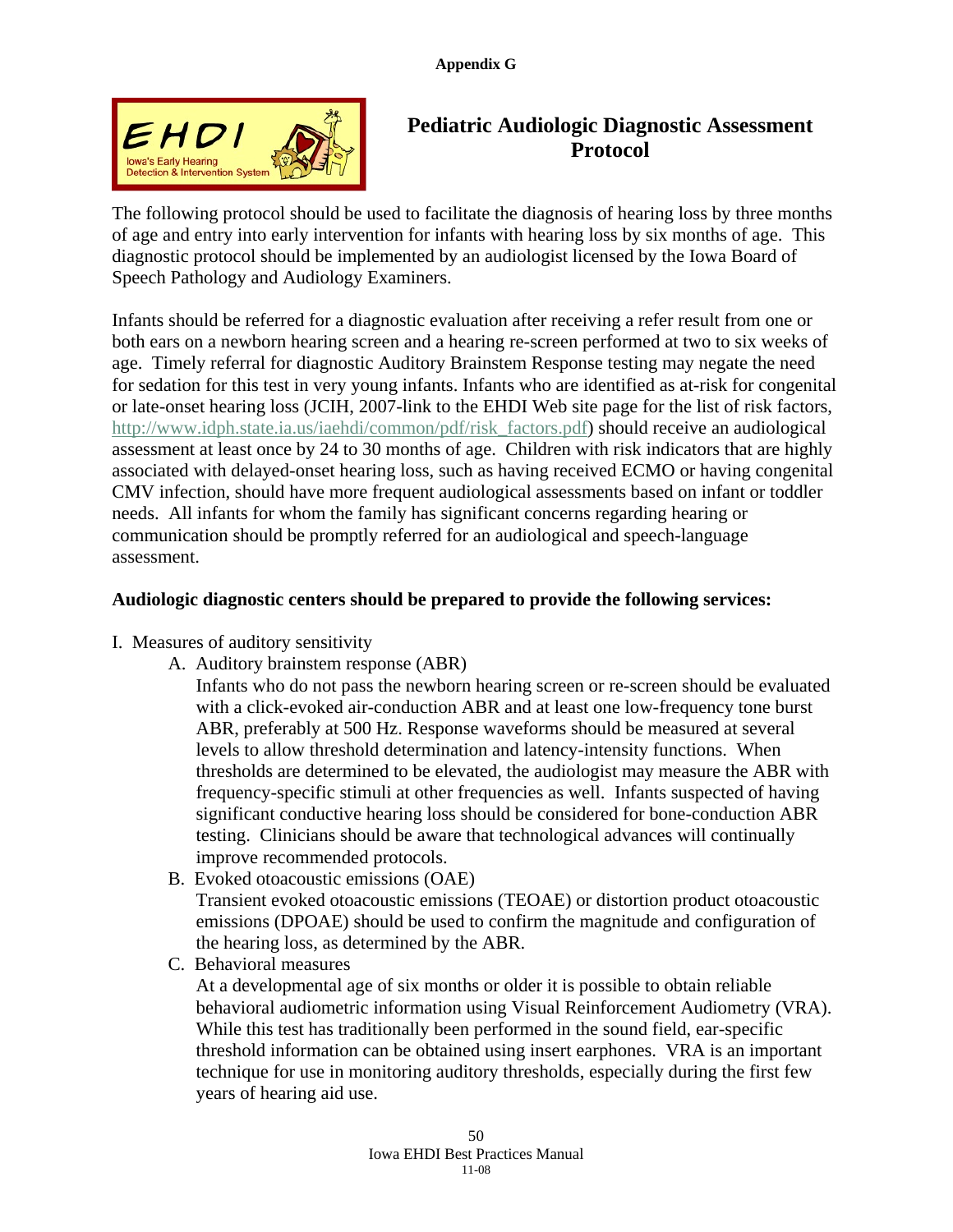- II. Measures of middle ear function
	- A. Tympanometry

Although pass/fail criteria for tympanograms from infants under six months of age are currently being developed, an infant audiologic evaluation should include an admittance tympanogram at 1000 Hz to help determine middle ear function.

B. Acoustic reflexes

Ipsilateral or contralateral acoustic reflexes should be measured at a minimum of two activator frequencies (1000 and 2000 Hz) at a probe tone of 800 or 1000 Hz.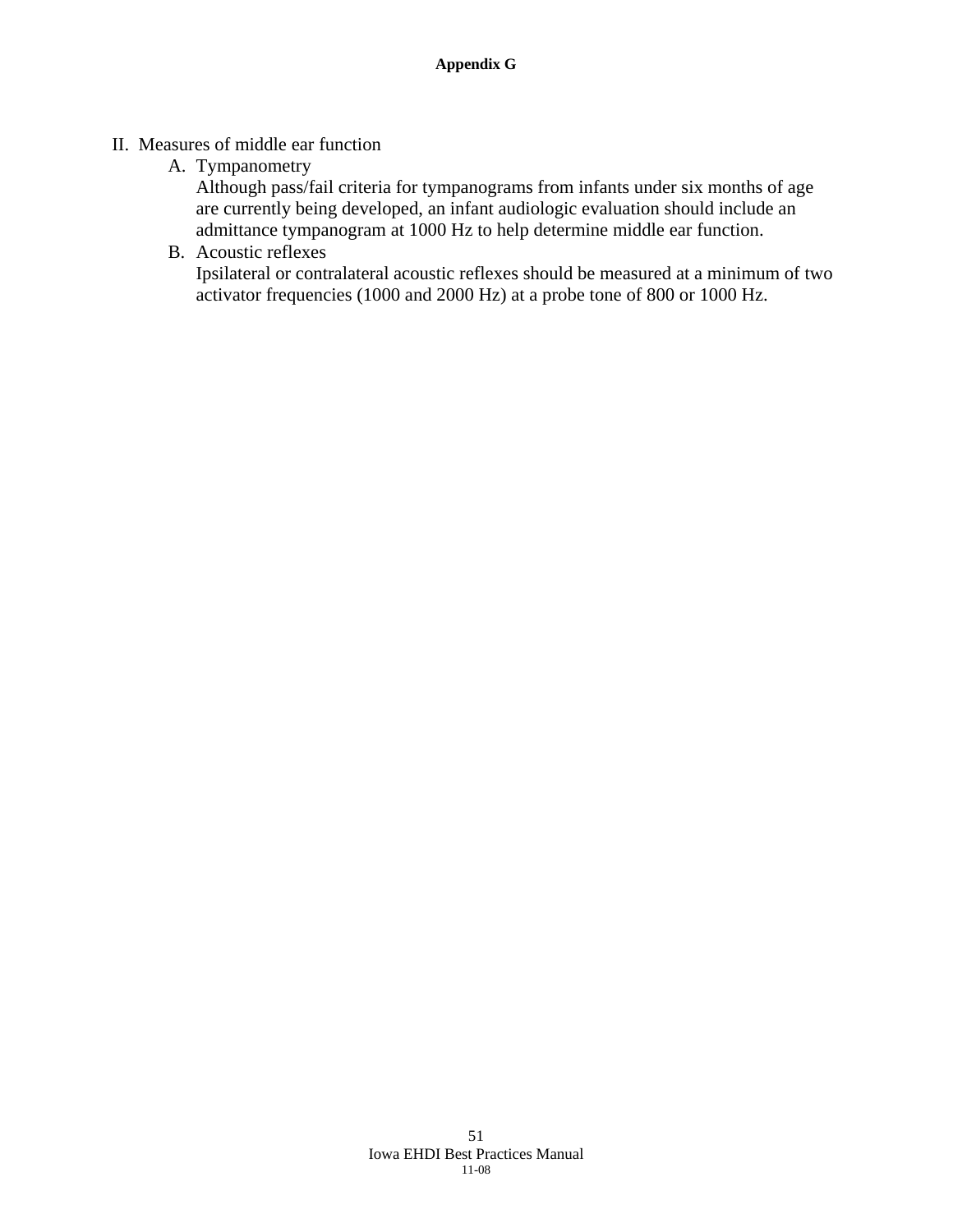

### **What to Tell Parents about Hearing Screen Results**

### **Bilateral Pass**

When a baby passes the hearing screen for both ears, this indicates that the structures of the ear are working normally, and should indicate that peripheral auditory function is normal. Remind parents that the screening indicates how their baby is hearing on the day of the test and does not predict how they will be hearing in the future. Encourage parents to seek further evaluation if, at any time, they are concerned about their baby's hearing. If their baby is at risk for delayed onset/progressive hearing loss (e.g., risk indicators such as CMV, family history of hearing loss at an early age), re-evaluation is strongly recommended at six to eight months of age by an audiologist. A re-evaluation is recommended between 24-30 months for children with risk factors such as ototoxic medication administration, craniofacial anomalies, and NICU greater than five days. In addition, parents should seek further evaluation if speech and language milestones fail to develop as predicted by eight months of age. Include the EHDI brochure which includes speech and language milestones on the back in the parents' discharge packet for their reference.

#### **Unilateral Refer**

Stress the importance of seeking re-evaluation to determine hearing sensitivity in the ear that did not pass. The most common reason for a baby not passing the screen within the first three days of life is the presence of birthing debris blocking the ear canal, followed by middle ear fluid. Of course, there is the possibility that permanent hearing loss exists. *Please note that many children with normal hearing in just one ear develop normal speech and language; however, some children may not or they may have difficulty learning*. Babies born with hearing loss in one ear are at risk for developing hearing loss in the other ear as well. Help parents arrange for followup testing within one to two weeks of discharge, while their baby is still sleeping frequently. Parents often prefer to have someone discuss the results with them before leaving the hospital. Avoid using the word fail! This is an initial screen and indicates that a hearing problem **may**  exist.

#### **Bilateral Refer**

Stress the importance of seeking re-evaluation to determine hearing sensitivity. Again, the most common reason for not passing the screen within the first three days of life is the presence of birthing debris in the ear canal, followed by middle ear fluid. Of course, the possibility of permanent hearing loss exists. *Inform parents of the importance of identifying permanent hearing loss at a young age, so that their child can learn to talk and develop at the same rate as children with normal hearing.* Help parents make arrangements for follow-up testing within one to two weeks of discharge, while their baby is still sleeping frequently. Parents often prefer to have someone discuss the results with them before leaving the hospital. Avoid using the word fail! This is an initial screen and indicates that a hearing problem **may** exist.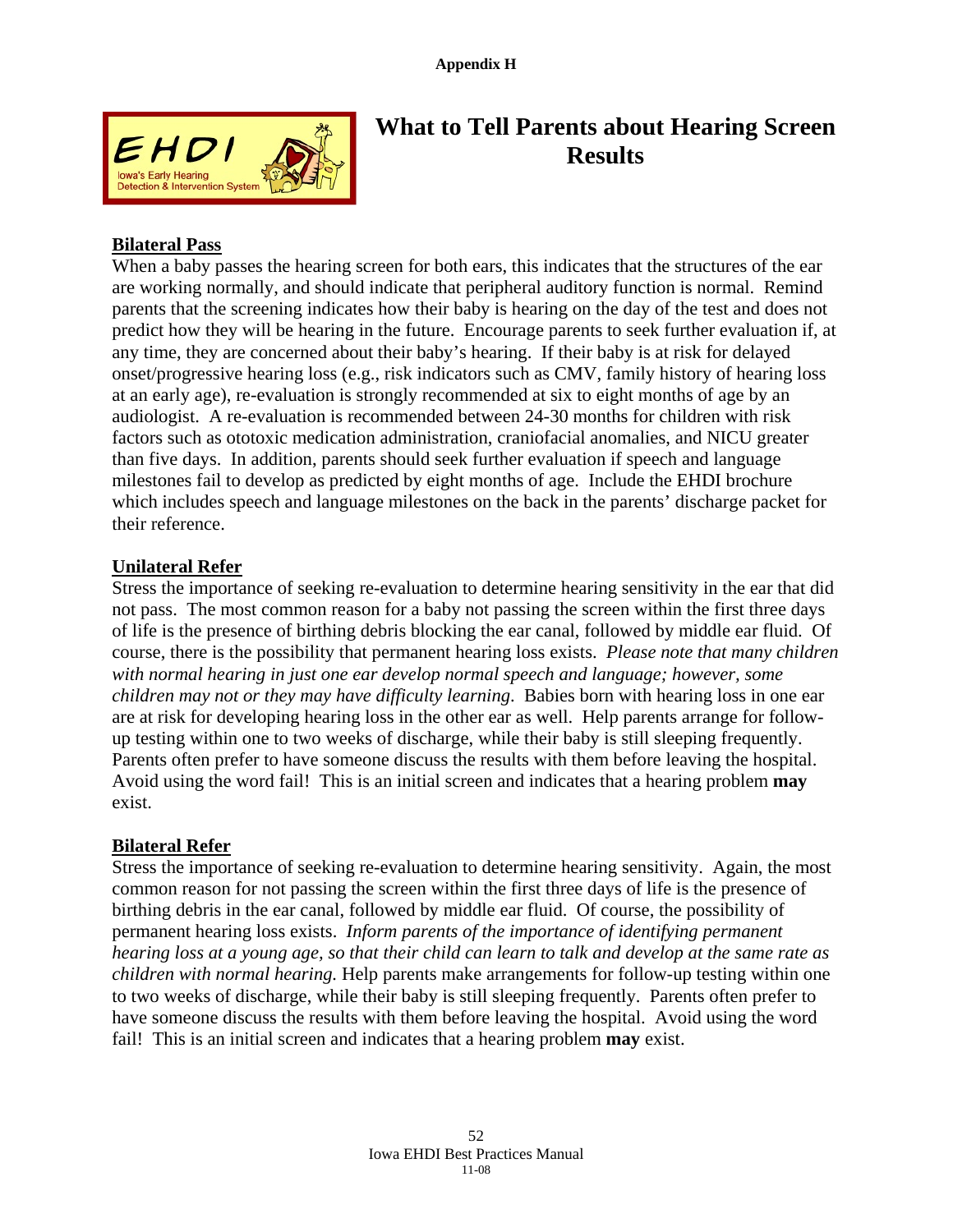

# **EHDI Technical Assistance Team**

### **State EHDI Coordinator**

Tammy O'Hollearn Iowa Department of Public Health (515) 242-5639 tohollea@idph.state.ia.us

### **EHDI Follow-Up Coordinator**

Erin Kongshaug Child Health Specialty Clinics (515) 281-4653 erin-kongshaug@uiowa.edu

### **Audiology Technical Assistance**

Lenore Holte, Ph.D. University of Iowa Hospitals and Clinics Center for Disabilities and Development (319) 356-1168 lenore-holte@uiowa.edu

Nick Salmon University of Iowa Hospitals and Clinics Center for Disabilities and Development (515) 576-5312 nsalmon@frontiernet.net

Emily Andrews University of Iowa Hospitals and Clinics Center for Disabilities and Development (319) 384-6894 emily-andrews@uiowa.edu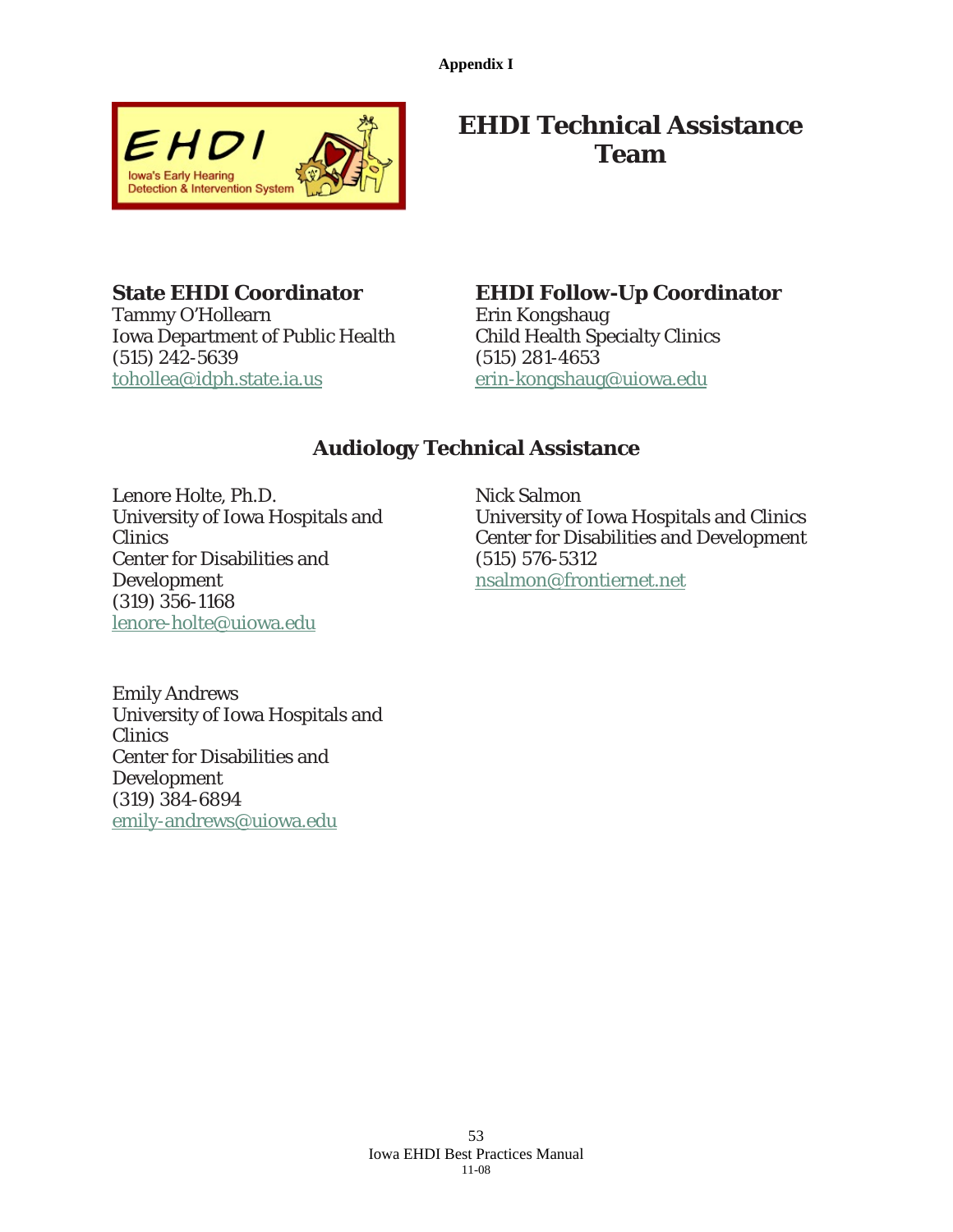#### **Appendix J**

#### **Early ACCESS (EA) – Early Hearing Detection and Intervention (EHDI) Questions and Answers Summary**

#### **The Referral and Follow-up Process**

#### **Can our region receive referrals more often?**

The EHDI program does not plan to make referrals more than once a month. However, each AEA region can search for babies needing follow-up in the eSP data system as often as they wish. If you need help with this search, contact a member of the EHDI staff for assistance.

#### **When I search for babies in my area that need follow-up, I sometimes find babies for whom I have not received a referral. Why does this happen?**

There are many reasons that this may happened. It should happen less and less, but it will continue to occur from time to time. The records may have been entered after the initial referrals were sent for that month. Hospitals occasionally take longer than the six day timeline to get children entered or they miss entering a child for one reason or another. EHDI staff members compare what is in eSP with vital records reports to find children that were missed. We then ask hospitals to add those children that were missed.

#### **How many referrals should EA expect from the EHDI program?**

We expect to make approximately 100 referrals each month. However, we expect the number to decrease as EHDI services improve. As hearing screening results are reported, the EHDI program is able to identify hospitals in need of technical assistance to lower their failed/missed screening rate. In addition, some of these babies may have already received follow-up services that were not reported to the state, and will not need anything further.

We estimate that, of the children born each year in Iowa, approximately 100 will be diagnosed with a hearing loss.

#### **Who at the AEA will receive the referrals?**

The person designated by the region to receive EHDI referrals.

#### **Should the Pre-Service Coordinator check the EHDI data management system before contacting families referred to EA?**

Yes. Information is updated and/or entered into the data management system on a daily basis. The child's record may have been updated since the referral was created.

#### **Who should be the family's Pre-Service Coordinator?**

The Pre-Service Coordinator could be the audiologist who has carried out this task in your agency in the past. Others within the AEA or from the interagency service coordinator pool could also be Pre-Service Coordinators.

#### **What are the family's options for the follow-up hearing screening (re-screen)?**

Families have a number of options. Some hospitals will allow the family to bring the baby back to the hospital for the follow-up hearing screening or the family's pediatrician might provide the follow-up hearing screening. Private practice audiologists can also perform the re-screen. AEA audiologists offer follow-up hearing screenings at no charge. Whether or not there will be an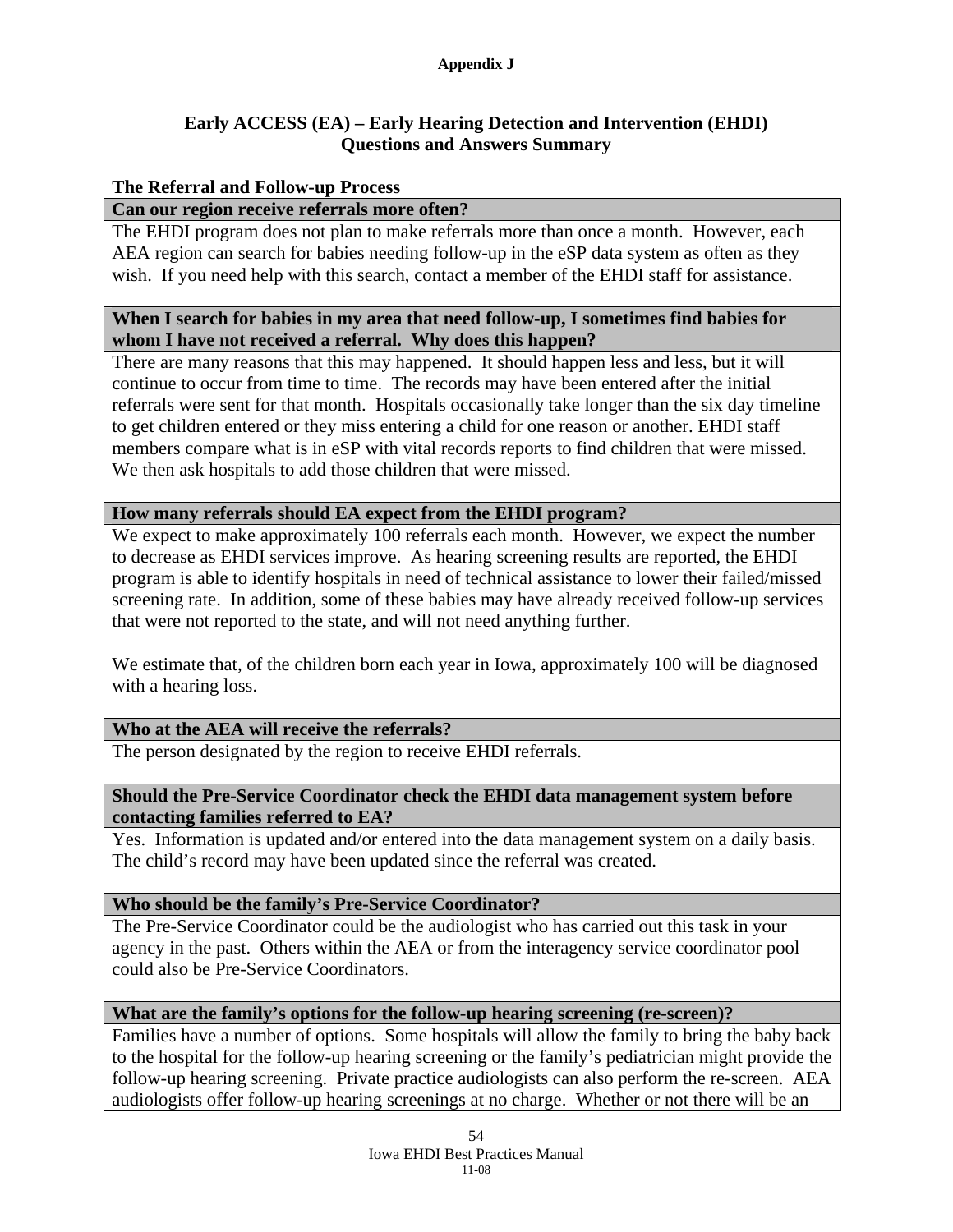expense for the family depends on the family's insurance status, providers' insurance billing practices and fees, and the family's preferences. The Pre-Service Coordinator would work with the family to inform them of which options are at no cost.

Parents have the right to choose where they want to take their child for the follow-up screening, so it is important that all these options be presented to them and the cost implications discussed.

#### **Will parents have consented to the referral for pre-service coordination services?**

No. The Early Hearing Detection and Intervention (EHDI) law allows the Iowa EHDI system to refer to EA without obtaining parental consent. The following statement is from the EHDI law: "The department may share information with agencies and persons involved with newborn *and infant hearing screenings, follow-up, and intervention services, including the local birth-tothree coordinator or similar agency, the local area education agency, and local health care providers."*

#### **What does a "refer" result mean on the hearing screening?**

In general, hospitals and audiologists use "pass" or "refer" to describe the baby's hearing screening result. "Refer" generally means the baby did not pass the hearing screening. When used to describe a screening result, "refer" does not necessarily mean that a referral for further services was made.

#### **What should I do when a family cancels due to difficulty making it to the appointment (transportation, child care, etc.)?**

Helping the family work through these difficulties is a part of Early ACCESS pre-service coordination. If you are not an EA pre-service coordinator, please contact that person in your region for assistance.

### **Reporting**

### **Should an** *Early ACCESS Authorization for Exchange of Information* **be signed?**

The *EA Authorization for Exchange of Information* is not required for an audiologist to enter information into the eSP database. Audiologists are required by law to report hearing screening, re-screen and diagnostic results (including no-show appointments) for children under three to IDPH. If the family refuses a re-screen and the pre-service coordinator is not an audiologist, the pre-service coordinator should communicate that refusal to an audiologist. That audiologist should report the refusal in eSP, otherwise that child will keep showing up as needing follow-up until it is reported in eSP.

The *EA Authorization for Exchange of Information* would be used in a couple of circumstances:

• In cases where audiologists are not pre-service coordinators, EA personnel need a signature on the *Authorization for Exchange of Information* form to report contact with the family to IDPH due to FERPA. Pre-service coordinators can then send the completed *Referral for Hearing/Audiology Follow Up Services* form to IDPH.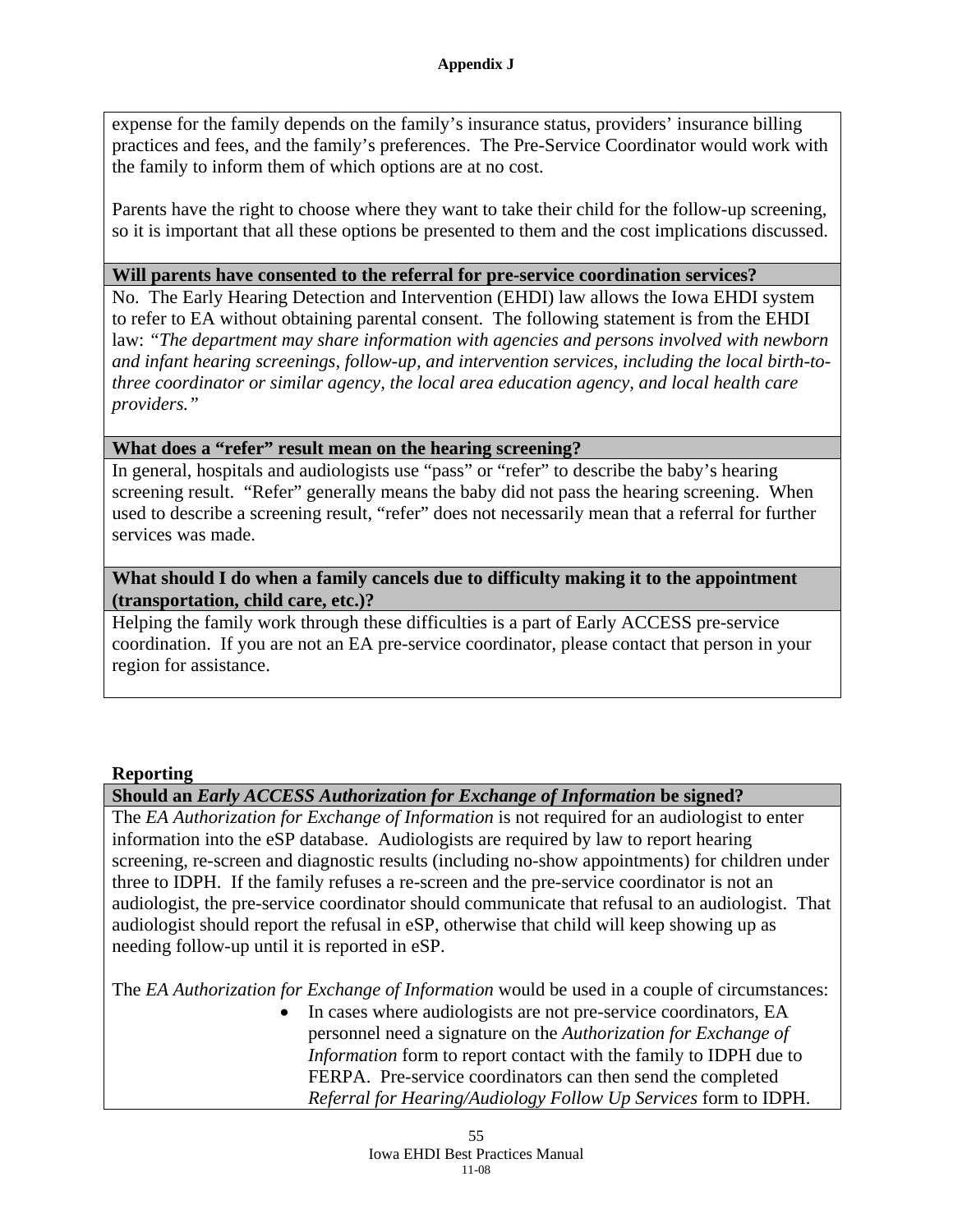• In cases where EA is providing early intervention services to a child, the family must sign the *EA Authorization for Exchange of Information* form so they can report enrollment in EA to the IDPH. An audiologist would still be required by law to report the screen, rescreen, or diagnostic results on a child in EA.

When in doubt, it is better to err on the side of getting a signed release and list the pre-service coordinator's agency as one of the agencies. It is documentation that families were wellinformed about who will be exchanging information.

#### **If the family reports that the child has already had a re-screen and does not need any further follow-up, does the Pre-Service Coordinator need to get results from the screening facility to complete the bottom of the** *Referral for Hearing/Audiology Follow Up Services*  **form?**

No. However, if the Pre-Service Coordinator is able to get more information (especially screening location), the EHDI program would appreciate knowing that. If the parent doesn't know the exact date of the re-screen, the closest they can come is fine (for example, June of 2007, or 2 weeks before date of call). Please ask the parent who the screener was (i.e. hospital, private audiologist, etc.) and include that information on the form so that we can follow-up directly with the provider. That will also provide us with the opportunity to provide some technical assistance regarding reporting requirements.

#### **Do all** *Referral for Hearing/Audiology Follow Up Services* **forms need to be faxed back to the EHDI program?**

No.Please enter all possible information into the data management system. If you are not successful in reaching the family, you do need to fax back the form or notify the EHDI staff via e-mail or phone.

#### **The results in the data management system for some children are different than what the local hospital reported to the AEA. What do I need to do?**

Please get the names of the children to the state EHDI office. We will follow-up with the birth hospital to determine the correct results. This will also give us a chance to discuss quality assurance issues with the hospital.

#### **How does the EHDI program get results of hearing screenings done at doctors' offices?**

Physician offices that offer hearing re-screens should be reporting results to the EHDI program just as hospitals and AEAs do. Please notify the EHDI program staff of any physician offices in your area that provide re-screens so that we can ensure that they are reporting results.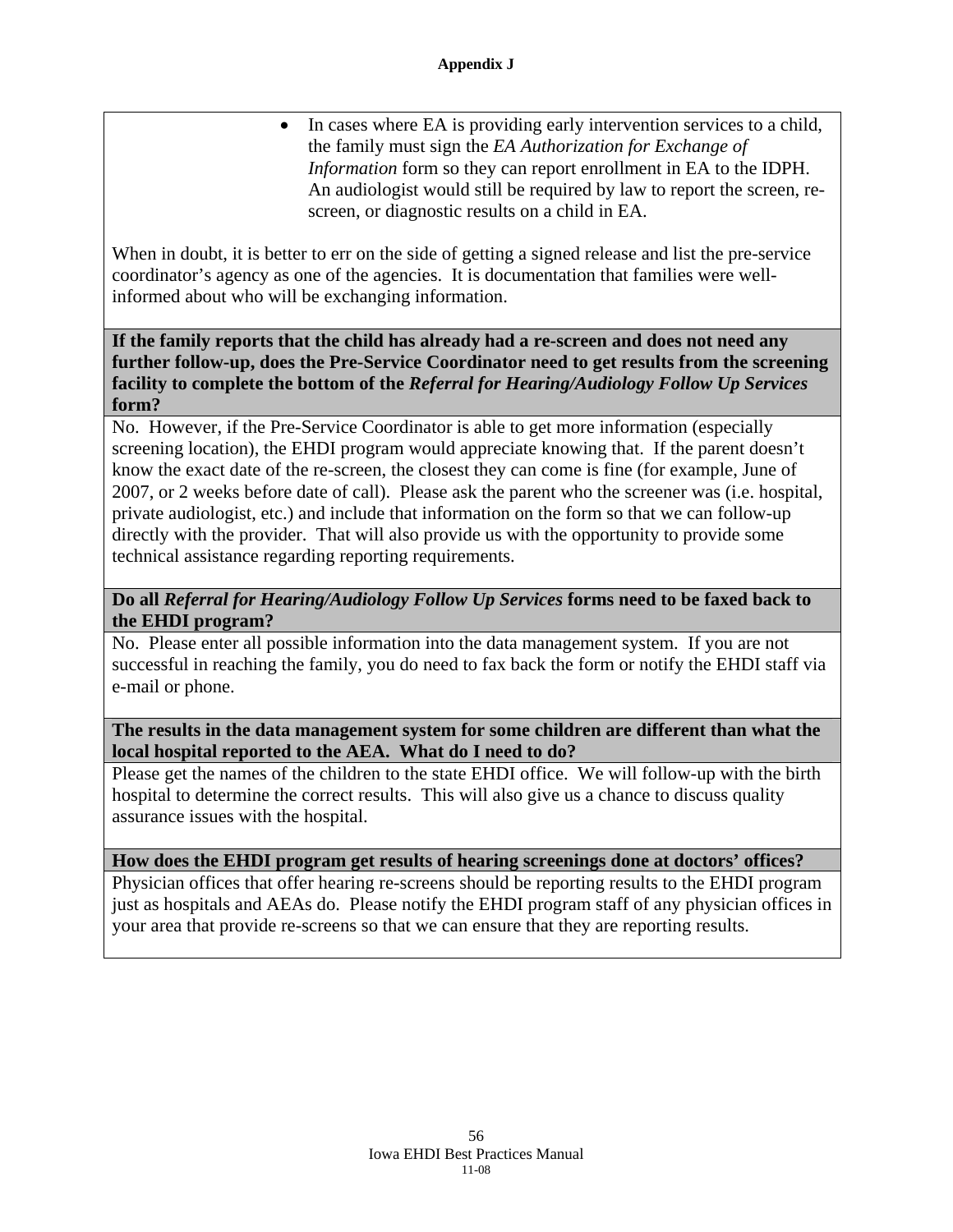**If an AEA refers the child on for further assessment, and the diagnostic facility reports to the EHDI program and not the AEA, how will the AEA audiologist know the results of the diagnostic assessment?** 

If the AEA audiologist has access to the child's record in the eSP database because they have been working with the child already, they will be able to see the results provided by the other service provider once they are entered in eSP. If they want to get the results directly from the diagnostic facility, they can send a completed *Early ACCESS Authorization for Exchange of Information with the parent to take to the assessment*. Note: If it is a health entity that has HIPPA requirements, use the *EA Authorization for Release of Health Information*.

#### **Are hospitals reporting screening results to children's physicians?**

It depends on the hospital. The EHDI program encourages every hospital to inform physicians of their patients' results.

#### **The EHDI Data Management System**

**Do hospitals assign the AEA as a service provider for children who do not pass or miss their newborn hearing screening?** 

The EHDI program does strongly encourage hospitals to add AEAs as service providers for children who need follow-up screening. This is not required by law, however, and hospitals must have a signed release of information before assigning the AEA as a provider.

#### **If AEA personnel cannot find a baby in the eSP system, should they add it?**

Not necessarily. In order to avoid duplicate records, please first let the state EHDI Coordinator know the name, date of birth, birth hospital, and mother's name of the child you can't find. She will then attempt to locate the baby in the system. Tammy will let the AEA know whether the child should be added or how to find the baby in the data management system.

If a baby was born out of the state or country, it will probably need to be added to the data management system. Please search for the baby first, however, so that duplicates can be avoided. If you have determined that you need to enter the baby and you need help doing that, contact the state EHDI Coordinator.

**Should the AEA use the appointment function in the data management system to note the date and time of upcoming audiological appointments?** 

If the AEA has the appointment scheduled, it is a good idea to use the appointment feature. This acts as a reminder for you, and lets the EHDI program know that follow-up is scheduled, so a referral for pre-service coordination is not needed.

#### **How do I enter a baby born out-of-state into eSP?**

If a child is born out of state or country, first search (if you have access to IDPH) to ensure they are not in the system. Once in a while Tammy will get referrals from other states and she automatically enters them into the system before making the referral to the AEA.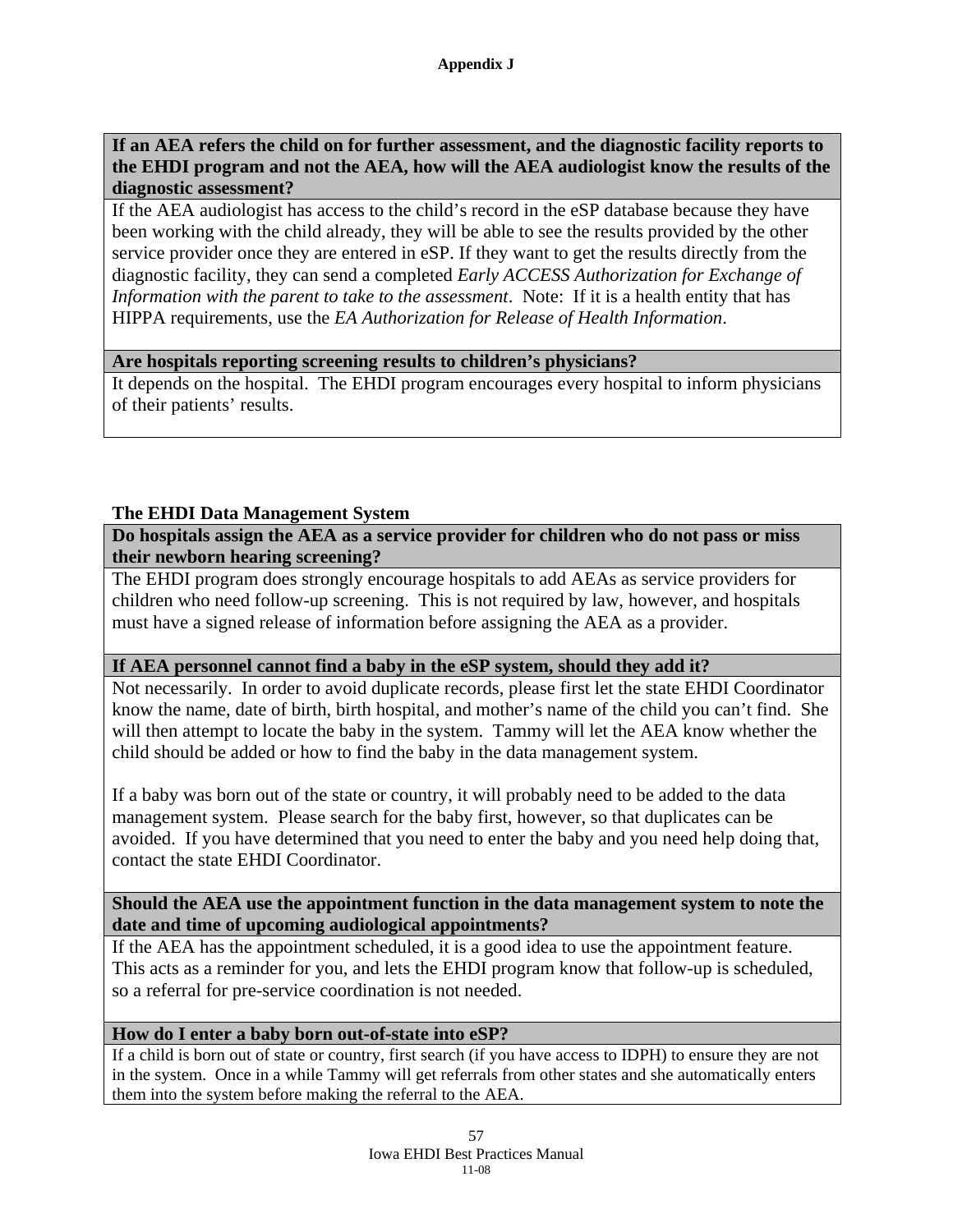If you are a token user that has access to IDPH, never enter them under IDPH or it will show IDPH as the birth screen provider. EHDI also does not want the AEA's listed as the birth screen provider either otherwise the EHDI program staff have to go back and correct all the records to get accurate data. To add the babies to the system you can do it one of two ways depending on what your access is. The instructions are listed below.

**If you have access to IDPH**:, select "Out of State Babies" facility. Once you have selected that facility, click on patients, add patient and begin filling out the form as much as possible. We realize that most likely you will not have time of birth and/or GA and weight . Add the PCP/Medical Home (primary care physician as a provider. The instructions are in your user manual on page 18. Add your AEA as an audiologist. That would then give you or anyone else in your AEA access to that child's record. To add the child's results, you would select your AEA as the facility and enter the results as you normally would.

**If you have access to your AEA only**: add the baby as you normally would (go to patients, add patient and begin working your way through the form). When you get to place of birth select Hospital or Home depending on which one it is. Then you will see hospital and it will give you a drop down list to select from. Some of the bordering state hospitals are included in that list, otherwise select "Out of State Babies" or "Out of Country Babies" accordingly. Add the AEA as an audiologist and the primary care physician as PCP/Medical Home. Once you return to the demographics tab after you have entered the PCP and AEA as an audiologist, you will see your AEA also listed as the birth screen provider on the demographics tab under Patient Professional Contacts. We don't want the AEA listed as the birth screen provider. To remove the AEA as birth screen provider, you first want to add the hospital of birth or "out of state babies" as the birth screen provider. After you see the following example

View Remove Olk, Douglas (MD) PCP/Medical Home

View Remove Mercy Medical Center-Dubuque Birth Screen Provider

Name Service Type

there is a remove button to the left of the AEA-birth screen provider. Click on that button. You will only want to hit remove if you are listed as the audiologist or you will no longer have access to the record. You don't want that. You will want to go back and select birth screen provider as the service, select search for a place (facility), locate professional contact. Then enter "out" by facility name, hit enter, and then you will get either "Out of State Babies" or "Out of Country Babies", select the correct one and click on save and return to the demographics tab. Once you have saved it, both AEA 14 and Out of State Babies will be listed as the birth screen provider. Click on the "remove" button that is next to the AEA 1 – birth screen provider. That will then remove the AEA as the birth screen provider. Keep "Out of State Babies" as the birth screen provider and keep AEA 14-Green Valley as the Audiologist.

If you are confused regarding the directions, just e-mail or call! Tammy can walk you through it. Please share these directions with any other audiologist in your AEA that may access the system and have kids to enter who are out of state or out of country.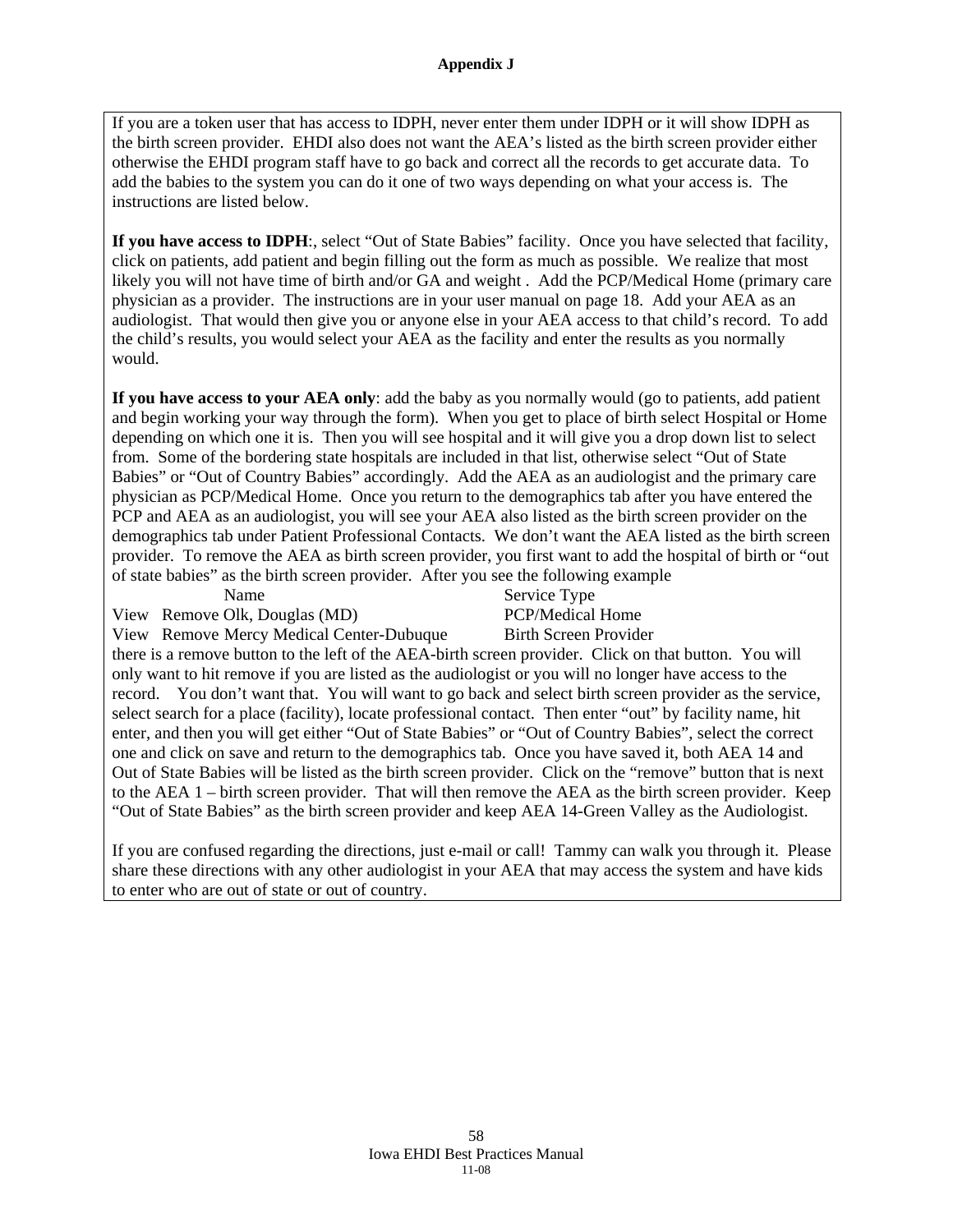December 12, 2008

«RecipientTitle» «RecipientFirstname» «RecipientLastName» «RecipientAddress» «RecipientAptOrSuite» «RecipientCity», «FacilityState» «RecipientZipCode»

**Baby's Name: «PatientFirstName» «PatientLastName» Baby's DOB: «PatientDOB» Risk factor(s) for hearing loss:** 

Dear «RecipientTitle» «RecipientLastName»:

Congratulations on the birth of your baby! As required by law, the hospital where your baby was born reported information about the newborn hearing screening to the Iowa Department of Public Health. **The hospital has reported that your baby has a risk factor that is strongly associated with hearing loss that develops at a later date and that affects speech and language development. This type of hearing loss can happen after the newborn hearing screening is done at the hospital.** The steps below tell you about the follow-up your baby needs.

- By 6 months of age you should have your baby's hearing checked again (even if he or she passed the newborn hearing screening). If you think your baby may not be hearing well before then, get his or her hearing checked sooner.
- Make an appointment with an audiologist for the hearing check. Your audiologist will decide what tests your baby needs, and if more tests will be done in the future.
- If you need help scheduling the hearing check, please call Early ACCESS Iowa at 1-888-IAKIDS1 (1-888-425-4371). They can tell you about audiologists in your area. You can also ask your doctor about audiologists in your area.

Please go to the Iowa Early Hearing Detection and Intervention (EHDI) web site at http://www.idph.state.ia.us/iaehdi for information about:

- o Risk factors
- o Audiologists who serve children
- o Developmental milestones to help you know whether your baby needs a hearing recheck sooner than 6 months

We have also notified your child's primary healthcare provider of your baby's risk factors. Your doctor can help you find an audiologist and can tell you more about your baby's risk factor(s).

Sincerely,

Tammy O'Hollearn Erin Kongshaug Cc: Physician name

Iowa EHDI Coordinator Iowa EHDI Follow-Up Coordinator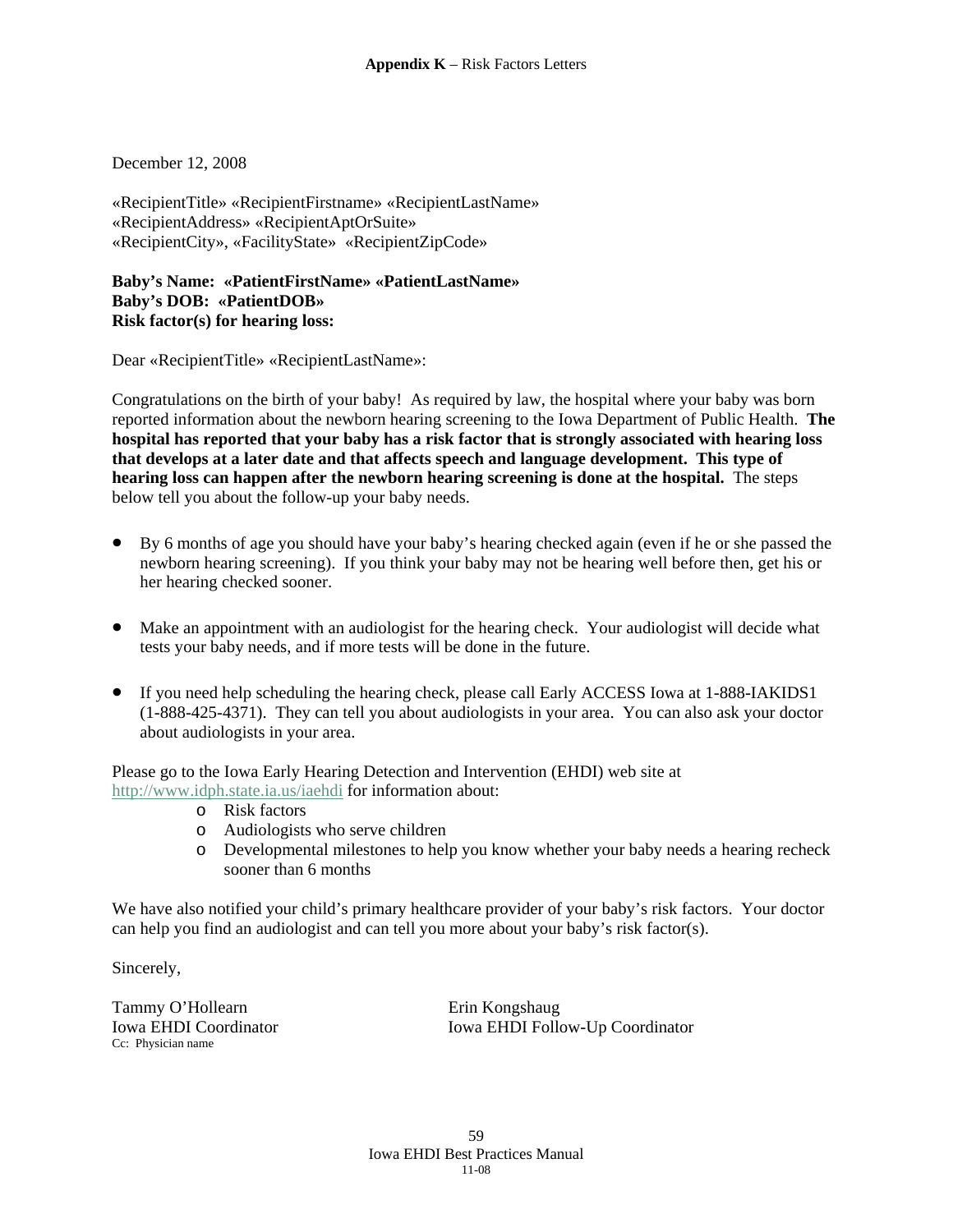December 12, 2008

Dr. «RecipientFirstname» «RecipientLastName» «RecipientAddress» «RecipientAptOrSuite» «RecipientCity», «FacilityState» «RecipientZipCode»

**Patient's Name: «PatientFirstName» «PatientLastName» Mother's Name: Patient's DOB: «PatientDOB» Patient's Medical Record Number: «PatientMedicalRecNo» Risk factor(s):** 

Dear Dr. «RecipientLastName»:

This baby's birth hospital has reported that he or she has a **high-risk indicator(s) that is strongly associated with late-onset hearing loss** that affects speech and language development (see http://pediatrics.aappublications.org/cgi/content/full/120/4/898#SEC10 for more information on risk factors). **This type of hearing loss can occur after the newborn hearing screening is done. Additional assessment is recommended to rule out hearing loss that occurred after the birth screen.**

A fax back form is enclosed. **If you have new or additional information, please complete the form and fax it back to the Iowa EHDI program.**

Please work with the family to ensure the following:

- $\triangleright$  A hearing assessment should be done around 6 months-of-age. The assessment should be conducted regardless of the results of his or her newborn hearing screening. If there are concerns about his or her hearing before that age, the assessment should happen sooner.
- $\triangleright$  An audiologist should conduct the hearing assessment. Please refer the family to an audiologist in your area. A list is available at http://www.idph.state.ia.us/iaehdi/common/pdf/iowa\_audiology\_centers.pdf.

Resources are available to you and the family:

- Iowa Early Hearing Detection and Intervention (EHDI) web site: http://www.idph.state.ia.us/iaehdi
- Early ACCESS Iowa: 1-888-IAKIDS1 (1-888-425-4371) and http://www.earlyaccessiowa.org/
	- o Information about audiologists and Early ACCESS

Thank you for your assistance in assuring that this baby gets necessary follow-up. Sincerely,

Jam D' Holleum

Tammy O'Hollearn Iowa EHDI Coordinator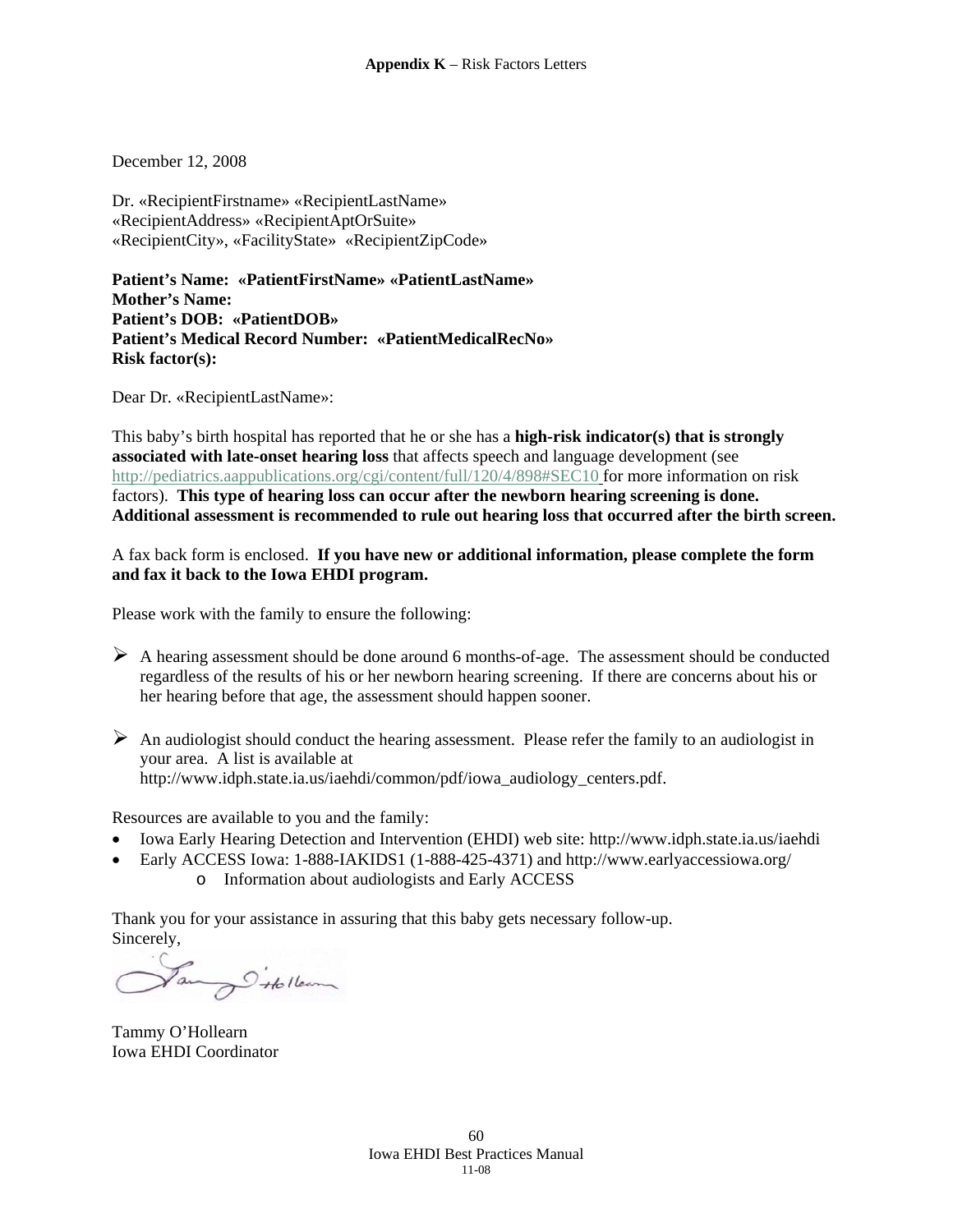

**Iowa Early Hearing Detection and Intervention Physician Follow-up Fax-Back Form Complete and Fax to: Tammy O'Hollearn at (515) 242-6013**

### **Note: Please complete and return this form only if you have new information to report.**

Dr. «Dr First Name» «Dr Last Name» «Dr Address 1» «Dr Address 2» «Dr City», «Dr State» «Dr Zip»

Patient's Name: «Patient First Name» «Patient Last Name»

### **Patient's DOB: «Patient DOB» Patient's Medical Record Number: «Med Record #»**

### **I am still this child's primary care physician (PCP).**

 $\Box$  Yes

 $\Box$  No

If no, please list the new PCP, if known: \_\_\_\_\_\_\_\_\_\_\_\_\_\_\_\_\_\_\_\_\_\_\_\_\_\_\_\_\_\_\_\_\_\_\_\_\_

### **Results of any hearing assessment (s) done after discharge:**

(Newborn hearing screening results were reported by the hospital)

| Right | Pass                                           | Left | $\Box$ Pass                                    |
|-------|------------------------------------------------|------|------------------------------------------------|
| ear:  | $\Box$ Did not pass                            | ear: | $\Box$ Did not pass                            |
|       | $\Box$ Assessment will be done at a later date |      | $\Box$ Assessment will be done at a later date |
|       | Unknown                                        |      | Unknown                                        |
|       | Date:                                          |      | Date:                                          |
|       | Location:                                      |      | Location:                                      |

### **Parent/Guardian for this child:**

| Information provided by hospital: | Updated information (if applicable): |  |
|-----------------------------------|--------------------------------------|--|
|                                   |                                      |  |
|                                   |                                      |  |
|                                   |                                      |  |
|                                   |                                      |  |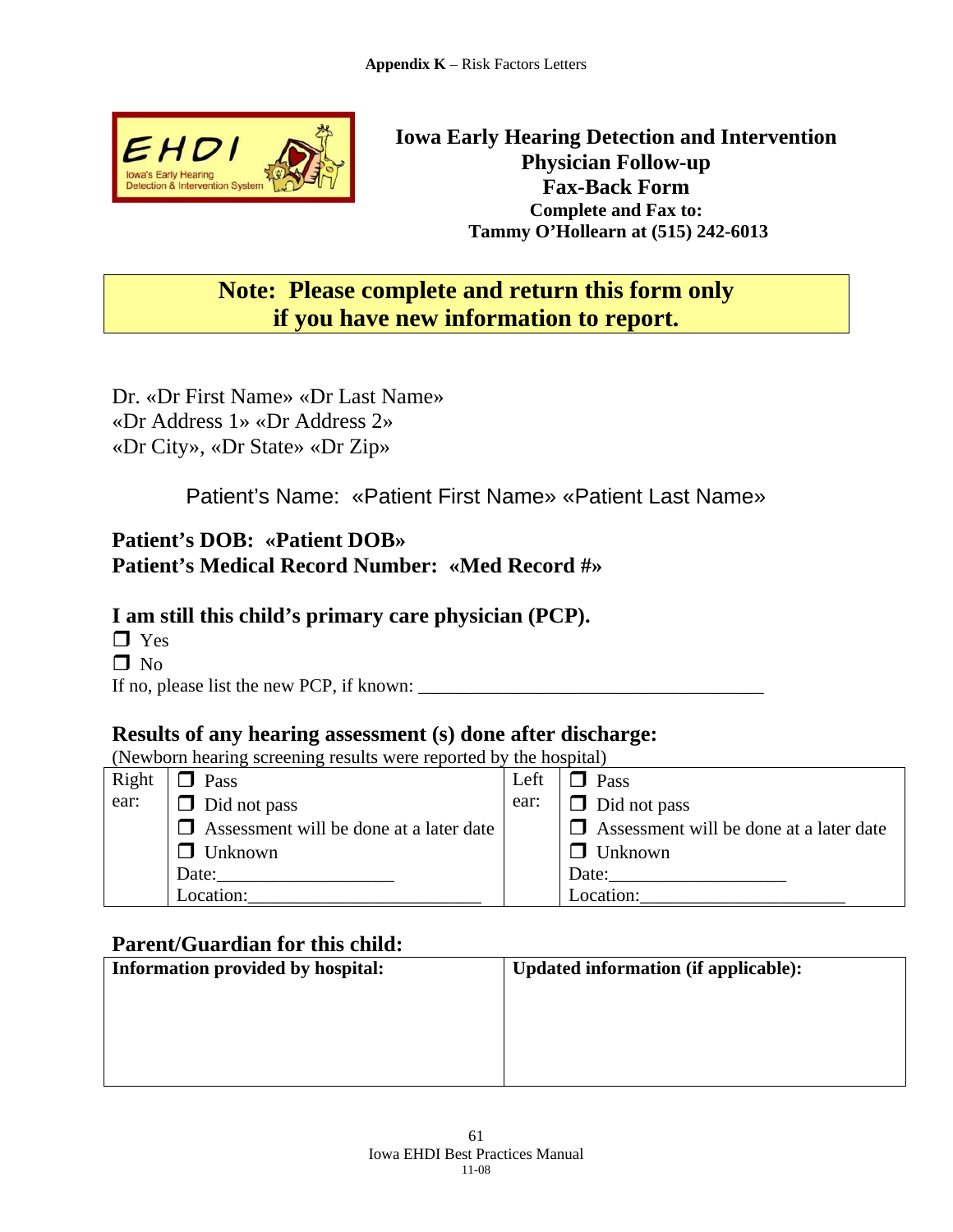December 12, 2008

«RecipientTitle» «RecipientFirstname» «RecipientLastName» «RecipientAddress» «RecipientAptOrSuite» «RecipientCity», «FacilityState» «RecipientZipCode»

**Baby's Name: «PatientFirstName» «PatientLastName» Baby's DOB: «PatientDOB» Risk factor(s) for hearing loss:** 

Dear «RecipientTitle» «RecipientLastName»:

Congratulations on the birth of your baby! As required by law, the hospital where your baby was born reported information about the newborn hearing screening to the Iowa Department of Public Health. **The hospital has reported that your baby has a risk factor that may mean he/she could later develop a hearing loss that affects speech and language development. This type of hearing loss can happen after the newborn hearing screening is done at the hospital.** The steps below tell you about the follow-up your baby needs.

- $\triangleright$  By 24 to 30 months of age you should have your baby's hearing checked again (even if he or she passed the newborn hearing screening). If you think your baby may not be hearing well before then, get his or her hearing checked sooner.
- $\triangleright$  Make an appointment with an audiologist for the hearing check. Your audiologist will decide what tests your baby needs, and if more tests will be done in the future.
- $\triangleright$  If you need help scheduling the hearing check, please call Early ACCESS Iowa at 1-888-IAKIDS1 (1-888-425-4371). They can tell you about audiologists in your area. You can also ask your doctor about audiologists in your area.

Please go to the Iowa Early Hearing Detection and Intervention (EHDI) web site at http://www.idph.state.ia.us/iaehdi for information about:

- o Risk factors
- o Audiologists who serve children
- o Developmental milestones to help you know whether your baby needs a hearing recheck sooner than 24 – 30 months

We have also notified your child's primary healthcare provider of your baby's risk factors. Please talk to your doctor or the hospital where your baby was born if you have questions about the risk factor(s) listed.

Sincerely,

Tammy O'Hollearn Erin Kongshaug

Iowa EHDI Coordinator Iowa EHDI Follow-Up Coordinator

Cc: Physician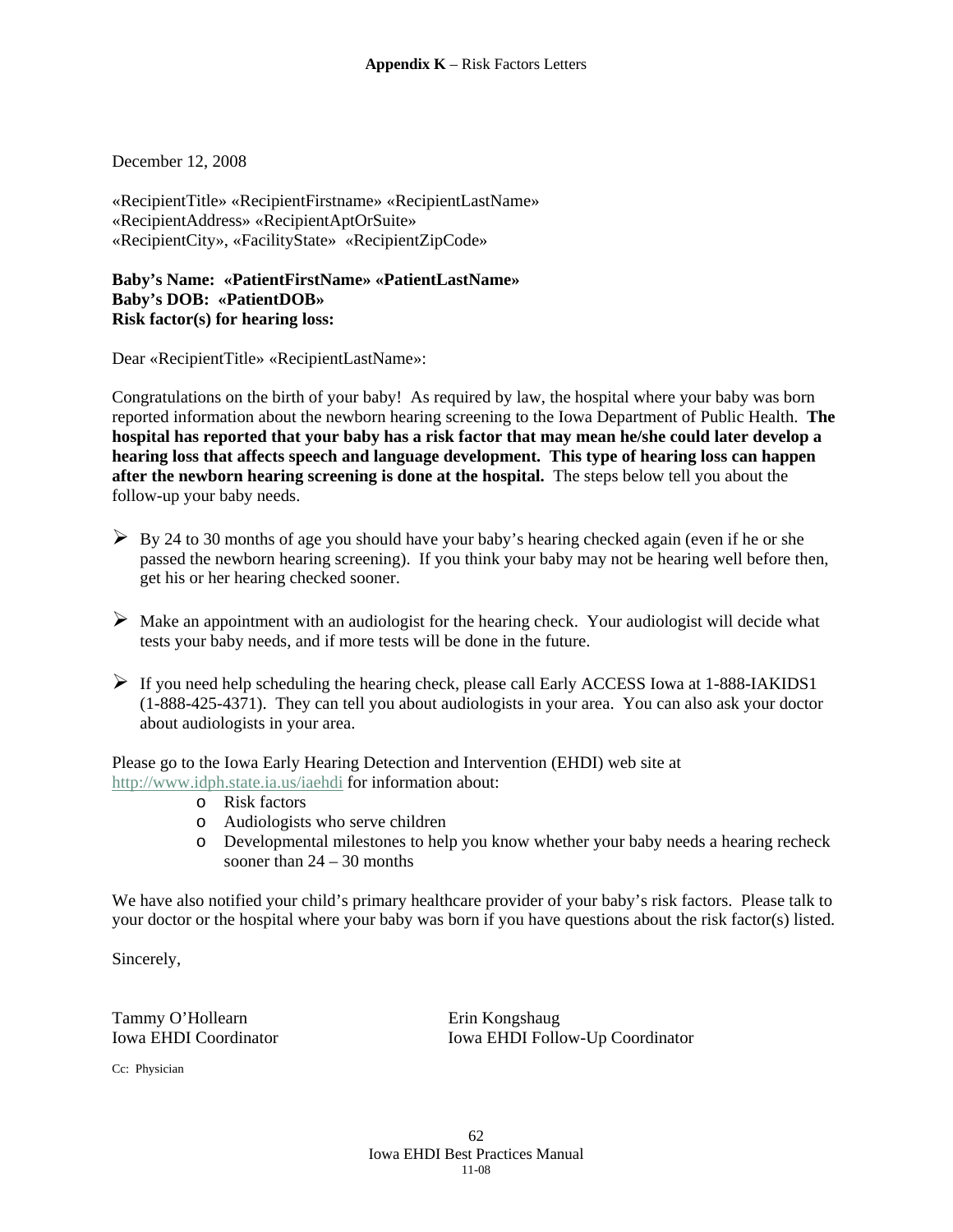December 12, 2008

Dr. «RecipientFirstname» «RecipientLastName» «RecipientAddress» «RecipientAptOrSuite» «RecipientCity», «FacilityState» «RecipientZipCode»

**Patient's Name: «PatientFirstName» «PatientLastName» Patient's DOB: «PatientDOB» Patient's Medical Record Number: «PatientMedicalRecNo» Risk factor(s):** 

Dear Dr. «RecipientLastName»:

This baby's birth hospital has reported that he or she has a **high-risk indicator(s) for late-onset hearing loss that affects speech and language development** (see http://pediatrics.aappublications.org/cgi/content/full/120/4/898#SEC10 for more information on risk factors). **This type of hearing loss can occur after the newborn hearing screening is done. Additional assessment is recommended to rule out hearing loss that occurred after the birth screen.** 

A fax back form is enclosed. **If you have new or additional information, please complete the form and fax it back to the Iowa EHDI program.**

Please work with the family to ensure the following:

- A hearing assessment should be done around  $24 30$  months-of-age. The assessment should be conducted regardless of the results of his or her newborn hearing screening. If there are concerns about his or her hearing before that age, the assessment should happen sooner.
- $\triangleright$  An audiologist should conduct the hearing assessment. Please refer the family to an audiologist in your area. A list is available at http://www.idph.state.ia.us/iaehdi/common/pdf/iowa\_audiology\_centers.pdf.

Resources are available to you and the family:

- Iowa Early Hearing Detection and Intervention (EHDI) web site: http://www.idph.state.ia.us/iaehdi
- Early ACCESS Iowa: 1-888-IAKIDS1 (1-888-425-4371) and http://www.earlyaccessiowa.org.
	- o Information about audiologists and Early ACCESS

Thank you for your assistance in assuring that this baby gets necessary follow-up.

 $Sineerely,$ <br> $Sanny$  its learn

Tammy O'Hollearn Iowa EHDI Coordinator